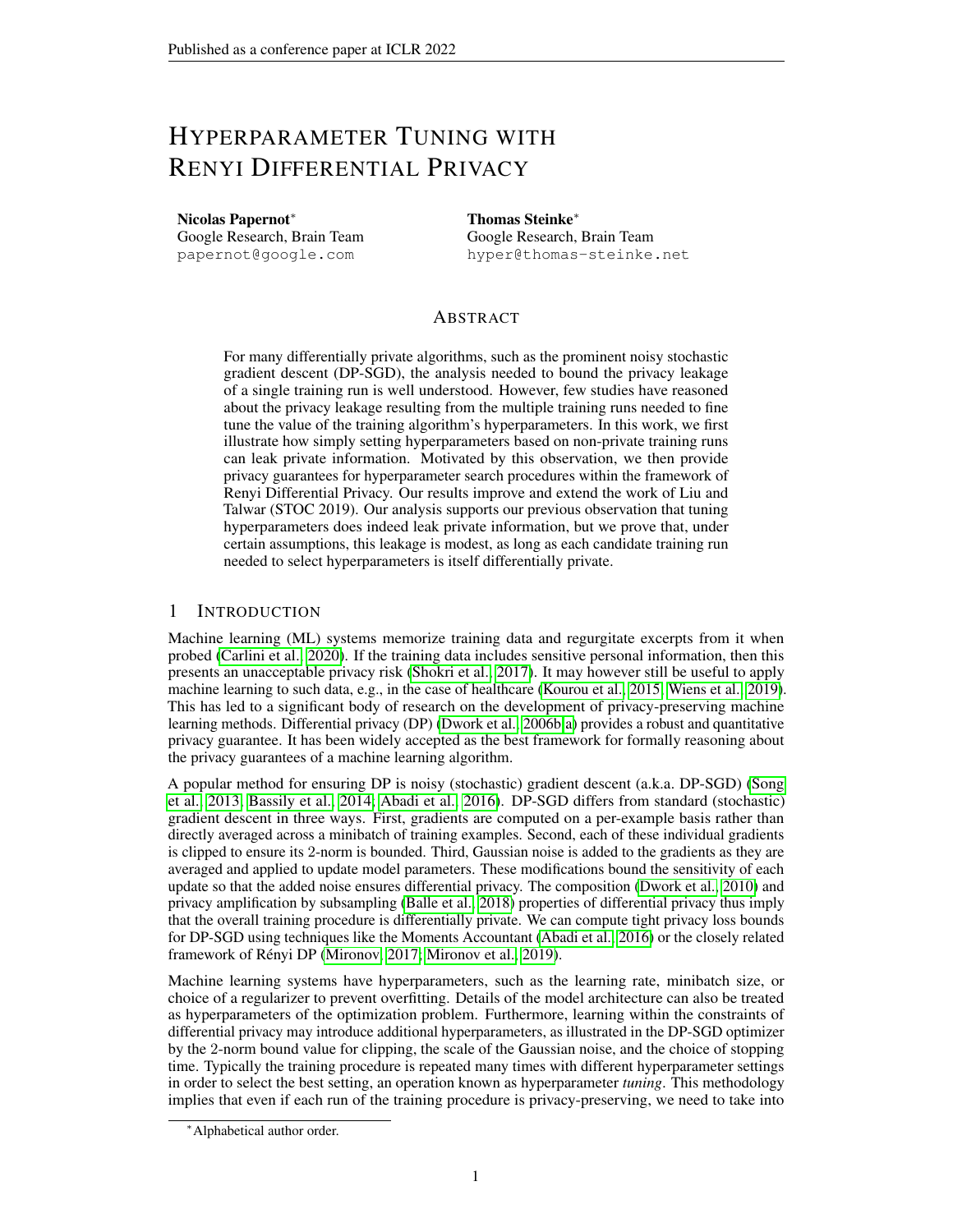account the fact that the training procedure is repeated (possibly many times) when reasoning about the privacy of the overall learning procedure.

*Can the tuning of hyperparameters reveal private information?* This question has received remarkably little attention and, in practice, it is often ignored entirely. We study this question and provide both positive and negative answers.

- 1.1 OUR CONTRIBUTIONS
	- We show that, under certain circumstances, the setting of hyperparamters can leak private information. Hyperparameters are a narrow channel for private information to leak through, but they can still reveal information about individuals if we are careless. Specifically, if we tune the hyperparameters in an entirely non-private fashion, then individual outliers can noticeably skew the optimal hyperparameter settings. This is sufficient to reveal the presence or absence of these outliers à la membership inference [\(Shokri et al., 2017\)](#page-10-0); it shows that we must exercise care when setting hyperparameters.
	- We provide tools for ensuring that the selection of hyperparameters is differentially private. Specifically, if we repeat the training procedure multiple times (with different hyperparameters) and each repetition of the training procedure is differentially private on its own, then outputting the best repetition is differentially private. Of course, a basic version of such a result follows from the composition properties of differential privacy (that is the fact that one can "sum" the privacy loss bounds of multiple differentially private analyses performed on the same data to bound the overall privacy loss from analyzing this data). However, we provide quantitatively sharper bounds.

Specifically, our privacy loss bounds are either independent of the number of repetitions or grow logarithmically in the number of repetitions, whereas composition would give linear bounds. Rather than repeating the training procedure a fixed number of times, our results require repeating the training procedure a random number of times. The privacy guarantees depend on the distribution of the number of runs; we consider several distributions and provide generic results. We discover a tradeoff between the privacy parameters and how heavy-tailed the distribution of the number of repetitions is.

## 1.2 BACKGROUND AND RELATED WORK

Differential privacy (DP) is a framework to reason about the privacy guarantees of randomized algorithms which analyze data [\(Dwork et al., 2006b;](#page-10-2)[a\)](#page-10-3). An algorithm is said to be DP if its outputs on any pair of datasets that only differ on one individual's data are indistinguishable. A bound on this indistinguishability serves as the quantification for privacy. Formally, a randomized algorithm  $M: \mathcal{X}^n \to \mathcal{Y}$  is  $(\varepsilon, \delta)$ -DP if for any inputs  $x, x' \in \mathcal{X}^n$  differing only on the addition, removal, or replacement of one individual's records and for any subset of outputs  $S \subseteq \mathcal{Y}$ , we have

$$
\mathbb{P}\left[M(x)\in S\right]\le e^{\varepsilon}\mathbb{P}\left[M(x')\in S\right]+\delta. \tag{1}
$$

Here, the parameter  $\varepsilon$  is known as the privacy loss bound – the smaller  $\varepsilon$  is, the stronger the privacy guarantee provided is, because it is hard for an adversary to distinguish the outputs of the algorithm on two adjacent inputs. The parameter  $\delta$  is essentially the probability that the guarantee fails to hold. One of the key properties of DP is that it composes: running multiple independent DP algorithms is also DP and composition theorems allow us to bound the privacy parameters of such a sequence of mechanisms in terms of the individual mechanisms' privacy parameters [\(Dwork & Roth, 2014\)](#page-10-8).

There is a vast literature on differential privacy in machine learning. A popular tool is the DP-SGD optimizer [\(Abadi et al., 2016\)](#page-9-2). Because the noise added is Gaussian and DP-SGD applies the same (differentially private) training step sequentially, it is easier to reason about its privacy guarantees in the framework of Rényi differential privacy [\(Mironov, 2017\)](#page-10-6). Rényi differential privacy (RDP) generalizes pure differential privacy (with  $\delta = 0$ ) as follows. An algorithm M is said to be  $(\lambda, \varepsilon)$ -RDP with  $\lambda \geq 1$  and  $\varepsilon \geq 0$ , if for any adjacent inputs  $x, x'$ 

$$
D_{\lambda}\left(M(x)\|M(x')\right) := \frac{1}{\lambda - 1} \log \mathop{\mathbb{E}}_{Y \leftarrow M(x)} \left[\left(\frac{\mathbb{P}\left[M(x) = Y\right]}{\mathbb{P}\left[M(x') = Y\right]}\right)^{\lambda - 1}\right] \le \varepsilon,\tag{2}
$$

where  $D_{\lambda} (P||Q)$  is the Rényi divergence of order  $\lambda$  between distributions P and Q. In the framework of RDP, one obtains sharp and simple composition: If each individual mechanism  $M_i$  is  $(\lambda, \varepsilon_i)$ -RDP,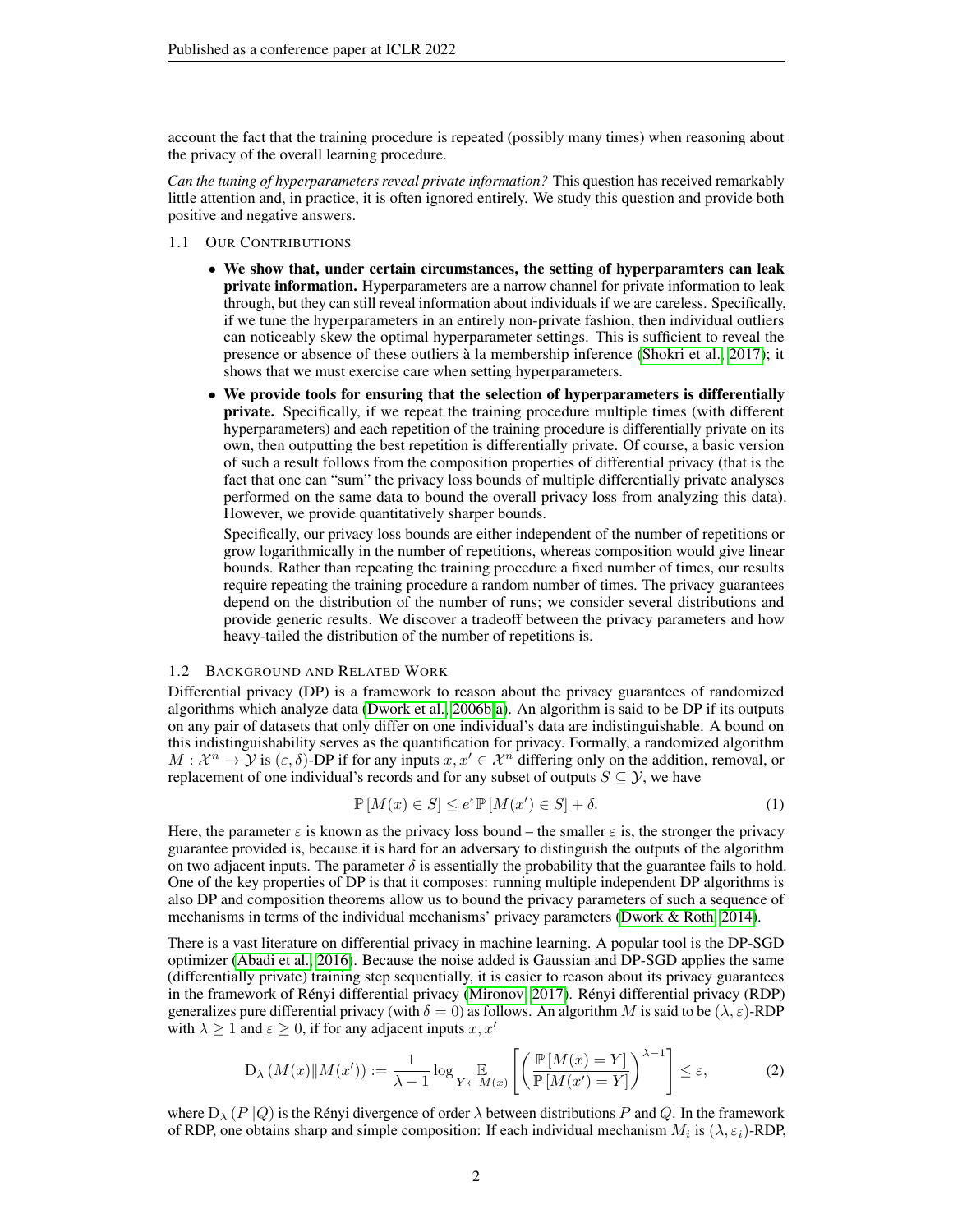then the composition of running all of the mechanisms on the data satisfies  $(\lambda, \sum_i \varepsilon_i)$ -RDP. For instance, the privacy analysis of DP-SGD first analyzes the individual training steps then applies composition. Note that it is common to keep track of multiple orders  $\lambda$  in the analysis. Thus  $\varepsilon$  should be thought of as a function  $\varepsilon(\lambda)$ , rather than a single number. In many cases, such as Gaussian noise addition, this is a linear function – i.e.,  $\varepsilon(\lambda) = \rho \cdot \lambda$  for some  $\rho \in \mathbb{R}$  – and such a linear bound yields the definition of zero-Concentrated DP with parameter  $\rho$  ( $\rho$ -zCDP) [\(Bun & Steinke, 2016\)](#page-9-4).

One could naïvely extend this composition-based approach to analyze the privacy of a training algorithm which involves hyperparameter tuning. Indeed, if each training run performed to evaluate one candidate set of hyperparameter values is DP, the overall procedure is also DP by composition over all the hyperparameter values tried. However, this would lead to very loose guarantees of privacy. [Chaudhuri & Vinterbo](#page-10-9) [\(2013\)](#page-10-9) were the first to obtain improved DP bounds for hyperparameter tuning, but their results require a stability property of the learning algorithm. The only prior work that has attempted to obtain tighter guarantees for DP hyperparameter tuning in a black-box fashion is the work of [Liu & Talwar](#page-10-10) [\(2019\)](#page-10-10). Their work is the starting point for ours.

[Liu & Talwar](#page-10-10) [\(2019\)](#page-10-10) show that, if we start with a  $(\varepsilon, 0)$ -DP algorithm, repeatedly run it a random number of times following a geometric distribution, and finally return the best output produced by these runs, then this system satisfies  $(3\varepsilon, 0)$ -differential privacy.<sup>[1](#page-2-0)</sup> [Liu & Talwar](#page-10-10) [\(2019\)](#page-10-10) also consider algorithms satisfying ( $\varepsilon$ ,  $\delta$ )-DP for  $\delta > 0$ . However, their analysis is restricted to the  $(\varepsilon, \delta)$ formulation of DP and they do not give any results for Rényi DP. This makes it difficult to apply these results to modern DP machine learning systems, such as models trained with DP-SGD.

Our results directly improve on the results of [Liu & Talwar](#page-10-10) [\(2019\)](#page-10-10). We show that replacing the geometric distribution on the number of repetitions in their result with the logarithmic distribution yields  $(2\varepsilon, 0)$ -differential privacy as the final result. We also consider other distributions on the number of repetitions, which give a spectrum of results. We simultaneously extend these results to the Rényi DP framework, which yields sharper privacy analyses.

Independently [Mohapatra et al.](#page-10-11) [\(2021\)](#page-10-11) study *adaptive* hyperparameter tuning under DP with composition. In contrast, our results are for non-adaptive hyperparameter tuning, i.e., "random search."

A closely related line of work is on the problem of private selection. Well-known algorithms for private selection include the exponential mechanism [\(McSherry & Talwar, 2007\)](#page-10-12) and the sparse vector technique [\(Dwork et al., 2009;](#page-10-13) [Zhu & Wang, 2020\)](#page-11-1). However, this line of work assumes that there is a low-sensitivity function determining the quality of each of the options. This is usually not the case for hyperparameters. Our results simply treat the ML algorithm as a black box; we only assume that its output is private and make no assumptions about how that output was generated. Our results also permit returning the entire trained model along with the selected hyperparameters.

# 2 MOTIVATION

A hyperparameter typically takes categorical values (e.g., the choice of activation function in a neural network layer), or is a single number (e.g., a real number for the learning rate or an integer for the number of epochs). Thus, it is intuitive that a hyperparameter provides little capacity as a channel to leak private information from the training data. Nevertheless, leakage can happen, in particular when training is done without preserving privacy. We illustrate how with the constructed example of hyperparameter tuning for a support vector machine learning (SVM) learned from a synthetic data distribution. We consider a SVM with a soft margin; we use stochastic gradient descent to minimize the corresponding objective involving the hinge loss and a weight penalty:

$$
l_{w,b}(x,y) = ||w||_2^2 + \alpha \max\{0, 1 - y(w \cdot x + b)\}\
$$

where  $y \in \{-1, 1\}$  indicates the label of training example  $x \in \mathbb{R}^2$ . Because our purpose here is to illustrate how leakage of private information can arise from hyperparameter tuning, we work with a synthetic data distribution for simplicity of exposition: we draw 40 inputs from isotropic 2D Gaussians of standard deviation 1.0 to form the training set  $D$ . The negative class is sampled from a Gaussian centered at  $\mu_{-1} = (7.86, -3.36)$  and the positive at  $\mu_1 = (6.42, -9.17)$ .

Our learning procedure has a single hyperparameter  $\alpha$  controlling how much importance is given to the hinge loss, i.e., how much the SVM is penalized for using slack variables to misclassify some of

<span id="page-2-0"></span><sup>&</sup>lt;sup>1</sup>[Liu & Talwar](#page-10-10) [\(2019\)](#page-10-10) prove several other results with slightly different formulations of the problem, but this result is representative and is most relevant to our discussion here.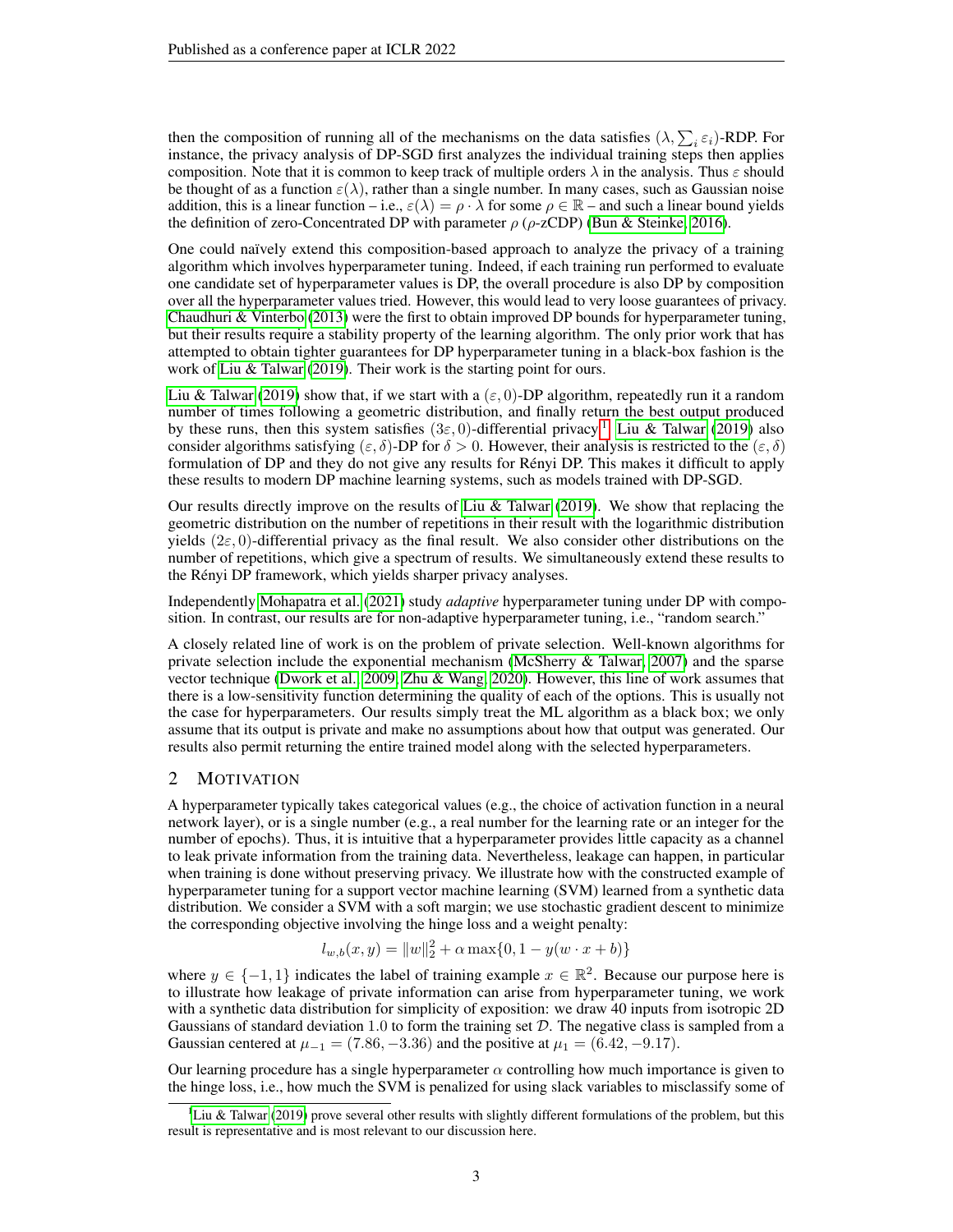the training data. We first tune the value of  $\alpha$  with the training set D and report training accuracy as a function of  $\alpha$  in Figure [1.](#page-3-0) Next, we repeat this experiment on a dataset  $\mathcal{D}'$  to which we added 8 outliers  $x<sub>o</sub> = (7.9, -8.0)$  to the negative class. The resulting hyperparameter tuning curve is added to Figure [1.](#page-3-0) By comparing both curves, it is clear that the choice of hyperparameter  $\alpha$  which maximizes accuracy differs in the two settings: the best performance is achieved around  $\alpha = 8$  with outliers whereas increasing  $\alpha$  is detrimental to performance without outliers.

This difference can be exploited to perform a variant of a membership inference attack [\(Shokri](#page-10-0) [et al., 2017\)](#page-10-0): Here, one could infer from the value of the hyperparameter  $\alpha$  whether or not the outlier points  $x<sub>o</sub>$  were part of the training set or not. While the example is constructed, this shows how we must be careful when tuning hyperparameters: in corner cases such as the one presented here, it is possible for some information contained in the training data to leak in hyperparameter choices.

In particular, this implies that the common practice of tuning hyperparameters without differential privacy and then using the hyperparameter values selected to repeat training one last time with differential privacy is not ideal. In Section [3,](#page-3-1) we will in particular show how training with differential privacy when performing the



<span id="page-3-0"></span>Figure 1: Accuracy of the model as a function of the regularization weight  $\alpha$ , with and without outliers. Note how the model performance exhibits a turning point with outliers whereas increasing the value of  $\alpha$  is detrimental without outliers.

different runs necessary to tune the hyperparameter can bound such leakage effectively if one carefully chooses the number of runs hyperparameters are tuned for.

# <span id="page-3-1"></span>3 OUR POSITIVE RESULTS

## 3.1 PROBLEM FORMULATION

We begin by appropriately formalizing the problem of differentially private hyperparameter tuning, following the framework of [Liu & Talwar](#page-10-10) [\(2019\)](#page-10-10). Suppose we have m randomized base algorithms  $M_1, M_2, \cdots, M_m : \mathcal{X}^n \to \mathcal{Y}$ . These correspond to m possible settings of the hyperparameters. Ideally we would simply run each of these algorithms once and return the best outcome. For simplicity, we consider a finite set of hyperparameter possibilities; if the hyperparameters of interest are continuous, then we must pick a finite subset to search over (which is in practice sufficient).

Here we make two simplifying assumptions: First, we assume that there is a total order on the range  $\mathcal{Y}$ , which ensures that "best" is well-defined. In particular, we are implicitly assuming that the algorithm computes a quality score (e.g., accuracy on a test set) for the trained model it produces; this may require allocating some privacy budget to this evaluation.<sup>[2](#page-3-2)</sup> Second, we are assuming that the output includes both the trained model and the corresponding hyperparameter values (i.e., the output of  $M_i$  includes the index j).<sup>[3](#page-3-3)</sup> These assumptions can be made without loss of generality.

#### <span id="page-3-4"></span>3.2 STRAWMAN APPROACH: REPEAT THE BASE ALGORITHM A FIXED NUMBER OF TIMES

The obvious approach to this problem would be to run each algorithm once and to return the best of the  $m$  outcomes. From composition, we know that the privacy cost grows at most linearly with  $m$ . It turns out that this is in fact tight. There exists a  $(\epsilon, 0)$ -DP algorithm such that if we repeatedly run it m times and return the best output, the resultant procedure is *not* ( $m\epsilon - \tau$ , 0)-DP for any  $\tau > 0$ . This was observed by [Liu & Talwar](#page-10-10) [\(2019,](#page-10-10) Appendix B) and we provide an analysis in Appendix [D.1.](#page-19-0) This negative result also extends to Rényi DP. To avoid this problem, we will run the base algorithms a random number of times. The added uncertainty significantly enhances privacy. However, we must carefully choose this random distribution and analyze it.

<span id="page-3-2"></span><sup>&</sup>lt;sup>2</sup>If the trained model's quality is evaluated on the training set, then we must increase the privacy loss budget to account for this composition. However, if the model is evaluated on a held out set, then the privacy budget need not be split; these data points are "fresh" from a privacy perspective.

<span id="page-3-3"></span><sup>&</sup>lt;sup>3</sup>Note that in the more well-studied problem of selection, usually we would only output the hyperparameter values (i.e., just the index  $j$ ) and not the corresponding trained model nor its quality score.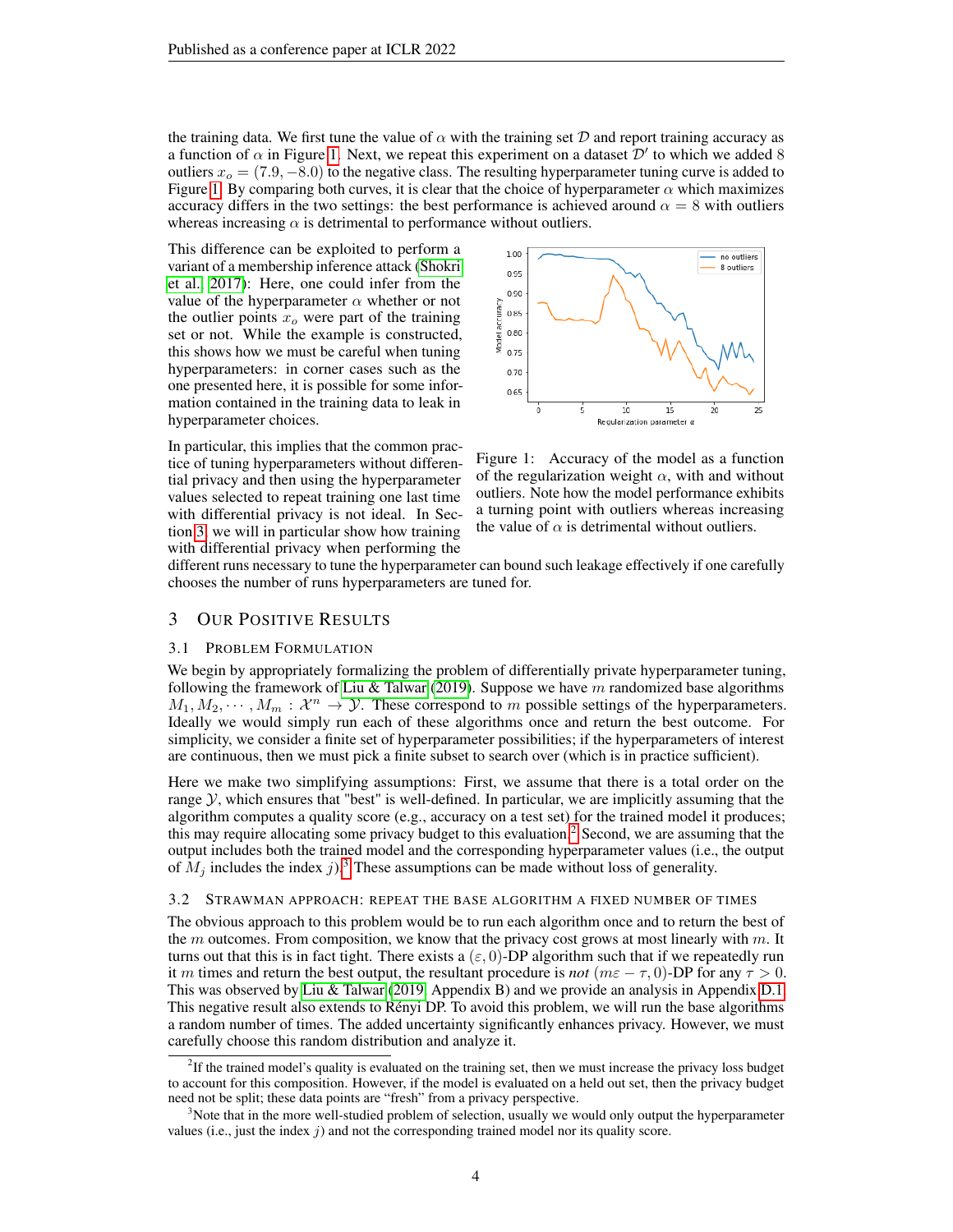#### <span id="page-4-3"></span>3.3 OUR ALGORITHM FOR HYPERPARAMETER TUNING

To obtain good privacy bounds, we must run the base algorithms a random number of times. We remark that random search rather than grid search is often performed in practice [\(Bergstra & Bengio,](#page-9-5) [2012\)](#page-9-5), so this is not a significant change in methodology. Specifically, we pick a total number of runs K from some distribution. Then, for each run  $k = 1, 2, \dots, K$ , we pick an index  $j_k \in [m]$  uniformly at random and run  $M_{j_k}$ . Then, at the end, we return the best of the K outcomes.

The privacy guarantee of this overall system then depends on the privacy guarantees of each of the mechanisms  $M_j$  as well as the distribution of the number of runs K. Specifically, we assume that there exists a uniform (Rényi) DP bound for all of the mechanisms  $M_j$ . Note that DP is "convex" where "convexity" here means that if  $M_1, M_2, \cdots, M_m$  are each individually DP, then running  $M_{j_k}$ for a random  $j_k \in [m]$  is also DP with the same parameters.

To simplify notation, we also assume that there is a single mechanism  $Q : \mathcal{X}^n \to \mathcal{Y}$  that picks a random index  $j \in [m]$  and then runs  $M_j$ . In essence, our goal is to "boost" the success probability of  $Q$  by repeating it many times. The distribution of the number of runs  $K$  must be chosen to both ensure good privacy guarantees and to ensure that the system is likely to pick a good setting of hyperparameters. Also, the overall runtime of the system depends on  $K$  and we want the runtime to be efficient and predictable. Our results consider several distributions on the number of repetitions  $K$ and the ensuing tradeoff between these three considerations.

#### 3.4 MAIN RESULTS

There are many possible distributions for the number of repetitions  $K$ . In this section, we first consider two – the truncated negative binomial and Poisson distributions – and state our main privacy results for these distributions. Later, in Section [3.5,](#page-6-0) we state a more general technical lemma which applies to any distribution on the number of repetitions  $K$ .

<span id="page-4-1"></span>**Definition 1** (Truncated Negative Binomial Distribution). Let  $\gamma \in (0,1)$  and  $\eta \in (-1,\infty)$ *. Define a distribution*  $\mathcal{D}_{\eta,\gamma}$  *on*  $\mathbb{N} = \{1,2,\cdots\}$  *as follows. If*  $\eta \neq 0$  *and* K *is drawn from*  $\mathcal{D}_{\eta,\gamma}$ *, then* 

$$
\forall k \in \mathbb{N} \quad \mathbb{P}\left[K = k\right] = \frac{(1 - \gamma)^k}{\gamma - \eta - 1} \cdot \prod_{\ell=0}^{k-1} \left(\frac{\ell + \eta}{\ell + 1}\right) \tag{3}
$$

and  $\mathbb{E}[K] = \frac{\eta \cdot (1-\gamma)}{\gamma \cdot (1-\gamma^{\eta})}$ . If K is drawn from  $\mathcal{D}_{0,\gamma}$ , then

$$
\mathbb{P}\left[K=k\right] = \frac{(1-\gamma)^k}{k \cdot \log(1/\gamma)}\tag{4}
$$

*and*  $\mathbb{E}[K] = \frac{1/\gamma - 1}{\log(1/\gamma)}$ *.* 

This is called the "negative binomial distribution," since  $\prod_{\ell=0}^{k-1} \left( \frac{\ell+\eta}{\ell+1} \right) = {k+\eta-1 \choose k}$  if we extend the definition of binomial coefficients to non-integer  $\eta$ . The distribution is called "truncated" because  $\mathbb{P}[K=0] = 0$ , whereas the standard negative binomial distribution includes 0 in its support. The  $\eta = 0$  case  $\mathcal{D}_{0,\gamma}$  is known as the "logarithmic distribution". The  $\eta = 1$  case  $\mathcal{D}_{1,\gamma}$  is simply the geometric distribution. Next, we state our main privacy result for this distribution.

<span id="page-4-2"></span>**Theorem 2** (Main Privacy Result – Truncated Negative Binomial). Let  $Q : \mathcal{X}^n \to \mathcal{Y}$  be a randomized *algorithm satisfying*  $(\lambda, \varepsilon)$ -RDP and  $(\hat{\lambda}, \hat{\varepsilon})$ -RDP for some  $\varepsilon, \hat{\varepsilon} \ge 0$ ,  $\lambda \in (1, \infty)$ , and  $\hat{\lambda} \in [1, \infty)$ .<sup>[4](#page-4-0)</sup> *Assume* Y *is totally ordered.*

*Let*  $\eta \in (-1, \infty)$  *and*  $\gamma \in (0, 1)$ *. Define an algorithm*  $A: \mathcal{X}^n \to \mathcal{Y}$  *as follows. Draw K from the truncated negative binomial distribution* Dη,γ *(Definition [1\)](#page-4-1). Run* Q(x) *repeatedly* K *times. Then* A(x) *returns the best value from the* K *runs.*

*Then A satisfies*  $(\lambda, \varepsilon')$ -*RDP* where

$$
\varepsilon' = \varepsilon + (1 + \eta) \cdot \left(1 - \frac{1}{\hat{\lambda}}\right) \hat{\varepsilon} + \frac{(1 + \eta) \cdot \log(1/\gamma)}{\hat{\lambda}} + \frac{\log \mathbb{E}[K]}{\lambda - 1}.\tag{5}
$$

<span id="page-4-0"></span><sup>&</sup>lt;sup>4</sup>If  $\hat{\lambda} = 1$ , then  $\hat{\varepsilon}$  corresponds to the KL divergence; see Definition [9.](#page-11-2) However,  $\hat{\varepsilon}$  is multiplied by  $1-1/\hat{\lambda} = 0$ in this case, so is irrelevant.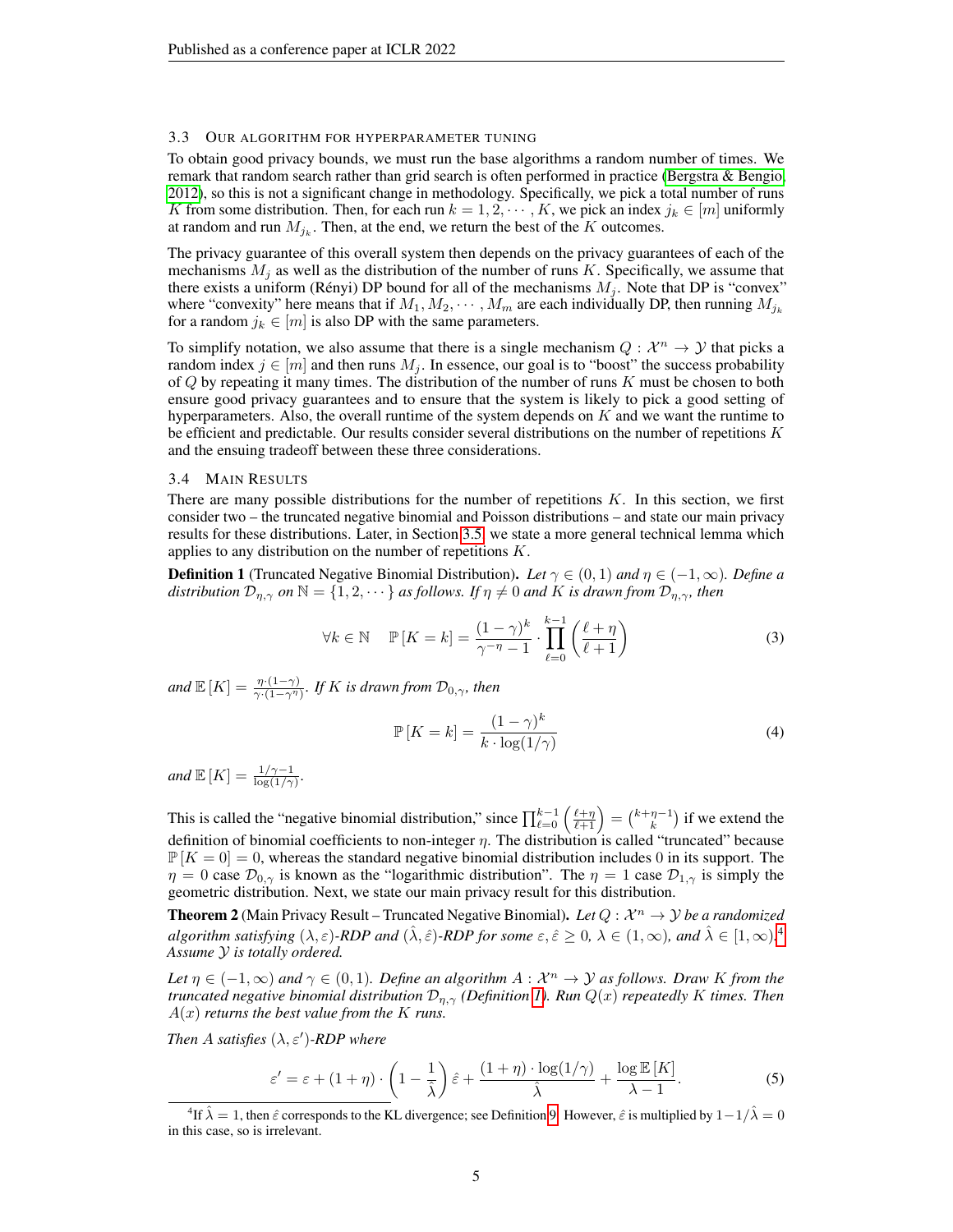

truncated negative binomial with base algorithm.  $\eta = 0$ , compared with base algorithm (0.1-zCDP) and naïve composition.

<span id="page-5-3"></span>Figure 2: Rényi DP guarantees Figure 3: Rényi DP guarantees Figure 4: Privacy versus exfrom Corollary [4](#page-5-0) for various ex-for repetition using different dispected numbers of repetitions of tributions or naïve composition the logarithmic distribution (i.e., with mean 10, with 0.1-zCDP

<span id="page-5-5"></span><span id="page-5-4"></span>pected number of repetitions using different distributions or naïve composition. Rényi DP guarantees are converted to approximate DP – i.e., we plot  $\varepsilon$ such that we attain  $(\varepsilon, 10^{-6})$ -DP. The base algorithm is 0.1-zCDP.

.

Theorem [2](#page-4-2) shows a tradeoff between privacy and utility for the distribution  $\mathcal{D}_{\eta,\gamma}$  of the number of repetitions. Privacy improves as  $\eta$  decreases and  $\gamma$  increases. However, this corresponds to fewer repetitions and thus a lower chance of success. We will study this aspect in Section [3.6.](#page-7-0)

Theorem [2](#page-4-2) assumes two RDP bounds, which makes it slightly hard to interpret. Thus we consider two illustrative special cases: We start with pure DP (a.k.a. pointwise DP) – i.e.,  $(\varepsilon, \delta)$ -DP with  $\delta = 0$ , which is equivalent to ( $\infty$ ,  $\varepsilon$ )-RDP. This corresponds to Theorem [2](#page-4-2) with  $\lambda \to \infty$  and  $\lambda \to \infty$ .

<span id="page-5-1"></span>**Corollary 3** (Theorem [2](#page-4-2) for pure DP). Let  $Q : \mathcal{X}^n \to \mathcal{Y}$  be a randomized algorithm satisfying  $(\varepsilon, 0)$ -DP. Let  $\eta \in (-1, \infty)$  and  $\gamma \in (0, 1)$ . Define  $A : \mathcal{X}^n \to \mathcal{Y}$  as in Theorem [2.](#page-4-2) Then A satisfies  $((2 + \eta)\varepsilon, 0)$ *-DP.* 

Our result is a generalization of the result of [Liu & Talwar](#page-10-10) [\(2019\)](#page-10-10) – they show that, if K follows a geometric distribution and Q satisfies ( $\varepsilon$ , 0)-DP, then A satisfies ( $3\varepsilon$ , 0)-DP. Setting  $\eta = 1$  in Corollary [3](#page-5-1) recovers their result. If we set  $\eta < 1$ , then we obtain an improved privacy bound.

Another example is if Q satisfies concentrated DP [\(Dwork & Rothblum, 2016;](#page-10-14) [Bun & Steinke, 2016\)](#page-9-4). This is the type of guarantee that is obtained by adding Gaussian noise to a bounded sensitivity function. In particular, this is the type of guarantee we would obtain from noisy gradient descent.<sup>[5](#page-5-2)</sup>

<span id="page-5-0"></span>**Corollary 4** (Theorem [2](#page-4-2) for Concentrated DP). Let  $Q : \mathcal{X}^n \to \mathcal{Y}$  be a randomized algorithm *satisfying*  $\rho$ -*zCDP* – *i.e.*,  $(\lambda, \rho \cdot \lambda)$ -Rényi DP for all  $\lambda > 1$ *. Let*  $\eta \in (-1, \infty)$  *and*  $\gamma \in (0, 1)$ *. Define*  $A: \mathcal{X}^n \to \mathcal{Y}$  and  $K \leftarrow \mathcal{D}_{\eta, \gamma}$  as in Theorem [2.](#page-4-2) Assume  $\rho \leq \log(1/\gamma)$ . Then A satisfies  $(\lambda, \varepsilon')$ -Rényi *DP for all*  $\lambda > 1$  *with* 

$$
\varepsilon' = \begin{cases}\n2\sqrt{\rho \cdot \log \left(\mathbb{E}\left[K\right]\right)} + 2(1+\eta)\sqrt{\rho \log(1/\gamma)} - \eta \rho & \text{if } \lambda \leq 1 + \sqrt{\frac{1}{\rho} \log \left(\mathbb{E}\left[K\right]\right)} \\
\rho \cdot (\lambda - 1) + \frac{1}{\lambda - 1} \log \left(\mathbb{E}\left[K\right]\right) + 2(1+\eta)\sqrt{\rho \log(1/\gamma)} - \eta \rho & \text{if } \lambda > 1 + \sqrt{\frac{1}{\rho} \log \left(\mathbb{E}\left[K\right]\right)}\n\end{cases}
$$

Figure [2](#page-5-3) shows what the guarantee of Corollary [4](#page-5-0) looks like. Here we start with 0.1-zCDP and perform repetition following the logarithmic distribution ( $\eta = 0$ ) with varying scales (given by  $\gamma$ ) and plot the Rényi DP guarantee attained by outputting the best of the repeated runs. The improvement over naive composition, which instead grows linearly, is clear. We also study other distributions on the number of repetitions, obtained by varying  $\eta$ , and Figure [3](#page-5-4) gives a comparison. Figure [4](#page-5-5) shows what these bounds look like if we convert to approximate  $(\varepsilon, \delta)$ -DP with  $\delta = 10^{-6}$ .

<span id="page-5-6"></span>**Remark 5.** *Corollary* [4](#page-5-0) *uses the monotonicity property of Rényi divergences: If*  $\lambda_1 \leq \lambda_2$ *, then*  $\rm D_{\lambda_1}$   $(P\|Q)\leq D_{\lambda_2}$   $(P\|Q)$  [\(Van Erven & Harremos, 2014,](#page-11-3) Theorem 3). Thus  $(\lambda_2,\varepsilon)$ -RDP implies  $(\lambda_1, \varepsilon)$ -RDP for any  $\lambda_1 \leq \lambda_2$ . In particular, the bound of Theorem [2](#page-4-2) yields  $\varepsilon' \to \infty$  as  $\lambda \to 1$ , so we *use monotonicity to bound* ε 0 *for small* λ*.*

<span id="page-5-2"></span><sup>5</sup>Note that the privacy of noisy *stochastic* gradient descent (DP-SGD) is not well characterized by concentrated DP [\(Bun et al., 2018\)](#page-9-6), but, for our purposes, this is a close enough approximation.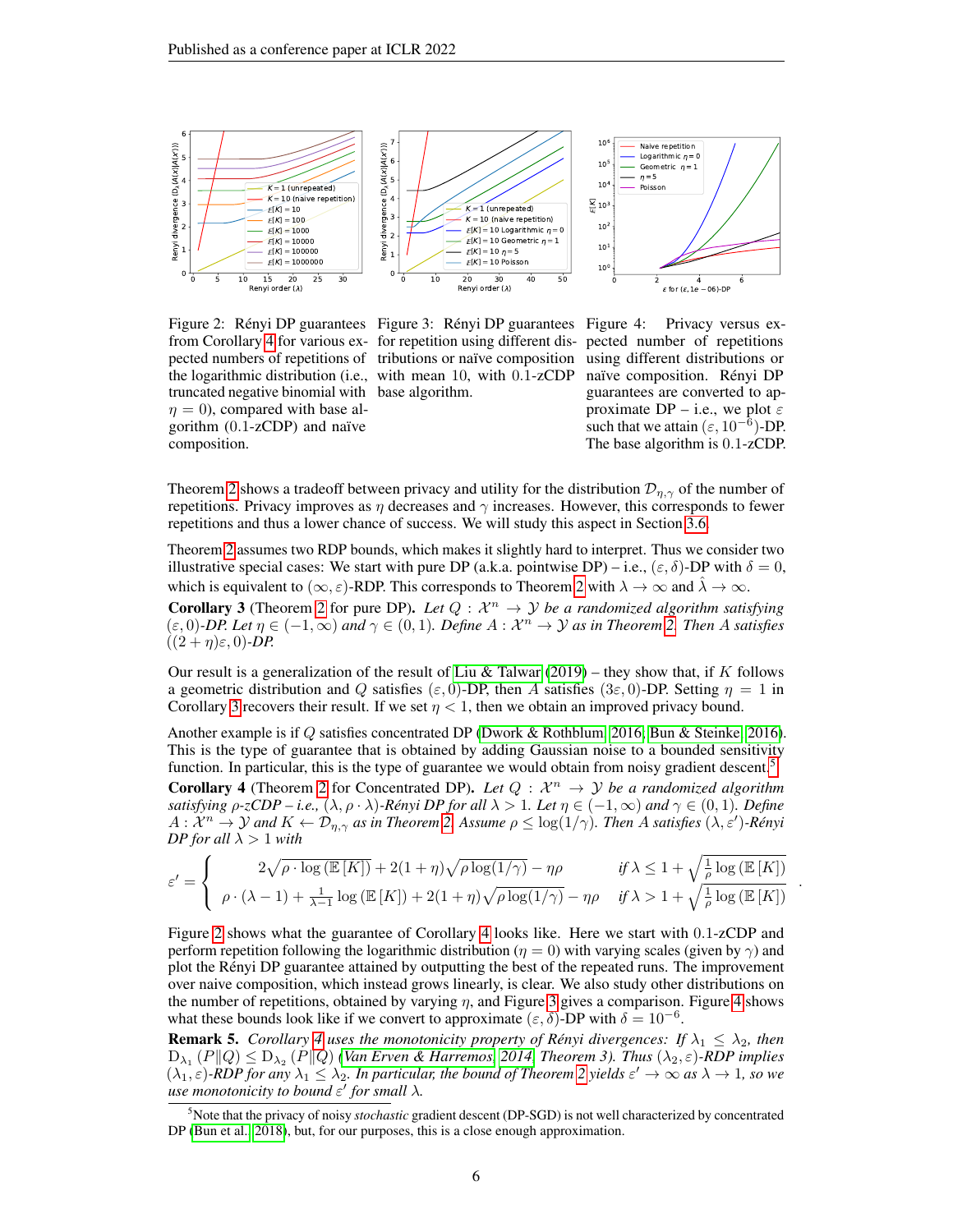Poisson Distribution. We next consider the Poisson distribution, which offers a different privacyutility tradeoff than the truncated negative binomial distribution. The Poisson distribution with mean  $\mu \geq 0$  is given by  $\mathbb{P}[K = k] = e^{-\mu} \frac{\mu^k}{k!}$  $\frac{u^k}{k!}$  for all  $k \ge 0$ . Note that  $\mathbb{P}[K=0] = e^{-\mu} > 0$  here, whereas the truncated negative binomial distribution does not include 0 in its support. We could condition on  $K \geq 1$  here too, but we prefer to stick with the standard definition. We remark that (modulo the issue around  $\mathbb{P}[K=0]$ ) the Poisson distribution is closely related to the truncated negative binomial distribution. If we take the limit as  $\eta \to \infty$  while the mean remains fixed, then the negative binomial distribution becomes a Poisson distribution. Conversely, the negative binomial distribution can be represented as a convex combination of Poisson distributions or as a compound of Poisson and logarithmic; see Appendix [A.2](#page-12-0) for more details.

<span id="page-6-1"></span>**Theorem 6** (Main Privacy Result – Poisson Distribution). Let  $Q : \mathcal{X}^n \to \mathcal{Y}$  be a randomized *algorithm satisfying*  $(\lambda, \varepsilon)$ -*RDP and*  $(\hat{\varepsilon}, \hat{\delta})$ -*DP for some*  $\lambda \in (1, \infty)$  *and*  $\varepsilon, \hat{\varepsilon}, \hat{\delta} \ge 0$ *. Assume*  $\mathcal Y$  *is totally ordered. Let*  $\mu > 0$ *.* 

*Define an algorithm*  $A: \mathcal{X}^n \to \mathcal{Y}$  as follows. Draw K from a Poisson distribution with mean  $\mu$  – *i.e.*,  $\mathbb{P}[K = k] = e^{-\mu} \cdot \frac{\mu^k}{k!}$  $\frac{d}{k!}$  for all  $k \geq 0$ . Run  $Q(x)$  repeatedly K times. Then  $A(x)$  returns the best *value from the* K *runs.* If  $K = 0$ ,  $A(x)$  *returns some arbitrary output independent from the input* x.

*If*  $e^{\hat{\varepsilon}} \leq 1 + \frac{1}{\lambda - 1}$ *, then A satisfies*  $(\lambda, \varepsilon')$ -RDP where

$$
\varepsilon' = \varepsilon + \mu \cdot \hat{\delta} + \frac{\log \mu}{\lambda - 1}.
$$

The assumptions of Theorem [6](#page-6-1) are different from Theorem [2:](#page-4-2) We assume a Rényi DP guarantee and an approximate DP guarantee on  $Q$ , rather than two Rényi DP guarantees. We remark that a Rényi DP guarantee can be converted into an approximate DP guarantee –  $(\lambda, \varepsilon)$ -RDP implies  $(\hat{\varepsilon}, \hat{\delta})$ -DP for all  $\hat{\varepsilon} \geq \varepsilon$  and  $\hat{\delta} = e^{(\lambda - 1)(\hat{\varepsilon} - \varepsilon)} \cdot \frac{1}{\lambda} \cdot \left(1 - \frac{1}{\lambda}\right)^{\lambda - 1}$  [\(Mironov, 2017;](#page-10-6) [Canonne et al., 2020\)](#page-9-7). Thus this statement can be directly compared to our other result. We show such a comparison in Figure [3](#page-5-4) and Figure [4.](#page-5-5) The proofs of Theorems [2](#page-4-2) and [6](#page-6-1) are included in Appendix [B.2.](#page-15-0)

<span id="page-6-0"></span>3.5 GENERIC RÉNYI DP BOUND FOR ANY DISTRIBUTION ON THE NUMBER OF REPETITIONS

We now present our main technical lemma, which applies to any distribution on the number of repetitions K. Theorems [2](#page-4-2) and [6](#page-6-1) are derived from this result. It gives a Rényi DP bound for the repeated algorithm in terms of the Rényi DP of the base algorithm and the probability generating function of the number of repetitions applied to probabilities derived from the base algorithm.

<span id="page-6-4"></span>**Lemma 7** (Generic Bound). *Fix*  $\lambda > 1$ *. Let* K *be a random variable supported on*  $\mathbb{N} \cup \{0\}$ *. Let*  $f : [0,1] \to \mathbb{R}$  be the probability generating function of  $K - i.e., f(x) := \sum_{k=0}^{K} \mathbb{P}[K = k] \cdot x^k$ .

*Let* Q *and* Q<sup>0</sup> *be distributions on* Y*. Assume* Y *is totally ordered. Define a distribution* A *on* Y *as follows. First sample* K*. Then sample from* Q *independently* K *times and output the best of these samples.*[6](#page-6-2) *This output is a sample from* A*. We define* A<sup>0</sup> *analogously with* Q<sup>0</sup> *in place of* Q*. Then*

<span id="page-6-3"></span>
$$
D_{\lambda}(A||A') \le D_{\lambda}(Q||Q') + \frac{1}{\lambda - 1}\log\left(f'(q)^{\lambda} \cdot f'(q')^{1 - \lambda}\right),\tag{6}
$$

where applying the same postprocessing to Q and Q' gives probabilities q and q' respectively – i.e., *there exists an arbitrary function*  $g: \mathcal{Y} \to [0,1]$  *such that*  $q = \mathbb{E}_{X \leftarrow Q}[g(X)]$  *and*  $q' = \mathbb{E}_{X' \leftarrow Q'}[g(X')]$ .

The proof of this generic bound is found in Appendix [B.1.](#page-14-0) To interpret the theorem, we should imagine adjacent inputs  $x, x' \in \mathcal{X}^n$ , and then the distributions correspond to the algorithms run on these inputs:  $A = A(x)$ ,  $A' = A(x')$ ,  $Q = Q(x)$ , and  $Q' = Q(x')$ . The bounds on Rényi divergence thus correspond to Rényi DP bounds. The derivative of the probability generating function  $-f'(\tilde{x}) = \mathbb{E}[K \cdot x^{K-1}]$  – is somewhat mysterious. A first-order intuition is that, if  $q = q'$ , then  $f'(q)^\lambda \cdot f'(q')^{1-\lambda} = f'(q) \leq f'(1) = \mathbb{E}[K]$  and thus the last term in the bound [\(6\)](#page-6-3) is simply  $\log \mathbb{E}[K]$  $\frac{g \mathbb{E}[K]}{\lambda-1}$ . A second-order intuition is that  $q \approx q'$  by DP and postprocessing and, if  $f'$  is smooth, then  $f'(q) \approx f'(q')$  and the first-order intuition holds up to these approximations. Vaguely, f' being smooth corresponds to the distribution of  $K$  being spread out (i.e., not a point mass) and not too

<span id="page-6-2"></span><sup>&</sup>lt;sup>6</sup>If  $K = 0$ , the output can be arbitrary, as long as it is the same for both A and A'.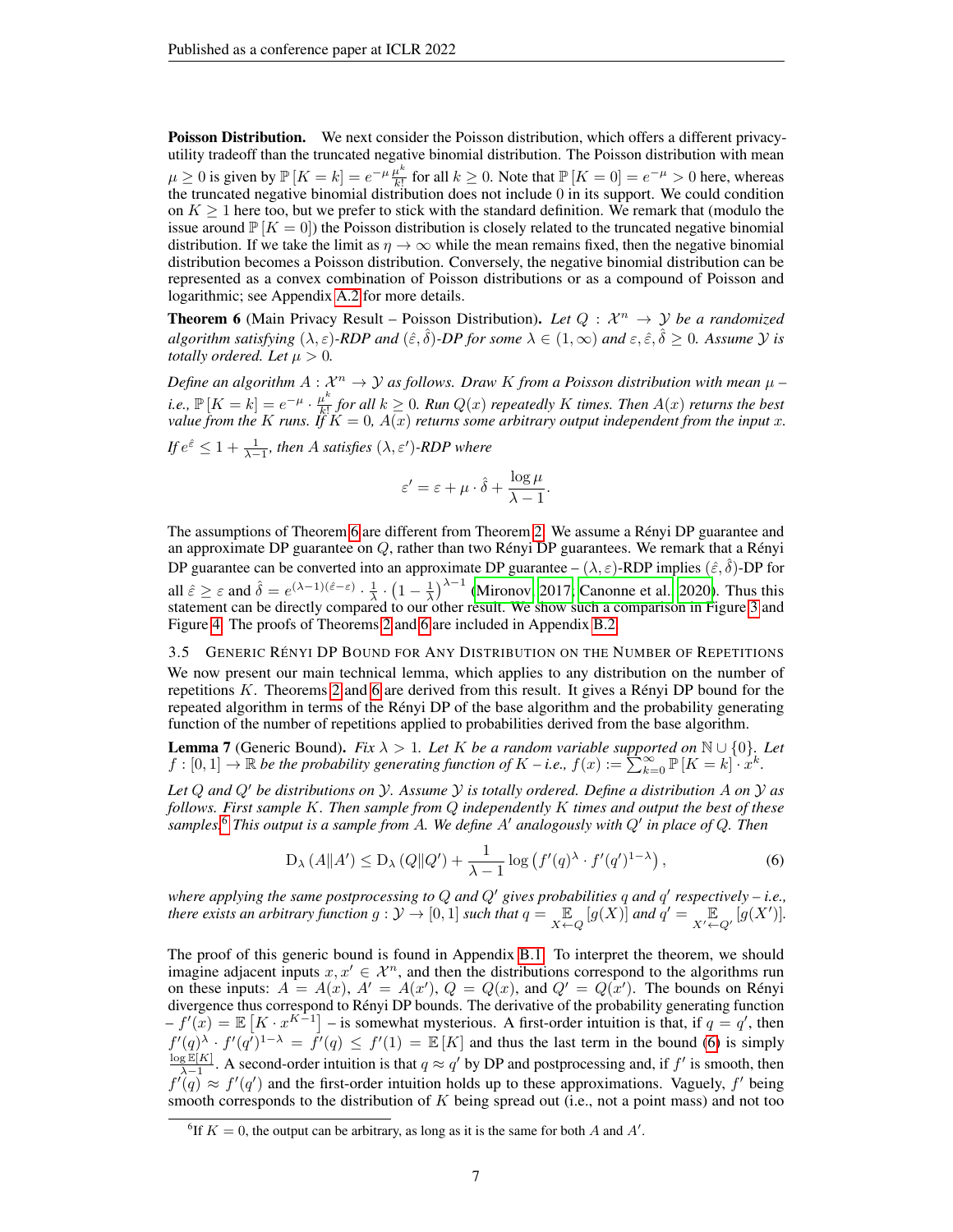

 $Q$  is 0.1-zCDP.

<span id="page-7-1"></span>Figure 5: Expected quantile Figure 6: Final success prob-Figure 7: Accuracy of the CNN of the repeated algorithm A as ability  $(\beta)$  of the repeated algo- model obtained at the end of a function of the final privacy rithm  $A$  as a function of the final the hyperparameter search, for guarantee ( $\varepsilon$ , 10<sup>-6</sup>)-DP for vari- privacy guarantee ( $\varepsilon$ , 10<sup>-6</sup>)-DP the different distributions on the ous distributions  $K$ , where each for various distributions, where number of repetitions  $K$  we coninvocation of the base algorithm each invocation of the base algo-sidered. We report the mean rithm  $Q$  has a  $1/100$  probability over 500 trials of the experiof success and is 0.1-zCDP.

<span id="page-7-3"></span><span id="page-7-2"></span>ment.

heavy-tailed (i.e.  $K$  is small most of the time). The exact quantification of this smoothness depends on the form of the DP guarantee  $q \approx q'$ .

In our work, we primarily compare three distributions on the number of repetitions: a point mass (corresponding to naïve repetition), the truncated negative binomial distribution, and the Poisson distribution. A point mass would have a polynomial as the probability generating function – i.e., if  $\mathbb{P}[K=k] = 1$ , then  $f(x) = \mathbb{E}[x^K] = x^k$ . The probability generating function of the truncated negative binomial distribution (Definition [1\)](#page-4-1) is

$$
f(x) = \mathop{\mathbb{E}}_{K \leftarrow \mathcal{D}_{\eta, \gamma}} \left[ x^K \right] = \begin{cases} \frac{(1 - (1 - \gamma)x)^{-\eta} - 1}{\gamma - \eta - 1} & \text{if } \eta \neq 0\\ \frac{\log(1 - (1 - \gamma)x)}{\log(\gamma)} & \text{if } \eta = 0 \end{cases} \tag{7}
$$

The probability generating function of the Poisson distribution with mean  $\mu$  is given by  $f(x) =$  $e^{\mu \cdot (x-1)}$ . We discuss probability generating functions further in Appendix [A.2.](#page-12-0)

# <span id="page-7-0"></span>3.6 UTILITY AND RUNTIME OF OUR HYPERPARAMETER TUNING ALGORITHM

Our analytical results thus far, Theorems [2](#page-4-2) and [6](#page-6-1) and Lemma [7,](#page-6-4) provide privacy guarantees for our hyperparameter tuning algorithm  $A$  when it is used with various distributions on the number of repetitions  $K$ . We now turn to the utility that this algorithm provides. The utility of a hyperparameter search is determined by how many times the base algorithm (denoted  $Q$  in the theorem statements) is run when we invoke the overall algorithm  $(A)$ . The more often  $Q$  is run, the more likely we are to observe a good output and  $A$  is more likely to return the corresponding hyperparameter values. Note that the number of repetitions  $K$  also determines the algorithm's runtime, so these are closely linked.

*How does this distribution on the number of repetitions* K *map to utility?* As a first-order approximation, the utility and runtime are proportional to  $\mathbb{E}[K]$ . Hence several of our figures compare the different distributions on K based on a fixed expectation and Figure [4](#page-5-5) plots  $\mathbb{E}[K]$  on the vertical axis. However, this first-order approximation ignores the fact that some of the distributions we consider are more concentrated than others; even if the expectation is large, there might still be a significant probability that K is small. Indeed, for  $\eta \leq 1$ , the mode of the truncated negative binomial distribution is  $K = 1$ . We found this to be an obstacle to using the (truncated) negative binomial distribution in practice in our experiments, and discuss this further in Appendix [A.2.1.](#page-13-0)

We can formulate utility guarantees more precisely by looking at the expected quantile of the output to measure our algorithm's utility. If we run the base algorithm  $Q$  once, then the quantile of the output is (by definition) uniform on  $[0, 1]$  and has mean 0.5. If we repeat the base algorithm a fixed number of times k, then the quantile of the best output follows a Beta $(k, 1)$  distribution, as it is the maximum of k independent uniform random variables. The expectation in this case is  $\frac{k}{k+1} = 1 - \frac{1}{k+1}$ . If we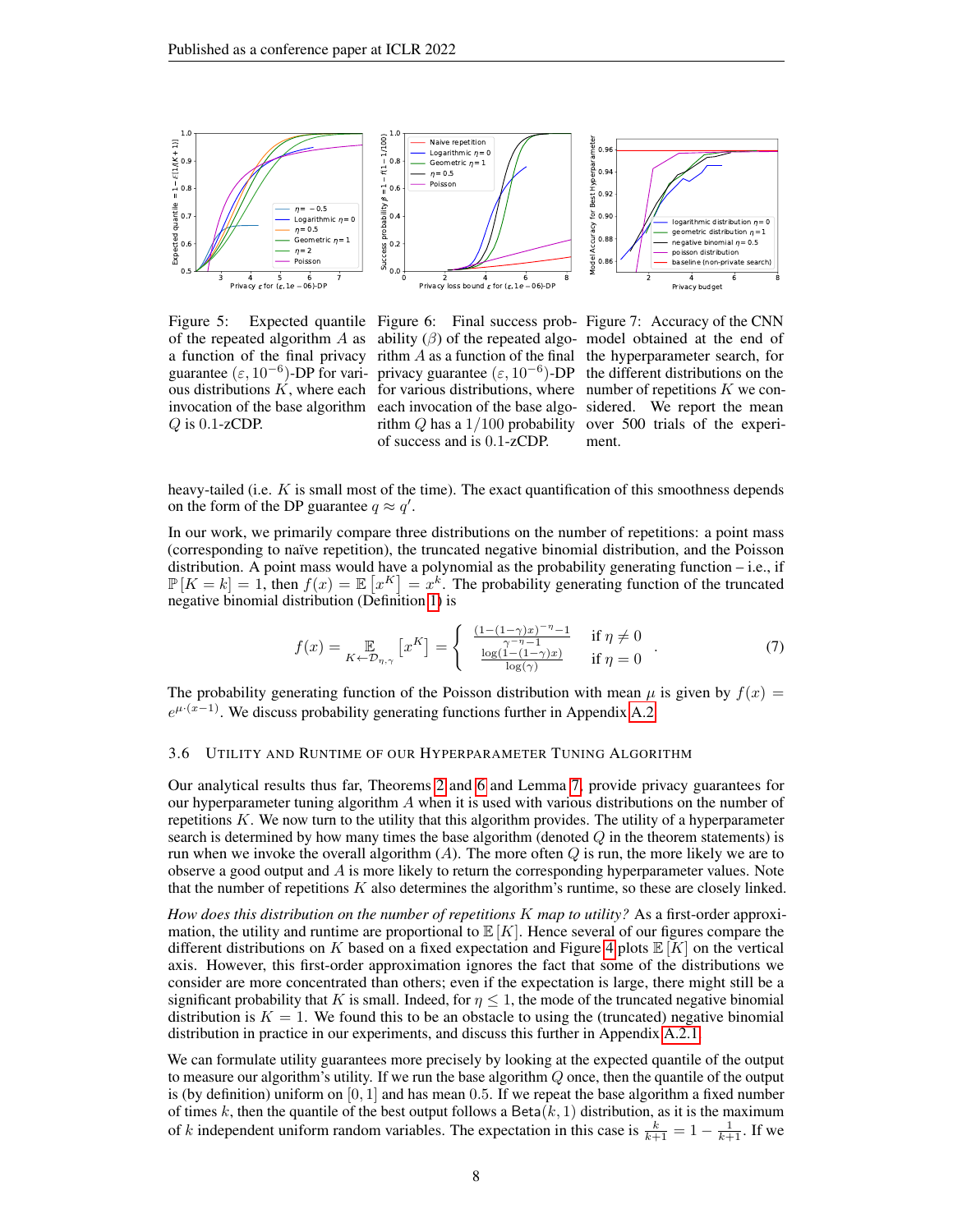repeat a random number of times  $K$ , the expected quantile of the best result is given by

<span id="page-8-0"></span>
$$
\mathbb{E}\left[\frac{K}{K+1}\right] = \mathbb{E}\left[1 - \frac{1}{K+1}\right] = \int_0^1 x \cdot f'(x) dx = 1 - \int_0^1 f(x) dx,
$$
\n(8)

where  $f(x) = \mathbb{E}\left[x^K\right]$  is the probability generating function of K; see Appendix [A.2.1](#page-13-0) for further details. Figure [5](#page-7-1) plots this quantity against privacy. We see that the Poisson distribution performs very well in an intermediate range, while the negative binomial distribution with  $\eta = 0.5$  does well if we want a strong utility guarantee. This means that Poisson is best used when little privacy budget is available for the hyperparameter search. Instead, the negative binomial distribution with  $\eta = 0.5$ allows us to improve the utility of the solution returned by the hyperparameter search, but this only holds when spending a larger privacy budget (in our example, the budget has to be at least  $\varepsilon = 4$ otherwise Poisson is more advantageous). The negative binomial with  $\eta = -0.5$  does very poorly.

From a runtime perspective, the distribution of  $K$  should have light tails. All of the distributions we have considered have subexponential tails. However, larger  $\eta$  corresponds to better concentration in the negative binomial distribution with the Poisson distribution having the best concentration.

Experimental Evaluation. To confirm these findings, we apply our algorithm to a real hyperparameter search task. Specifically, we fine-tune the learning rate of a convolutional neural network trained on MNIST. We implement DP-SGD in JAX for an all-convolutional architecture with a stack of 32, 32, 64, 64, 64 feature maps generated by 3x3 kernels. We vary the learning rate between 0.025 and 1 on a logarithmic scale but fix all other hyperparameters: 60 epochs, minibatch size of 256,  $\ell_2$ clipping norm of 1, and noise multiplier of 1.1. In Figure [7,](#page-7-2) we plot the maximal accuracy achieved during the hyperparameter search for the different distributions considered previously as a function of the total privacy budget expended by the search. The experiment is repeated 500 times and the mean result reported. This experiment shows that the Poisson distribution achieves the best privacy-utility tradeoff for this relatively simple hyperparameter search. This agrees with the theoretical analysis we just presented above that shows that the Poisson distribution performs well in the intermediate range of utility, as this is a simple hyperparameter search.

# 4 CONCLUSION

Our positive results build on the work of [Liu & Talwar](#page-10-10) [\(2019\)](#page-10-10) and show that repeatedly running the base algorithm and only returning the best output can incur much lower privacy cost than naïve composition would suggest. This however requires that we randomize the number of repetitions, rather than repeating a fixed number of times. We analyze a variety of distributions for the number of repetitions, each of which gives a different privacy/utility tradeoff.

While our results focused on the privacy implications of tuning hyperparameters with, and without, differential privacy, our findings echo prior observations that tuning details of the model architecture without privacy to then repeat training with DP affords suboptimal utility-privacy tradeoffs [\(Papernot](#page-10-15) [et al., 2020\)](#page-10-15); in this work, the authors demonstrated that the optimal choice of activation function in a neural network can be different when learning with DP, and that tuning it with DP immediately can improve the model's utility at no changes to the privacy guarantee. We envision that future work will be able to build on our algorithm for private tuning of hyperparameters to facilitate privacy-aware searches for model architectures and training algorithm configurations to effectively learn with them.

Limitations. We show that hyperparameter tuning is not free from privacy cost. Our theoretical and experimental results show that, in the setting of interest, the privacy parameter may double or even triple after accounting for hyperparameter tuning, which could be prohibitive. In this case, one compromise would be to state both privacy guarantees – that of the base algorithm that does not account for hyperparameter tuning, and that of the overall system that does account for this. The reader may wonder whether our positive results can be improved. In Appendix [D,](#page-19-1) we explore give some intuition for why they cannot (easily) be improved. We also note that our results are only immediately applicable to the hyperparameter tuning algorithm from Section [3.3.](#page-4-3) Other algorithms, in particular those that adaptively choose hyperparameter candidates will require further analysis.

Finally, among the distributions on the number of repetitions  $K$  that we have analyzed, the distribution that provides the best privacy-utility tradeoffs will depend on the setting. While it is good to have choices, this does leave some work to be done by those using our results. Fortunately, the differences between the distributions seem to be relatively small, so this choice is unlikely to be critical.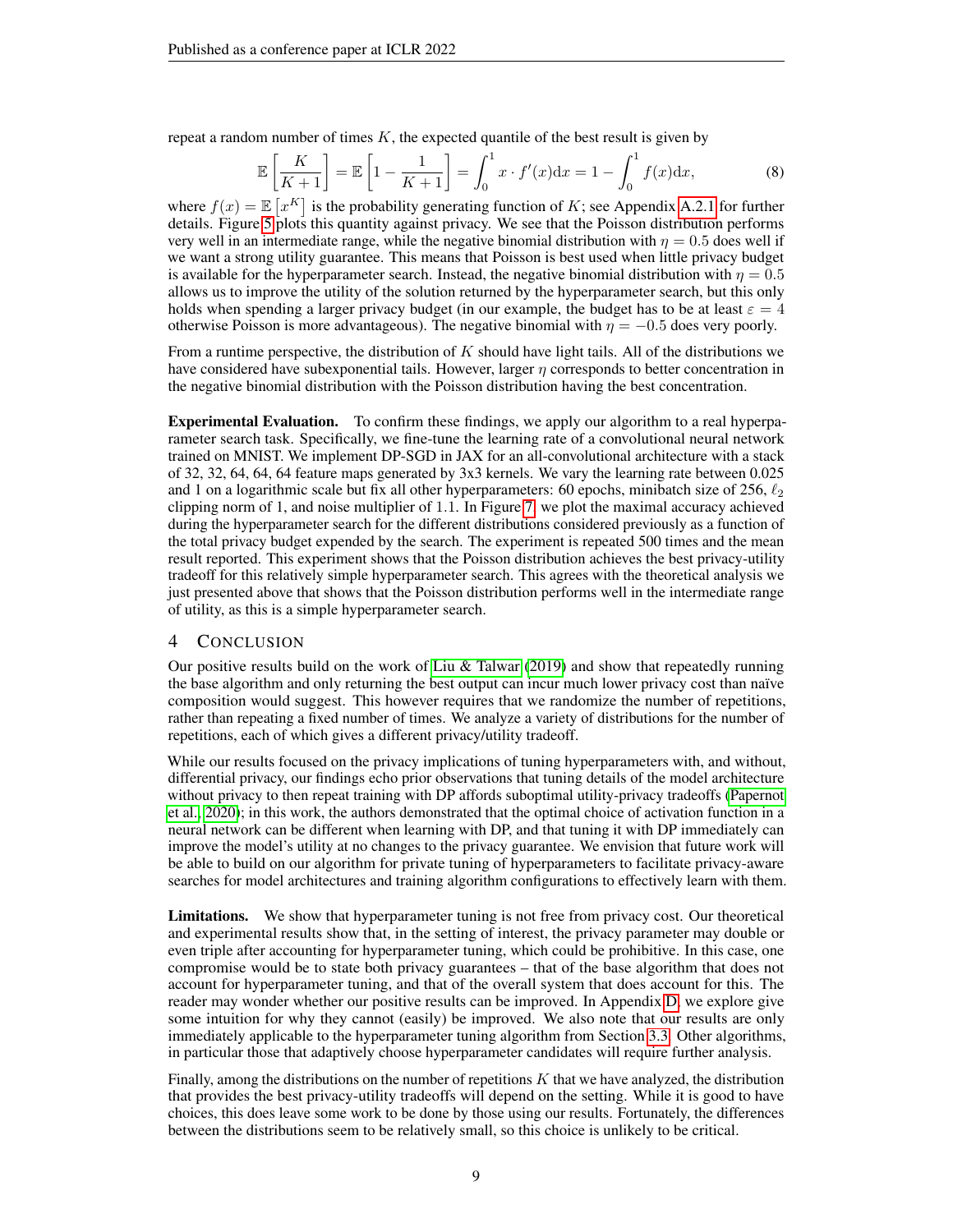# REPRODUCIBILITY & ETHICS STATEMENTS

Reproducibility. We give precise theorem statements for our main results and we have provided complete proofs in the Appendix, as well as all the necessary calculations and formulas for plotting our figures. We have also fully specified the setup required to reproduce our experimental results, including hyperparameters. Our algorithm is simple, fully specified and can be easily implemented.

Ethics. Our work touches on privacy, which is an ethically sensitive topic. If differentially private algorithms – such as ours – are applied to real-world sensitive data, then potential harms to the people whose data is being used must be carefully considered. However, our work is not directly using real-world sensitive data. Our main results are theoretical and our experiments use either synthetic data or MNIST, which is a standard non-private dataset.

## **ACKNOWLEGMENTS**

The authors would like to thank the reviewers for their detailed feedback and interactive discussion during the review period. We also thank our colleagues Abhradeep Guha Thakurta, Andreas Terzis, Peter Kairouz, and Shuang Song for insightful discussions about differentially private hyperparameter tuning that led to the present project, as well as their comments on early drafts of this document.

## **REFERENCES**

- <span id="page-9-2"></span>Martin Abadi, Andy Chu, Ian Goodfellow, H Brendan McMahan, Ilya Mironov, Kunal Talwar, and Li Zhang. Deep learning with differential privacy. In *Proceedings of the 2016 ACM SIGSAC conference on computer and communications security*, pp. 308–318, 2016.
- <span id="page-9-3"></span>Borja Balle, Gilles Barthe, and Marco Gaboardi. Privacy amplification by subsampling: Tight analyses via couplings and divergences. *arXiv preprint arXiv:1807.01647*, 2018.
- <span id="page-9-1"></span>Raef Bassily, Adam Smith, and Abhradeep Thakurta. Private empirical risk minimization: Efficient algorithms and tight error bounds. In *2014 IEEE 55th Annual Symposium on Foundations of Computer Science*, pp. 464–473. IEEE, 2014.
- <span id="page-9-9"></span>Raef Bassily, Kobbi Nissim, Adam Smith, Thomas Steinke, Uri Stemmer, and Jonathan Ullman. Algorithmic stability for adaptive data analysis. *SIAM Journal on Computing*, (0):STOC16–377, 2021.
- <span id="page-9-5"></span>James Bergstra and Yoshua Bengio. Random search for hyper-parameter optimization. *Journal of machine learning research*, 13(2), 2012.
- <span id="page-9-4"></span>Mark Bun and Thomas Steinke. Concentrated differential privacy: Simplifications, extensions, and lower bounds. In *Theory of Cryptography Conference*, pp. 635–658. Springer, 2016.
- <span id="page-9-8"></span>Mark Bun, Jonathan Ullman, and Salil Vadhan. Fingerprinting codes and the price of approximate differential privacy. In *Proceedings of the forty-sixth annual ACM symposium on Theory of computing*, pp. 1–10, 2014.
- <span id="page-9-6"></span>Mark Bun, Cynthia Dwork, Guy N Rothblum, and Thomas Steinke. Composable and versatile privacy via truncated cdp. In *Proceedings of the 50th Annual ACM SIGACT Symposium on Theory of Computing*, pp. 74–86, 2018.
- <span id="page-9-7"></span>Clément L Canonne, Gautam Kamath, and Thomas Steinke. The discrete gaussian for differential privacy. *arXiv preprint arXiv:2004.00010*, 2020.
- <span id="page-9-0"></span>Nicholas Carlini, Florian Tramer, Eric Wallace, Matthew Jagielski, Ariel Herbert-Voss, Katherine Lee, Adam Roberts, Tom Brown, Dawn Song, Ulfar Erlingsson, Alina Oprea, and Colin Raffel. Extracting training data from large language models. *arXiv preprint arXiv:2012.07805*, 2020.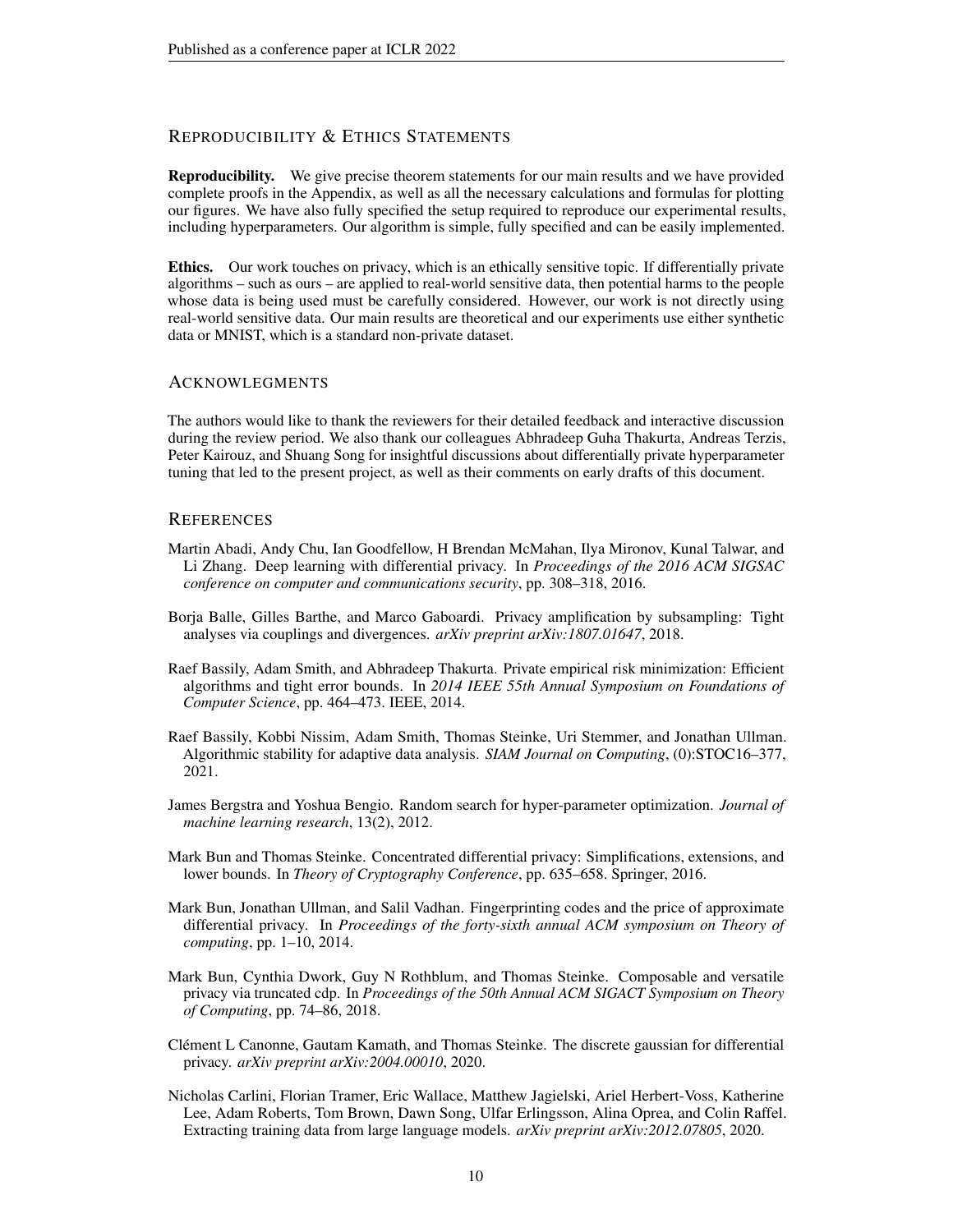- <span id="page-10-9"></span>Kamalika Chaudhuri and Staal A Vinterbo. A stability-based validation procedure for differentially private machine learning. In C. J. C. Burges, L. Bottou, M. Welling, Z. Ghahramani, and K. Q. Weinberger (eds.), *Advances in Neural Information Processing Systems*, volume 26. Curran Associates, Inc., 2013. URL [https://proceedings.neurips.cc/paper/2013/file/](https://proceedings.neurips.cc/paper/2013/file/e6d8545daa42d5ced125a4bf747b3688-Paper.pdf) [e6d8545daa42d5ced125a4bf747b3688-Paper.pdf](https://proceedings.neurips.cc/paper/2013/file/e6d8545daa42d5ced125a4bf747b3688-Paper.pdf).
- <span id="page-10-8"></span>Cynthia Dwork and Aaron Roth. The algorithmic foundations of differential privacy. *Foundations and Trends in Theoretical Computer Science*, 9(3-4):211–407, 2014.
- <span id="page-10-14"></span>Cynthia Dwork and Guy N Rothblum. Concentrated differential privacy. *arXiv preprint arXiv:1603.01887*, 2016.
- <span id="page-10-3"></span>Cynthia Dwork, Krishnaram Kenthapadi, Frank McSherry, Ilya Mironov, and Moni Naor. Our data, ourselves: Privacy via distributed noise generation. In *Annual International Conference on the Theory and Applications of Cryptographic Techniques*, pp. 486–503. Springer, 2006a.
- <span id="page-10-2"></span>Cynthia Dwork, Frank McSherry, Kobbi Nissim, and Adam Smith. Calibrating noise to sensitivity in private data analysis. In *Theory of cryptography conference*, pp. 265–284. Springer, 2006b.
- <span id="page-10-13"></span>Cynthia Dwork, Moni Naor, Omer Reingold, Guy N Rothblum, and Salil Vadhan. On the complexity of differentially private data release: efficient algorithms and hardness results. In *Proceedings of the forty-first annual ACM symposium on Theory of computing*, pp. 381–390, 2009.
- <span id="page-10-5"></span>Cynthia Dwork, Guy N Rothblum, and Salil Vadhan. Boosting and differential privacy. In *2010 IEEE 51st Annual Symposium on Foundations of Computer Science*, pp. 51–60. IEEE, 2010.
- <span id="page-10-1"></span>Konstantina Kourou, Themis P Exarchos, Konstantinos P Exarchos, Michalis V Karamouzis, and Dimitrios I Fotiadis. Machine learning applications in cancer prognosis and prediction. *Computational and structural biotechnology journal*, 13:8–17, 2015.
- <span id="page-10-10"></span>Jingcheng Liu and Kunal Talwar. Private selection from private candidates. In *Proceedings of the 51st Annual ACM SIGACT Symposium on Theory of Computing*, pp. 298–309, 2019. URL <https://arxiv.org/abs/1811.07971>.
- <span id="page-10-12"></span>Frank McSherry and Kunal Talwar. Mechanism design via differential privacy. In *48th Annual IEEE Symposium on Foundations of Computer Science (FOCS'07)*, pp. 94–103. IEEE, 2007.
- <span id="page-10-6"></span>Ilya Mironov. Rényi differential privacy. In *2017 IEEE 30th Computer Security Foundations Symposium (CSF)*, pp. 263–275. IEEE, 2017.
- <span id="page-10-7"></span>Ilya Mironov, Kunal Talwar, and Li Zhang. R\'enyi differential privacy of the sampled gaussian mechanism. *arXiv preprint arXiv:1908.10530*, 2019.
- <span id="page-10-11"></span>Shubhankar Mohapatra, Sajin Sasy, Xi He, Gautam Kamath, and Om Thakkar. The role of adaptive optimizers for honest private hyperparameter selection. *arXiv preprint arXiv:2111.04906*, 2021.
- <span id="page-10-15"></span>Nicolas Papernot, Abhradeep Thakurta, Shuang Song, Steve Chien, and Úlfar Erlingsson. Tempered sigmoid activations for deep learning with differential privacy. *arXiv preprint arXiv:2007.14191*, 2020.
- <span id="page-10-16"></span>Ryan Rogers and Thomas Steinke. A better privacy analysis of the exponential mechanism. DifferentialPrivacy.org, 07 2021. [https://differentialprivacy.org/](https://differentialprivacy.org/exponential-mechanism-bounded-range/) [exponential-mechanism-bounded-range/](https://differentialprivacy.org/exponential-mechanism-bounded-range/).
- <span id="page-10-0"></span>Reza Shokri, Marco Stronati, Congzheng Song, and Vitaly Shmatikov. Membership inference attacks against machine learning models. In *2017 IEEE Symposium on Security and Privacy (SP)*, pp. 3–18. IEEE, 2017.
- <span id="page-10-4"></span>Shuang Song, Kamalika Chaudhuri, and Anand D Sarwate. Stochastic gradient descent with differentially private updates. In *2013 IEEE Global Conference on Signal and Information Processing*, pp. 245–248. IEEE, 2013.
- <span id="page-10-17"></span>Thomas Steinke and Jonathan Ullman. Tight lower bounds for differentially private selection. In *2017 IEEE 58th Annual Symposium on Foundations of Computer Science (FOCS)*, pp. 552–563. IEEE, 2017.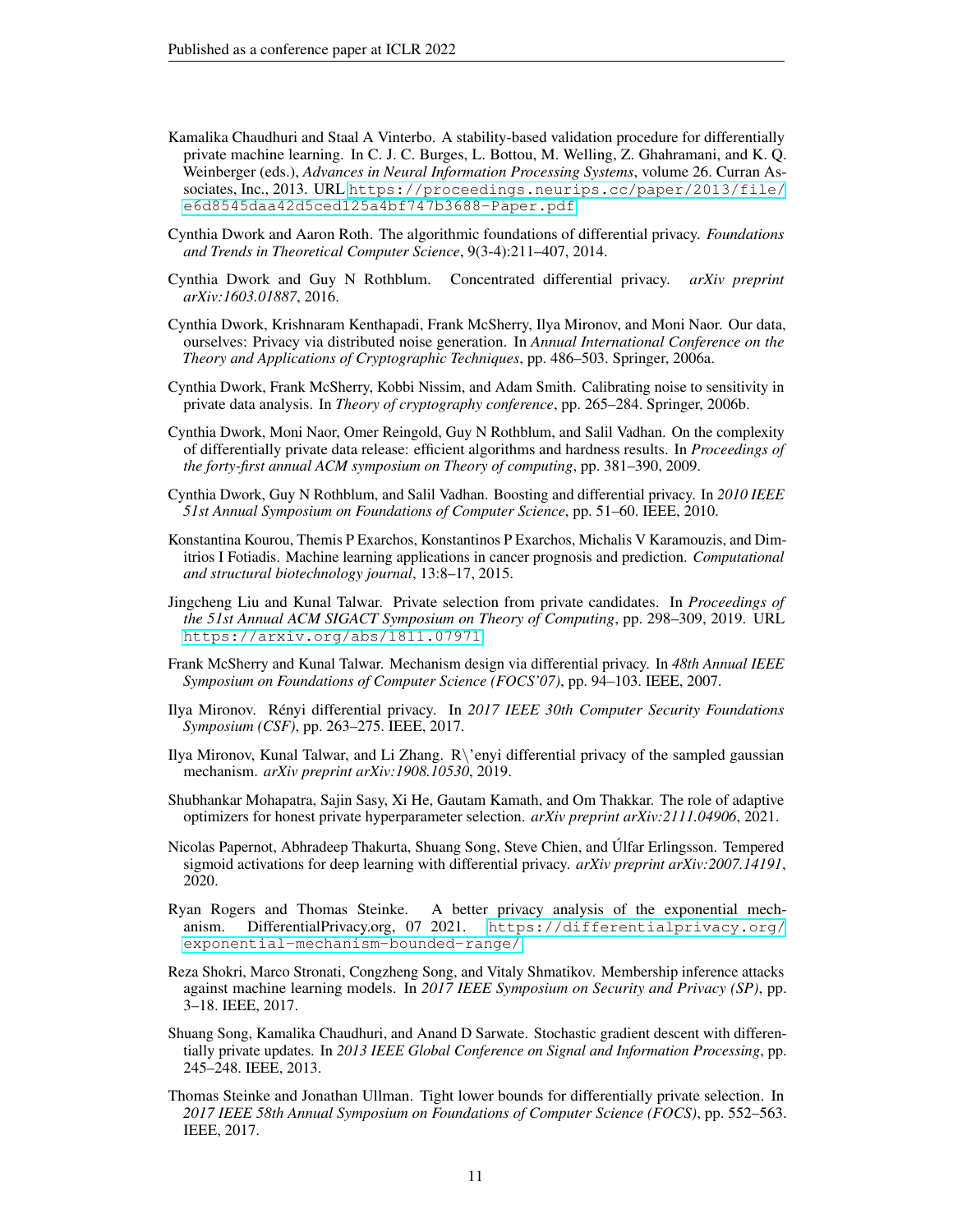- <span id="page-11-3"></span>Tim Van Erven and Peter Harremos. Rényi divergence and kullback-leibler divergence. *IEEE Transactions on Information Theory*, 60(7):3797–3820, 2014.
- <span id="page-11-0"></span>Jenna Wiens, Suchi Saria, Mark Sendak, Marzyeh Ghassemi, Vincent X Liu, Finale Doshi-Velez, Kenneth Jung, Katherine Heller, David Kale, Mohammed Saeed, Pilar N. Ossorio, Sonoo Thadaney-Israni, and Anna Goldenberg. Do no harm: a roadmap for responsible machine learning for health care. *Nature medicine*, 25(9):1337–1340, 2019.
- <span id="page-11-1"></span>Yuqing Zhu and Yu-Xiang Wang. Improving sparse vector technique with renyi differential privacy. In *Advances in Neural Information Processing Systems 33 preproceedings (NeurIPS 2020)*, 2020. URL [https://papers.nips.cc/paper/2020/](https://papers.nips.cc/paper/2020/hash/e9bf14a419d77534105016f5ec122d62-Abstract.html) [hash/e9bf14a419d77534105016f5ec122d62-Abstract.html](https://papers.nips.cc/paper/2020/hash/e9bf14a419d77534105016f5ec122d62-Abstract.html).

# A FURTHER BACKGROUND

## A.1 DIFFERENTIAL PRIVACY & RÉNYI DP

For completeness, we provide some basic background on differential privacy and, in particular, Rényi differential privacy. We start with the standard definition of differential privacy:

**Definition 8** (Differential Privacy). A randomized algorithm  $M : \mathcal{X}^n \to \mathcal{Y}$  is  $(\varepsilon, \delta)$ -differentially *private if, for all neighbouring pairs of inputs*  $x, x' \in \mathcal{X}^n$  *and all measurable*  $S \subset \mathcal{Y}$ *,* 

$$
\mathbb{P}[M(x) \in S] \le e^{\varepsilon} \cdot \mathbb{P}[M(x') \in S] + \delta.
$$

*When*  $\delta = 0$ *, this is referred to as pure (or pointwise) differential privacy and we may abbreviate*  $(\varepsilon, 0)$ *-DP to*  $\varepsilon$ -DP. When  $\delta > 0$ , this is referred to as approximate differential privacy.

The definition of pure DP was introduced by [Dwork et al.](#page-10-2) [\(2006b\)](#page-10-2) and approximate DP was introduced by [Dwork et al.](#page-10-3) [\(2006a\)](#page-10-3). Note that the notion of neighbouring datasets is context-dependent, but this is often glossed over. Our results are general and can be applied regardless of the specifics of what is a neighbouring dataset. (However, we do require symmetry – i.e., if  $(x, x')$  are a pair of neighbouring inputs, then so are  $(x'x)$ .) Usually two datasets are said to be neighbouring if they differ only by the addition/removal or replacement of the data corresponding to a single individual. Some papers only consider addition or removal of a person's records, rather than replacement. But these are equivalent up to a factor of two.

## In order to define Rényi DP, we first define the Rényi divergences:

<span id="page-11-2"></span>Definition 9 (Rényi Divergences). *Let* P *and* Q *be probability distributions on a common space* Ω*. Assume that* P *is absolutely continuous with respect to* Q *– i.e., for all measurable* S ⊂ Ω*, if*  $Q(S) = 0$ , then  $P(S) = 0$ . Let  $P(x)$  and  $Q(x)$  denote the densities of P and Q respectively.<sup>[7](#page-11-4)</sup> The *KL divergence from* P *to* Q *is defined as*

$$
D_1(P||Q) := \mathop{\mathbb{E}}_{X \leftarrow P} \left[ \log \left( \frac{P(X)}{Q(X)} \right) \right] = \int_{\Omega} P(x) \log \left( \frac{P(x)}{Q(x)} \right) dx.
$$

*The max divergence from* P *to* Q *is defined as*

$$
D_{\infty}(P||Q) := \sup \left\{ \log \left( \frac{P(S)}{Q(S)} \right) : P(S) > 0 \right\}.
$$

*For*  $\lambda \in (1, \infty)$ *, the Rényi divergence from P to Q of order*  $\lambda$  *is defined as* 

$$
D_{\lambda} (P||Q) := \frac{1}{\lambda - 1} \log \left( \mathop{\mathbb{E}}_{X \leftarrow P} \left[ \left( \frac{P(X)}{Q(X)} \right)^{\lambda - 1} \right] \right)
$$
  
= 
$$
\frac{1}{\lambda - 1} \log \left( \mathop{\mathbb{E}}_{X \leftarrow Q} \left[ \left( \frac{P(X)}{Q(X)} \right)^{\lambda} \right] \right)
$$
  
= 
$$
\frac{1}{\lambda - 1} \log \left( \int_{\Omega} P(x)^{\lambda} Q(x)^{1 - \lambda} dx \right).
$$

<span id="page-11-4"></span><sup>&</sup>lt;sup>7</sup>In general, we can only define the ratio  $P(x)/Q(x)$  to be the Radon-Nikodym derivative of P with respect to Q. To talk about  $P(x)$  and  $Q(x)$  separately we must assume some base measure with respect to which these are defined. In most cases the base measure is either the counting measure in the case of discrete distributions or the Lesbesgue measure in the case of continuous distributions.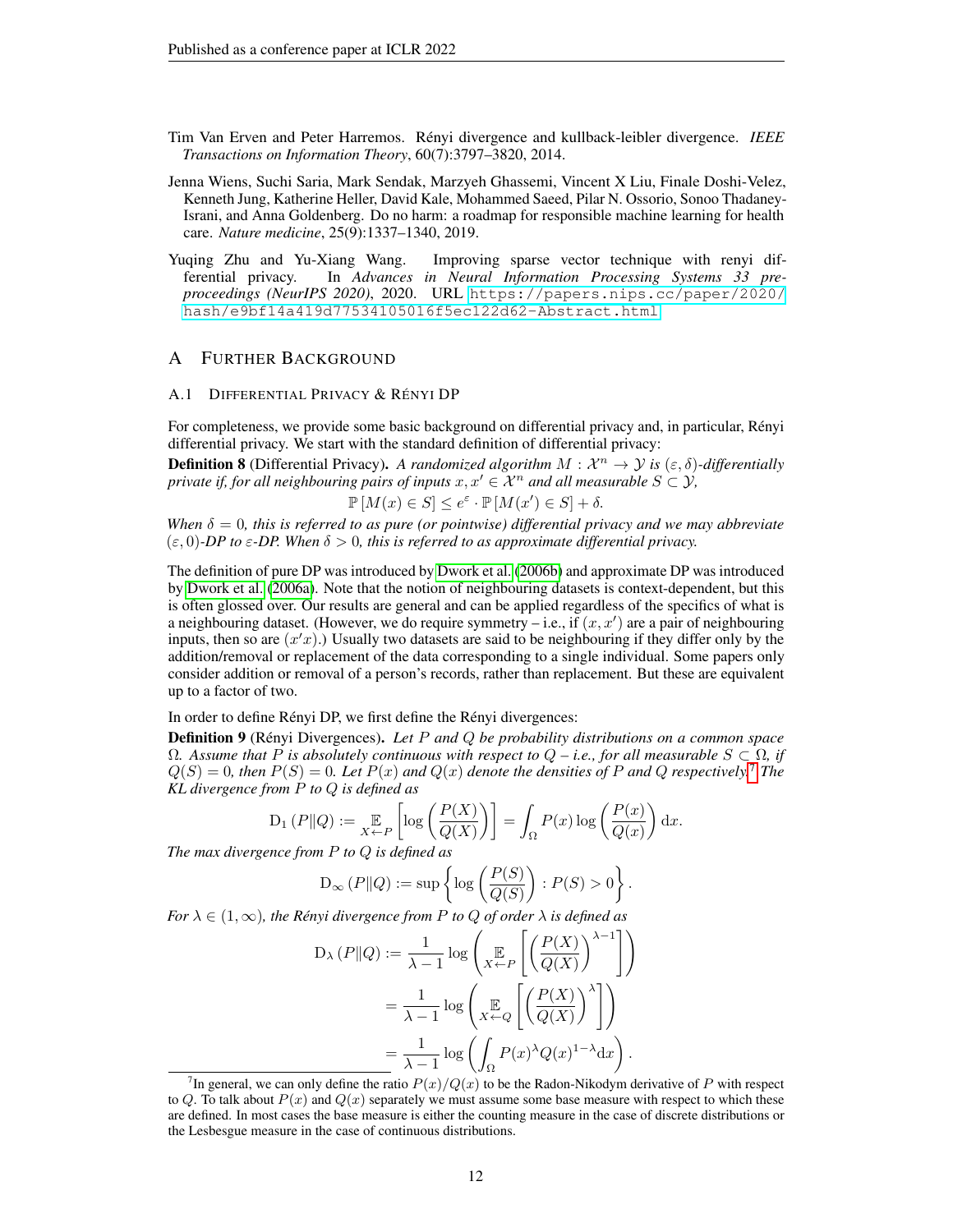We state some basic properties of Rényi divergences; for further information see, e.g., [Van Erven &](#page-11-3) [Harremos](#page-11-3) [\(2014\)](#page-11-3).

<span id="page-12-1"></span>**Lemma 10.** *Let* P, Q, P', and Q' be probability distributions. Let  $\lambda \in [1, \infty]$ . The following hold.

- *Non-negativity:*  $D_{\lambda} (P||Q) > 0$ .
- *Monotonicity & Continuity:*  $D_{\lambda} (P||Q)$  *is a continuous and non-decreasing function of*  $\lambda$ *.*
- *Data processing inequality (a.k.a. Postprocessing): Let* f(P) *denote the distribution obtained by applying some (possibly randomized) function to a sample from* P *and let*  $f(Q)$ *denote the distribution obtained by applying the same function to a sample from* Q*. Then*  $D_{\lambda} (f(P) || f(Q)) \leq D_{\lambda} (P || Q).$
- **Finite case suffices:** We have  $D_{\lambda}(P||Q) = \sup_{f} D_{\lambda}(f(P)||f(Q))$  even when f is re*stricted to functions with a finite range.*
- *Chain rule (a.k.a. Composition):*  $D_{\lambda} (P \times P' || Q \times Q') = D_{\lambda} (P || Q) + D_{\lambda} (P' || Q'),$ where  $P \times P'$  and  $Q \times Q'$  denote the product distributions of the individual distribu*tions.*
- **Convexity:** The function  $(P,Q) \mapsto e^{(\lambda-1)D_{\lambda}(P||Q)}$  is convex for all  $\lambda \in (1,\infty)$ . The *function*  $(P, Q) \mapsto D_{\lambda} (P||Q)$  *convex if and only if*  $\lambda = 1$ *.*

Now we can state the definition of Rényi DP (RDP), which is due to [Mironov](#page-10-6) [\(2017\)](#page-10-6).

**Definition 11** (Rényi Differential Privacy). A randomized algorithm  $M : \mathcal{X}^n \to \mathcal{Y}$  is  $(\lambda, \varepsilon)$ -Rényi differentially private if, for all neighbouring pairs of inputs  $x, x' \in \mathcal{X}^n$ ,  $D_\lambda(M(x) \| M(x')) \leq \varepsilon$ .

A closely related definition is that of zero-concentrated differential privacy [\(Bun & Steinke, 2016\)](#page-9-4) (which is based on an earlier definition [\(Dwork & Rothblum, 2016\)](#page-10-14) of concentrated differential privacy that does not refer to Rényi divergences).

**Definition 12** (Concentrated Differential Privacy). A randomized algorithm  $M : \mathcal{X}^n \to \mathcal{Y}$  is  $\rho$ -zCDP *if, for all neighbouring pairs of inputs*  $x, x' \in \mathcal{X}^n$  *and all*  $\lambda \in (1,\infty)$ ,  $D_\lambda(M(x)||M(x')) \le \rho \cdot \lambda$ .

Usually, we consider a family of  $(\lambda, \varepsilon(\lambda))$ -RDP guarantees, where  $\varepsilon(\lambda)$  is a function, rather than a single function. Concentrated DP is one example of such a family, where the function is linear, and this captures the behaviour of many natural algorithms. In particular, adding Gaussian noise to a bounded sensitivity function: If  $f: \mathcal{X}^n \to \mathbb{R}^d$  has sensitivity  $\Delta - i.e., ||f(x) - f(x')||_2 \leq \Delta$  for all neighbouring  $x, x^{\prime}$  – and  $M : \mathcal{X}^{n} \to \mathbb{R}^{d}$  is the algorithm that returns a sample from  $\mathcal{N}(\overline{f}(x), \sigma^{2}I)$ , then M satisfies  $\frac{\Delta^2}{2\sigma^2}$ -zCDP.

We can convert from pure DP to concentrated or Rényi DP as follows [\(Bun & Steinke, 2016\)](#page-9-4).

**Lemma 13.** If M satisfies  $(\varepsilon, 0)$ -differential privacy, then M satisfies  $\frac{1}{2}\varepsilon^2$ -zCDP – i.e.,  $(\lambda, \frac{1}{2}\varepsilon^2\lambda)$ -*RDP for all*  $\lambda \in (1, \infty)$ *.* 

Conversely, we can convert from concentrated or Rényi DP to approximate DP as follows [\(Canonne](#page-9-7) [et al., 2020\)](#page-9-7).

**Lemma 14.** *If* M *satisfies*  $(\lambda, \hat{\varepsilon})$ *-RDP, then* M *satisfies*  $(\varepsilon, \delta)$ *-DP where*  $\varepsilon \geq 0$  *is arbitrary and* 

$$
\delta = \frac{\exp((\lambda - 1)(\hat{\varepsilon} - \varepsilon))}{\lambda} \cdot \left(1 - \frac{1}{\lambda}\right)^{\lambda - 1}.
$$

#### <span id="page-12-0"></span>A.2 PROBABILITY GENERATING FUNCTIONS

Let K be a random variable supported on  $\mathbb{N} \cup \{0\}$ . The probability generating function (PGF) of K is defined by

$$
f(x) = \mathbb{E}\left[x^K\right] = \sum_{k=0}^{\infty} \mathbb{P}\left[K = k\right] \cdot x^k.
$$

The PGF  $f(x)$  is always defined for  $x \in [0, 1]$ , but may or may not be defined for  $x > 1$ . The PGF characterizes K. In particular, we can recover the probability mass function from the derivatives of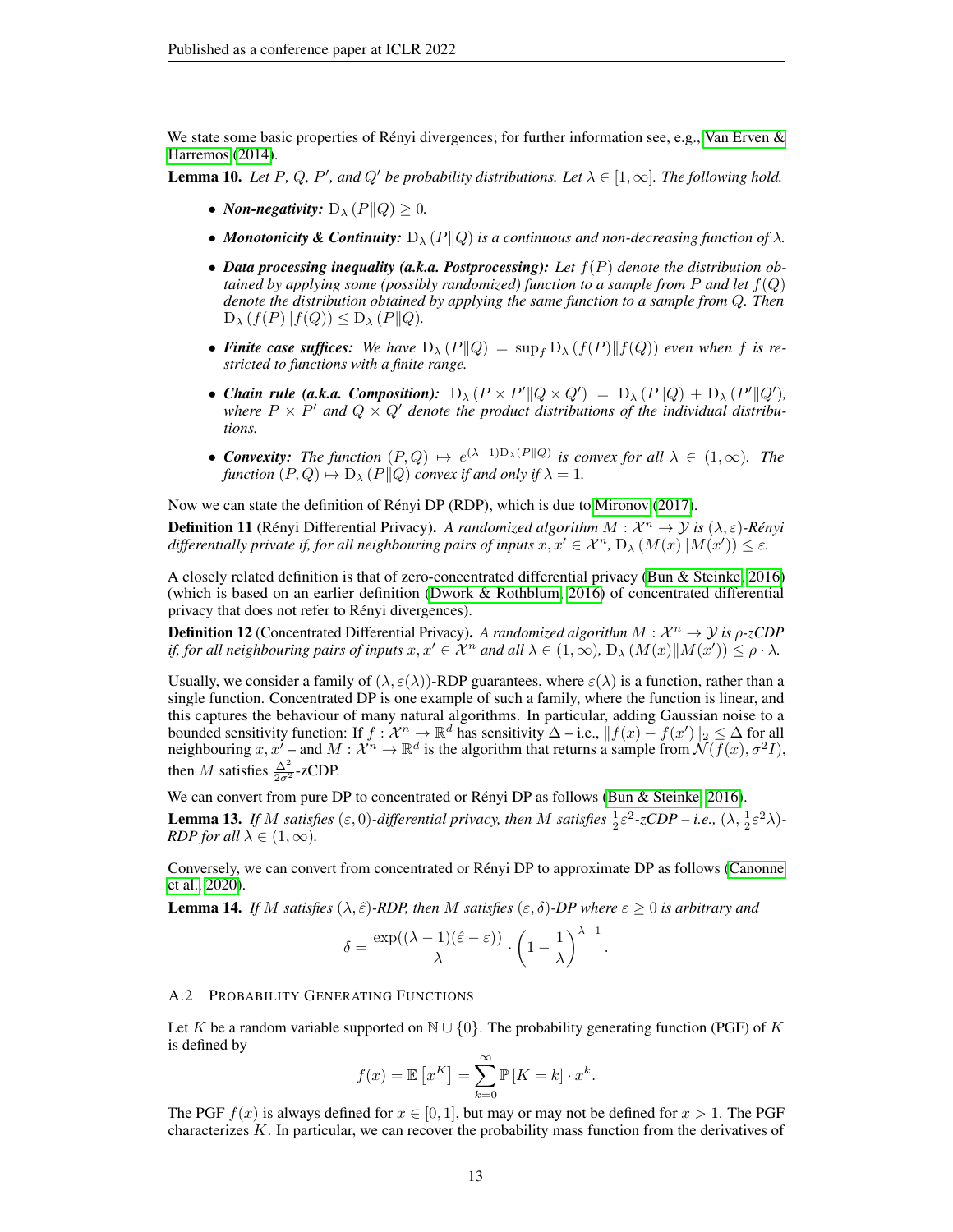the PGF (hence the name):

$$
\mathbb{P}\left[K=k\right] = \frac{f^{(k)}(0)}{k!},
$$

where  $f^{(k)}(x)$  denotes the  $k^{\text{th}}$  derivative of  $f(x)$  and, in particular,  $\mathbb{P}[K=0] = f(0)$ . We remark that is is often easiest to specify the PGF and derive the probability distribution from it, rather than vice versa; indeed, we arrived at the truncated negative binomial distribution by starting with the PGF that we want and then differentiating.

We can also easily recover the moments of K from the PGF: We have  $f^{(k)}(x) = \sum_{\ell=k}^{\infty} \mathbb{P}[K = \ell]$ .  $x^{\ell-k} \cdot \ell \cdot (\ell-1) \cdot (\ell-2) \cdots (\ell-k+1)$ . In particular,  $f(1) = \mathbb{E}[1] = 1$  and  $f'(1) = \mathbb{E}[K]$  and  $f''(1) = \mathbb{E} [K(K-1)]$ . Note that the PGF is a rescaling of the moment generating function (MGF)  $g(t) := \mathbb{E}\left[e^{tK}\right] = f(e^t).$ 

The PGF can be related to the MGF in another way: Suppose  $\Lambda$  is a random variable on  $[0, \infty)$ . Now suppose we draw  $K \leftarrow \text{Poisson}(\Lambda)$ . Then the PGF of K is the MGF of  $\Lambda$  – i.e.,  $\mathbb{E}[\hat{x}^K] =$ E Λ  $\begin{bmatrix} & & \mathbb{E} \end{bmatrix}$  $\mathbb{E}_{K\leftarrow \text{Poisson}(\Lambda)}\left[x^K\right] = \mathbb{E}_{\Lambda}\left[e^{\Lambda\cdot(x-1)}\right] = g(x-1)$ , where g is the MGF of  $\Lambda$ . In particular, if  $\Lambda$  is drawn from a Gamma distribution, then this would yield  $K$  from a negative binomial distribution which has a PGF of the form  $f_{NB}(x) = \left(\frac{1-(1-\gamma)x}{\gamma}\right)^{x}$  $\left(\frac{(-\gamma)x}{\gamma}\right)^{-\eta}$ .<sup>[8](#page-13-1)</sup> Note that our results work with a truncated negative binomial distribution, which is a negative binomial conditioned on  $K \neq 0$ . This corresponds to an affine rescaling of the PGF, namely  $f_{\text{TNB}}(x) = \frac{f_{\text{NB}}(x) - f_{\text{NB}}(0)}{f_{\text{NB}}(1) - f_{\text{NB}}(0)}$ .

We can also obtain a negative binomial distribution as a compound of a Poisson distribution and a logarithmic distribution. That is, if we draw T from a Poisson distribution and draw  $K_1, K_2, \cdots, K_T$ independently from a logarithmic distribution, then  $K = \sum_{t=1}^{T} K_t$  follows a negative binomial distribution. The PGF of the logarithmic distribution is given by  $f_{K_t}(x) = \mathbb{E}\left[x^{K_t}\right] = \frac{\log(1-(1-\gamma)x)}{\log(\gamma)}$  $\log(\gamma)$ and the PGF of Poisson is given by  $f_T(x) = \mathbb{E}\left[x^T\right] = e^{\mu \cdot (x-1)}$ . Hence

$$
f_K(x) = \mathbb{E}\left[x^K\right] = \mathbb{E}\left[\prod_{t=1}^T \mathbb{E}_{K_t}\left[x^{K_t}\right]\right] = \mathbb{E}\left[f_{K_t}(x)^T\right] = f_T(f_{K_t}(x)) = \exp\left(\mu \cdot \left(\frac{\log(1 - (1 - \gamma)x)}{\log(\gamma)} - 1\right)\right),
$$
  
which is equivalent to  $f_{K_t}(x) = \left(\frac{1 - (1 - \gamma)x}{\gamma}\right)^{-\eta}$  with  $x = \frac{\mu}{\gamma}$ .

.

which is equivalent to  $f_{\rm NB}(x) = \left(\frac{1-(1-\gamma)x}{\gamma}\right)$  $\left(\frac{1-\gamma}{\gamma}\right)^{-\eta}$  with  $\eta = \frac{\mu}{\log(1/\gamma)}$ .

Finally we remark that we can also use the PGF to show convergence in probability. In particular,

$$
\lim_{\eta\to\infty,\gamma=\frac{\eta}{\eta+\mu}}f_{\text{NB}}(x)=\lim_{\eta\to\infty,\gamma=\frac{\eta}{\eta+\mu}}\left(\frac{1-(1-\gamma)x}{\gamma}\right)^{-\eta}=\lim_{\eta\to\infty,\gamma=\frac{\eta}{\eta+\mu}}\left(1-\frac{\mu}{\eta}(x-1)\right)^{-\eta}=e^{\mu(x-1)}
$$

That is, if we take the limit of the negative binomial distribution as  $\eta \to \infty$  but the mean  $\mu = \eta \frac{1-\gamma}{\gamma}$ remains fixed, then we obtain a Poisson distribution. If we take  $\eta \to 0$ , then  $f_{NB}(x) \to 1$ , which is to say that the negative binomial distribution converges to a point mass at 0 as  $\eta \to 0$ . However, the *truncated* negative binomial distribution converges to a logarithmic distribution as  $\eta \rightarrow 0$ .

#### <span id="page-13-0"></span>A.2.1 PROBABILITY GENERATING FUNCTIONS AND UTILITY

Recall that in Section [3.6,](#page-7-0) we analyzed the expected utility and runtime of different distributions on the number of repetitions  $K$ . Given our discussion of probability generating functions for these distributions, we can offer an alternative perspective on the expected utility and runtime.

Suppose each invocation of  $Q$  has a probability  $1/m$  of producing a "good" output. This would be the case if we are considering  $m$  hyperparameter settings and only one is good—where here we consider the outcome to be binary (good or bad) for simplicity and what is a good or bad is determined only by the total order on the range  $Y$  and some threshold on the quality score (e.g., accuracy). Then  $A$ has a probability

$$
\beta := 1 - \mathbb{P}\left[A(x) \in \text{Bad}\right] = 1 - \mathbb{E}\left[\mathbb{P}\left[Q(x) \in \text{Bad}\right]^K\right] = 1 - \mathbb{E}\left[(1 - 1/m)^K\right] = 1 - f(1 - 1/m)
$$

<span id="page-13-1"></span><sup>&</sup>lt;sup>8</sup>The PGF of Binomial $(n, p)$  is  $f(x) = (1 - p + px)^n$ . This expression is similar to the PGF of the negative binomial, except the negative binomial has a negative exponent.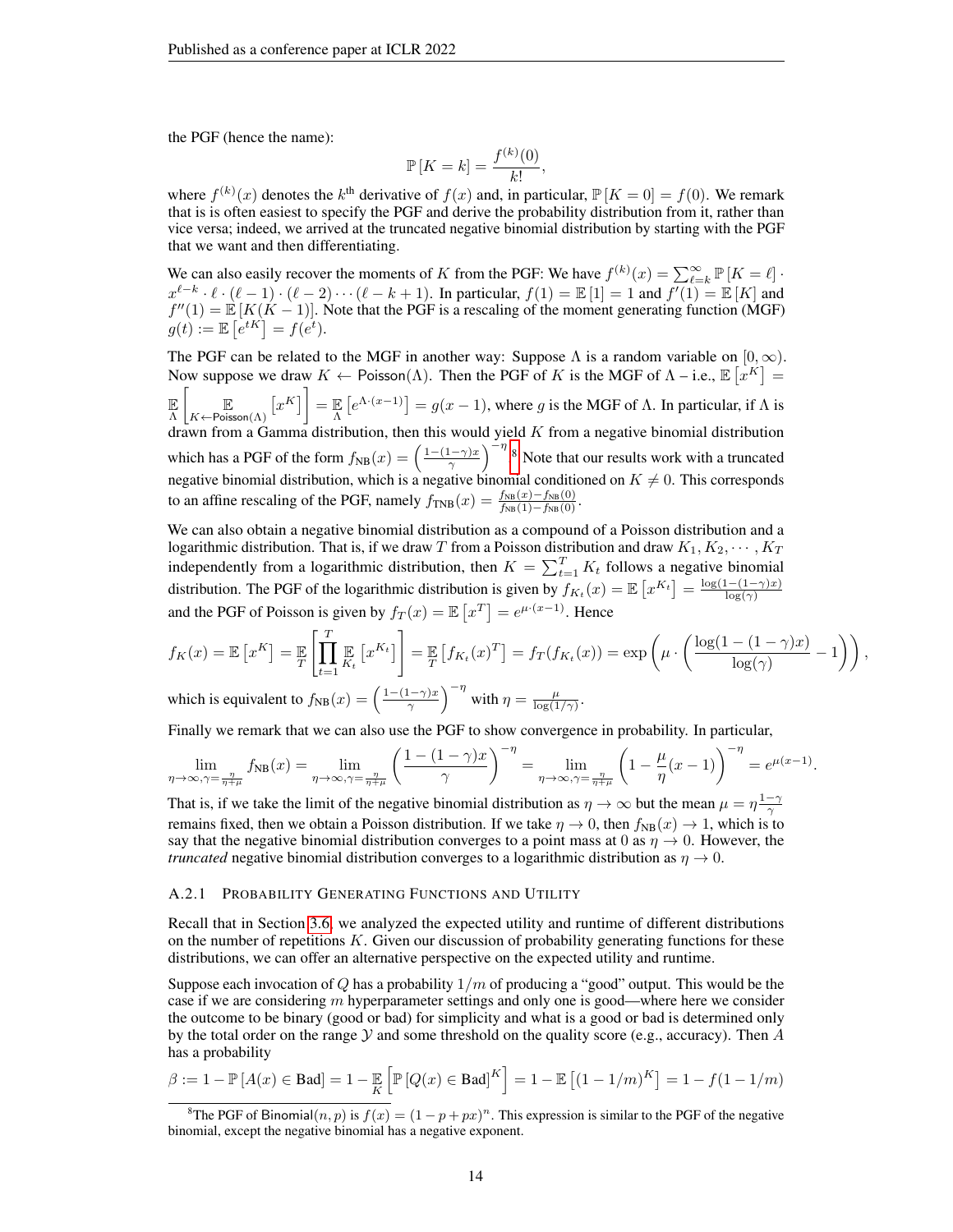of outputting a good output, where  $f(x) = \mathbb{E}[x^K]$  is the probability generating function of the distribution. If we make the first-order approximation  $f(1 - 1/m) \approx f(1) - f'(1) \cdot 1/m =$  $1 - \mathbb{E}[K]/m$ , then we have  $\beta \approx \mathbb{E}[K]/m$ . In other words, for small values of  $1/m$ , the probability of success is amplified by a multiplicative factor of  $E[K]$ .

However, the above first-order approximation only holds for large  $m$  and, hence, small overall success probabilities β. In practice, we want  $\beta \approx 1$ . The different distributions (Poisson and truncated negative binomial with different values of  $\eta$ ) have very different behaviours even with the same expectation. In the regime where we want the overall success probability to be high (i.e.,  $\beta \approx 1$ ), smaller  $\eta$  performs worse, because the distribution is more heavy-tailed. The best performing distribution is the Poisson distribution, which is almost as concentrated as naïve repetition. Figure [6](#page-7-3) show the success probability  $\beta$  as a function of the final  $(\epsilon, 10^{-6})$ -DP guarantee. This demonstrates that there is a tradeoff between distributions.

More generally, we can relate the PGF of  $K$  to the expected utility of our repeated algorithm. Let  $X \in \mathbb{R}$  be random variable corresponding to the utility of one run of the base algorithm Q. E.g. X could represent the accuracy, loss, AUC/AUROC, or simply the quantile of output. Now let  $Y \in \mathbb{R}$ be the utility of our repeated algorithm A which runs the base algorithm  $Q$  repeatedly  $K$  times for a random K. That is,  $Y = \max\{X_1, \dots, X_K\}$  where  $X_1, X_2, \dots$  are independent copies of X. Let  $\operatorname{cdf}_X(x) = \mathbb{P}[X \leq x]$  and

$$
\mathrm{cdf}_Y(x) = \mathbb{P}\left[Y \le x\right] = \mathbb{E}\left[\mathbb{P}\left[X \le x\right]^K\right] = f(\mathrm{cdf}_X(x)),
$$

where  $f(x) = \mathbb{E}\left[x^K\right]$  is the PGF of the number of repetitions K. Assuming for the moment that  $X$  is a continuous random variable, we can derive the probability density function of  $Y$  from the cumulative distribution function:

$$
\mathrm{pdf}_{Y}(x) = \frac{\mathrm{d}}{\mathrm{d}x}\mathrm{cdf}_{X}(x) = \frac{\mathrm{d}}{\mathrm{d}x}f(\mathrm{cdf}_{X}(x)) = f'(\mathrm{cdf}_{X}(x)) \cdot \mathrm{pdf}_{X}(x).
$$

This allows us to compute the expected utility:

$$
\mathbb{E}[Y] = \int_{-\infty}^{\infty} x \cdot \text{pdf}_Y(x) dx = \int_{-\infty}^{\infty} x \cdot f'(\text{cdf}_X(x)) \cdot \text{pdf}_X(x) dx = \mathbb{E}[X \cdot f'(\text{cdf}_X(X))].
$$

In particular, we can compute the expected quantile [\(8\)](#page-8-0) in which case X is uniform on  $[0, 1]$  and, hence,  $cdf_X(x) = x$  and  $pdf_X(x) = 1$  for  $x \in [0, 1]$ . Integration by parts gives

$$
\mathbb{E}[Y] = \int_0^1 x \cdot f'(x) dx = \int_0^1 \left(\frac{d}{dx} x f(x)\right) - f(x) dx = 1f(1) - 0f(0) - \int_0^1 f(x) dx = 1 - \int_0^1 f(x) dx.
$$
  
Note that 
$$
\int_0^1 f(x) dx = \int_0^1 \mathbb{E}[xK] dx = \mathbb{E}\left[\int_0^1 xK dx\right] = \mathbb{E}\left[\int_0^1 1 dx\right] = \mathbb{E}\left[\int_0^1 1 dx\right] = \mathbb{E}\left[\int_0^1 1 dx\right] = \mathbb{E}\left[\int_0^1 1 dx\right] = \mathbb{E}\left[\int_0^1 1 dx\right] = \mathbb{E}\left[\int_0^1 1 dx\right] = \mathbb{E}\left[\int_0^1 1 dx\right] = \mathbb{E}\left[\int_0^1 1 dx\right] = \mathbb{E}\left[\int_0^1 1 dx\right] = \mathbb{E}\left[\int_0^1 1 dx\right] = \mathbb{E}\left[\int_0^1 1 dx\right] = \mathbb{E}\left[\int_0^1 1 dx\right] = \mathbb{E}\left[\int_0^1 1 dx\right] = \mathbb{E}\left[\int_0^1 1 dx\right] = \mathbb{E}\left[\int_0^1 1 dx\right] = \mathbb{E}\left[\int_0^1 1 dx\right] = \mathbb{E}\left[\int_0^1 1 dx\right] = \mathbb{E}\left[\int_0^1 1 dx\right] = \mathbb{E}\left[\int_0^1 1 dx\right] = \mathbb{E}\left[\int_0^1 1 dx\right] = \mathbb{E}\left[\int_0^1 1 dx\right] = \mathbb{E}\left[\int_0^1 1 dx\right] = \mathbb{E}\left[\int_0^1 1 dx\right] = \mathbb{E}\left[\int_0^1 1 dx\right] = \mathbb{E}\left[\int_0^1 1 dx\right] = \mathbb{E}\left[\int_0^1 1 dx\right] = \mathbb{E}\left[\int_0^1 1 dx\right] = \mathbb{E}\left[\int_0^1 1 dx\right] = \mathbb{E}\left[\int_0^1 1 dx\right] = \mathbb{E}\left[\int_0^1 1 dx\right] = \mathbb{E}\left[\int_0^
$$

$$
\int_0^1 f(x) dx = \int_0^1 \mathbb{E} \left[ x^K \right] dx = \mathbb{E} \left[ \int_0^1 x^K dx \right] = \mathbb{E} \left[ \frac{1}{K+1} \right].
$$

Finally, we also want to ensure that the runtime of our hyperparameter tuning algorithm is wellbehaved. In particular, we wish to avoid heavy-tailed runtimes. We can obtain tail bounds on the number of repetitions K from the PGF or MGF too: For all  $t > 0$ , we have

$$
\mathbb{P}\left[K \geq k\right] = \mathbb{P}\left[e^{t \cdot (K - k)} \geq 1\right] \leq \mathbb{E}\left[e^{t \cdot (K - k)}\right] = f(e^t) \cdot e^{-t \cdot k}.
$$

Thus, if the PGF  $f(x) = \mathbb{E} [x^K]$  is finite for some  $x = e^t > 1$ , then we obtain a subexponential tail bound on  $K$ .

# B PROOFS FROM SECTION [3](#page-3-1)

## <span id="page-14-0"></span>B.1 PROOF OF GENERIC BOUND

*Proof of Lemma* [7.](#page-6-4) We assume that  $Y$  is a finite set and that  $\mathbb{P}[K = 0] = 0$ ; this is, essentially, without loss of generality.<sup>[9](#page-14-1)</sup> Denote  $Q(\leq y) := \sum_{y' \in \mathcal{Y}} \mathbb{I}[y' \leq y] \cdot Q(y')$  and similarly for  $Q(< y)$ 

<span id="page-14-1"></span><sup>&</sup>lt;sup>9</sup>Our proof can be extended to the general case. Alternatively, if  $Y$  is infinite, we can approximate the relevant quantities arbitrarily well with a finite partition; see Lemma [10](#page-12-1) or [Van Erven & Harremos](#page-11-3) [\(2014,](#page-11-3) Theorem 10).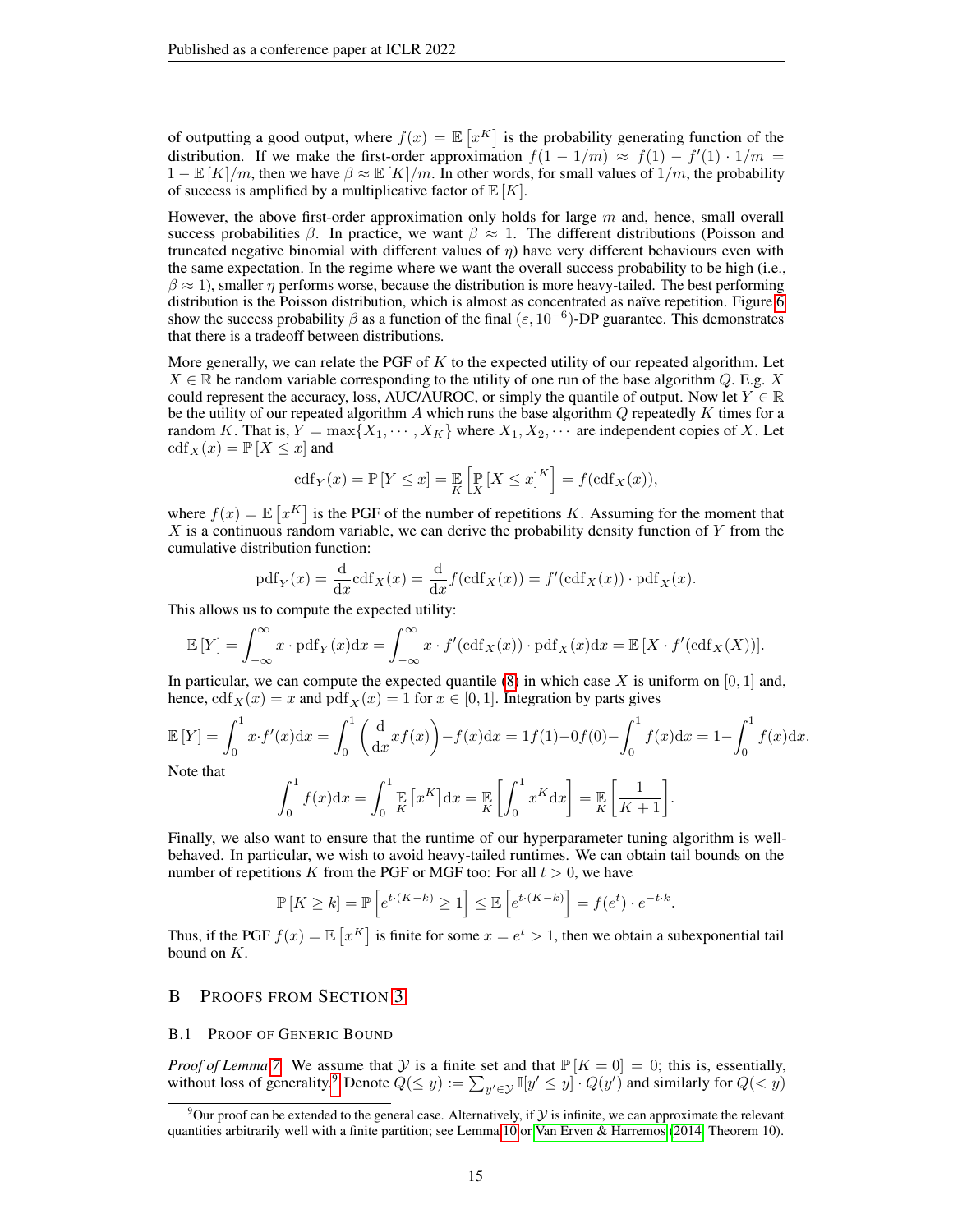and analogously for  $Q'$  in place of Q. For each  $y \in \mathcal{Y}$ , we have

$$
A(y) = \sum_{k=1}^{\infty} \mathbb{P}[K=k] \cdot (Q(\leq y)^k - Q(  
=  $f(Q(\leq y)) - f(Q(  
=  $\int_{Q(  
=  $Q(y) \cdot \mathbb{E}_{X \leftarrow [Q(\leq y), Q($$$
$$

and, likewise,  $A'(y) = Q'(y) \cdot \prod_{\substack{X' \leftarrow [Q'(\leq y), Q'(\leq y)] \\ \text{uniform}}}$  $[f'(X')]$ . Thus

$$
e^{(\lambda-1)D_{\lambda}(A||A')} = \sum_{y \in \mathcal{Y}} A(y)^{\lambda} \cdot A'(y)^{1-\lambda}
$$
  
\n
$$
= \sum_{y \in \mathcal{Y}} Q(y)^{\lambda} \cdot Q'(y)^{1-\lambda} \cdot \sum_{X \leftarrow [Q(  
\n
$$
\leq \sum_{y \in \mathcal{Y}} Q(y)^{\lambda} \cdot Q'(y)^{1-\lambda} \cdot \sum_{\substack{X \leftarrow [Q(  
\n
$$
\leq e^{(\lambda-1)D_{\lambda}(Q||Q')} \cdot \max_{\substack{X \leftarrow [Q(
$$
$$
$$

The second inequality follows from Hölder's inequality. The first inequality follows from the fact that, for any  $\lambda \in \mathbb{R}$ , the function  $h : (0, \infty)^2 \to (0, \infty)$  given by  $h(u, v) = u^{\lambda} \cdot v^{1-\lambda}$  is convex and, hence,  $\mathbb{E}[U]^{\lambda} \mathbb{E}[V]^{1-\lambda} = h(\mathbb{E}[(U,V)]) \leq \mathbb{E}[h(U,V)] = \mathbb{E}[U^{\lambda} \cdot V^{1-\lambda}]$  for any pair of positive random variables  $(U, V)$ . Note that we require X to be uniform on  $[Q(\langle y), Q(\leq y)]$  and X' to be uniform on  $[Q'(< y), Q'(\leq y)]$ , but their joint distribution can be arbitrary. We will couple them so that  $\frac{X-Q(\langle \leq y \rangle)}{Q(y)} = \frac{X'-Q'(\langle \leq y \rangle)}{Q'(y)}$ . In particular, this implies that, for each  $y \in \mathcal{Y}$ , there exists some  $t \in [0, 1]$  such that

$$
\mathop{\mathbb{E}}_{\substack{x \leftarrow [Q(
$$

Hence

$$
D_{\lambda}\left(A\|A'\right) \leq D_{\lambda}\left(Q\|Q'\right) + \frac{1}{\lambda - 1}\log\left(\max_{\substack{y \in \mathcal{Y} \\ t \in [0,1]}} f'(Q(
$$

.

.

To prove the result, we simply fix  $y_* \in \mathcal{Y}$  and  $t_* \in [0,1]$  achieving the maximum above and define

$$
g(y) := \begin{cases} 1 & \text{if } y < y_* \\ t_* & \text{if } y = y_* \\ 0 & \text{if } y > y_* \end{cases}
$$

 $\Box$ 

## <span id="page-15-0"></span>B.2 PROOFS OF DISTRIBUTION-SPECIFIC BOUNDS

## Truncated Negative Binomial Distribution

*Proof of Theorem [2.](#page-4-2)* The probability generating function of the truncated negative binomial distribution is

$$
f(x) = \mathop{\mathbb{E}}_{K \leftarrow \mathcal{D}_{\eta, \gamma}} \left[ x^K \right] = \begin{cases} \frac{(1 - (1 - \gamma)x)^{-\eta} - 1}{\gamma^{-\eta} - 1} & \text{if } \eta \neq 0\\ \frac{\log(1 - (1 - \gamma)x)}{\log(\gamma)} & \text{if } \eta = 0 \end{cases}
$$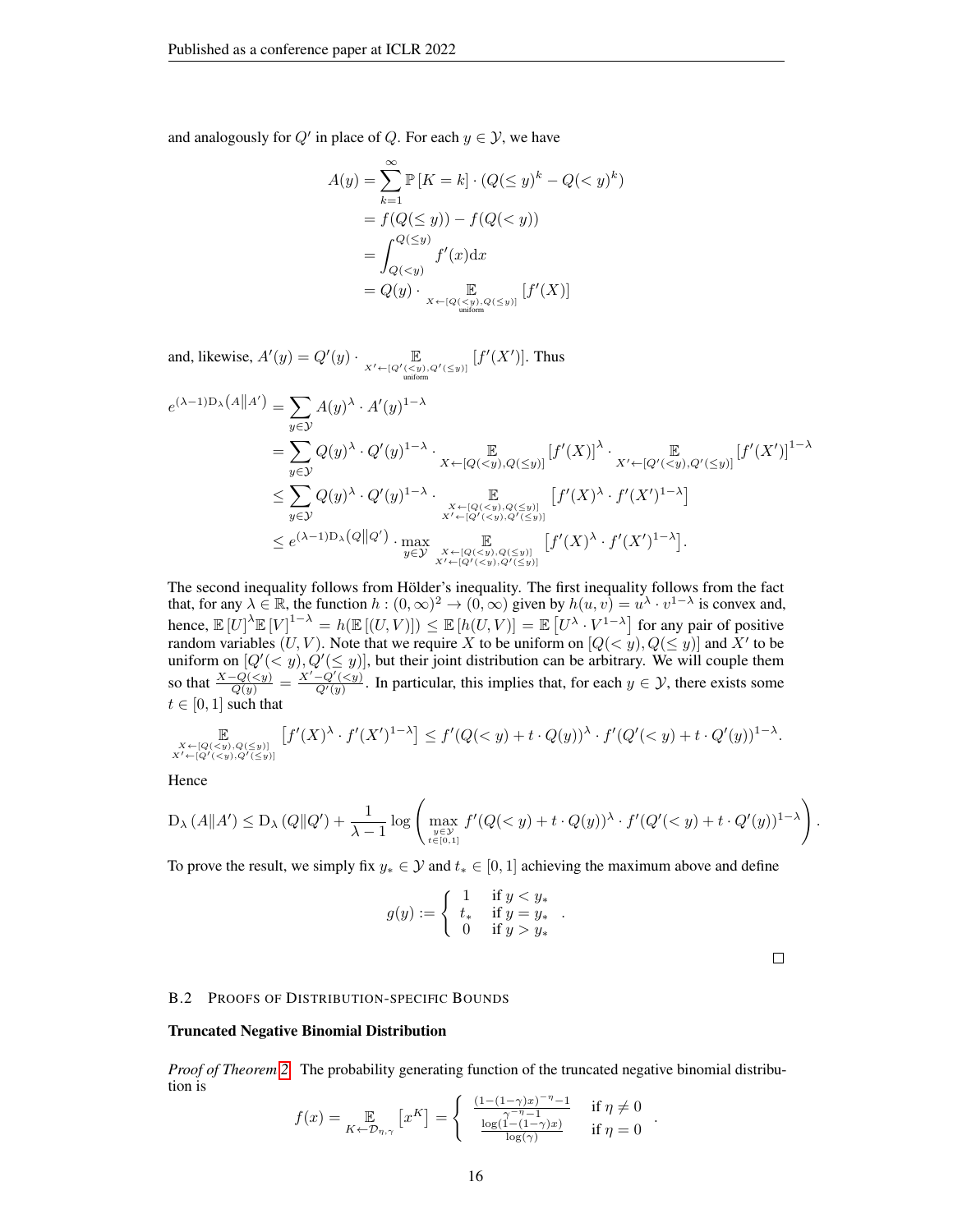Thus

 $(1)$ 

$$
f'(x) = (1 - (1 - \gamma)x)^{-\eta - 1} \cdot \begin{cases} \frac{\eta \cdot (1 - \gamma)}{\gamma - \eta - 1} & \text{if } \eta \neq 0\\ \frac{1 - \gamma}{\log(1/\gamma)} & \text{if } \eta = 0 \end{cases}
$$
  
=  $(1 - (1 - \gamma)x)^{-\eta - 1} \cdot \gamma^{\eta + 1} \cdot \mathbb{E}[K].$ 

Now we delve into the privacy analysis: Let  $Q = Q(x)$  and  $Q' = Q(x')$  denote the output distributions of Q on two neighbouring inputs. Similarly, let  $A = A(x)$  and  $A' = A(x')$  be the corresponding pair of output distributions of the repeated algorithm. By Lemma [7,](#page-6-4) for appropriate values  $q, q' \in [0, 1]$  and for all  $\lambda > 1$  and all  $\hat{\lambda} > 1, 10$  $\hat{\lambda} > 1, 10$  we have

D<sub>λ</sub>(A||A')  
\n
$$
\leq D_{\lambda} (Q||Q') + \frac{1}{\lambda - 1} \log (f'(q)^{\lambda} \cdot f'(q')^{1-\lambda})
$$
\n
$$
= D_{\lambda} (Q||Q') + \frac{1}{\lambda - 1} \log (\gamma^{\eta+1} \cdot \mathbb{E}[K] \cdot (1 - (1 - \gamma)q)^{-\lambda(\eta+1)} \cdot (1 - (1 - \gamma)q')^{-(1-\lambda)(\eta+1)})
$$
\n
$$
= D_{\lambda} (Q||Q') + \frac{1}{\lambda - 1} \log (\gamma^{\eta+1} \cdot \mathbb{E}[K] \cdot ((\gamma + (1 - \gamma)(1 - q))^{1-\lambda} \cdot (\gamma + (1 - \gamma)(1 - q'))^{\lambda})' \cdot (\gamma + (1 - \gamma)(1 - q))^{u})
$$
\n
$$
(\lambda \nu = (\lambda - 1)(1 + \eta) \text{ and } (1 - \lambda)\nu + u = -\lambda(\eta + 1))
$$
\n
$$
\leq D_{\lambda} (Q||Q') + \frac{1}{\lambda - 1} \log (\gamma^{\eta+1} \cdot \mathbb{E}[K] \cdot (\gamma + (1 - \gamma) \cdot e^{(\lambda - 1)D_{\lambda}(Q'||Q)})' \cdot (\gamma + (1 - \gamma)(1 - q))^{u})
$$
\n
$$
-q \text{ and } 1 - q' \text{ are postprocessing of } Q \text{ and } Q' \text{ respectively and } e^{(\lambda - 1)D_{\lambda}(q'||Q)} \text{ is convex and } \nu \geq 0)
$$
\n
$$
\leq D_{\lambda} (Q||Q') + \frac{1}{\lambda - 1} \log (\gamma^{\eta+1} \cdot \mathbb{E}[K] \cdot (\gamma + (1 - \gamma) \cdot e^{(\lambda - 1)D_{\lambda}(Q'||Q)})' \cdot \gamma^{u})
$$
\n
$$
(\gamma \leq \gamma + (1 - \gamma)(1 - q) \text{ and } u \leq 0)
$$
\n
$$
= D_{\lambda} (Q||Q') + \frac{\nu}{\lambda - 1} \log (\gamma + (1 - \gamma) \cdot e^{(\lambda - 1)D_{\lambda}(Q'||Q)}) + \frac{1}{\lambda - 1} \log (\gamma^{\eta+1} \cdot \mathbb{E}[K] \cdot \gamma^{u})
$$
\n
$$
= D_{\lambda} (Q||Q') + \frac{\nu}{
$$

*Proof of Corollary [4.](#page-5-0)* We assume that  $Q : \mathcal{X}^n \to \mathcal{Y}$  is a randomized algorithm satisfying  $\rho$ -zCDP – i.e.,  $(\lambda, \rho \cdot \lambda)$ -Rényi DP for all  $\lambda > 1$ . Substituting this guarantee into Theorem [2](#page-4-2) (i.e., setting  $\varepsilon = \rho \cdot \lambda$  and  $\hat{\varepsilon} = \rho \cdot \hat{\lambda}$ ) gives that the repeated algorithm A satisfies  $(\lambda, \varepsilon')$ -RDP for

$$
\varepsilon' \leq \rho \cdot \lambda + (1 + \eta) \cdot \left(1 - \frac{1}{\hat{\lambda}}\right) \rho \cdot \hat{\lambda} + \frac{(1 + \eta) \cdot \log(1/\gamma)}{\hat{\lambda}} + \frac{\log \mathbb{E}[K]}{\lambda - 1}
$$

.

This holds for all  $\lambda \in (1, \infty)$  and all  $\hat{\lambda} \in [1, \infty)$ .

<span id="page-16-0"></span><sup>&</sup>lt;sup>10</sup>Our proof here assumes  $\hat{\lambda} > 1$ , but the result holds for  $\hat{\lambda} = 1$  too. This can be shown either by analyzing this case separately or simply by taking the limit  $\hat{\lambda} \to 1$  and using the continuity properties of Rényi divergence.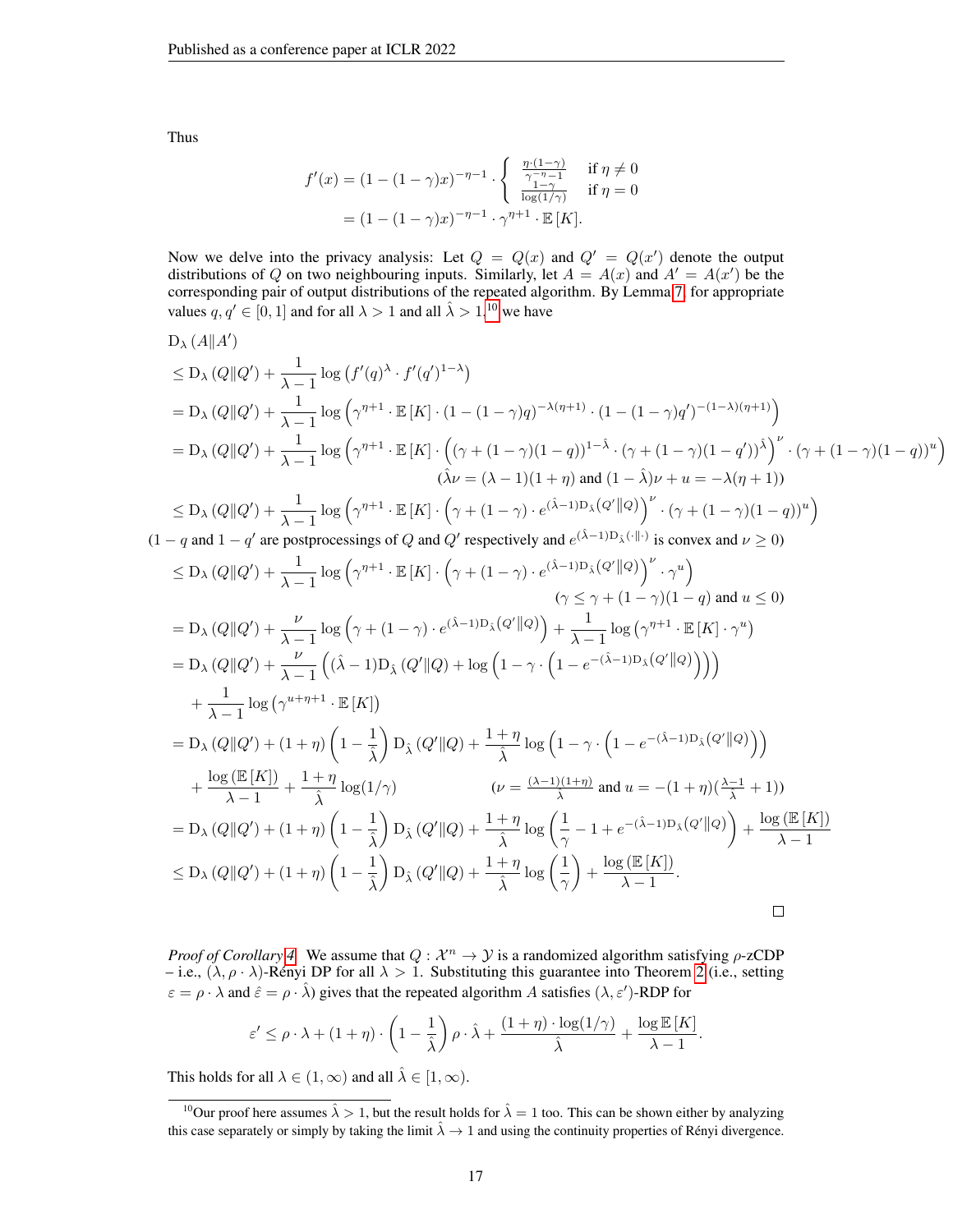We set  $\hat{\lambda} = \sqrt{\log(1/\gamma)/\rho}$  to minimize this expression. Note that we assume  $\rho \le \log(1/\gamma)$  and hence this is a valid setting of  $\hat{\lambda} \geq 1$ . This reduces the expression to

$$
\varepsilon' \leq \rho \cdot \lambda - (1+\eta) \cdot \rho + 2(1+\eta) \cdot \sqrt{\rho \cdot \log(1/\gamma)} + \frac{\log \mathbb{E} \left[ K \right]}{\lambda - 1}.
$$

This bound is minimized when  $\lambda - 1 = \sqrt{\log(E[K])/\rho}$ . If  $\lambda - 1 < \sqrt{\log(E[K])/\rho}$ , then we can apply the monotonicity property of Renyi DP (Remark [5](#page-5-6) and Lemma [10\)](#page-12-1) and substitute in the bound with this optimal  $\lambda$ . That is, we obtain the bound

$$
\varepsilon' \leq \begin{cases} \rho \cdot \lambda - (1 + \eta) \cdot \rho + 2(1 + \eta) \cdot \sqrt{\rho \cdot \log(1/\gamma)} + \frac{\log \mathbb{E}[K]}{\lambda - 1} & \text{if } \lambda > 1 + \sqrt{\log(\mathbb{E}[K])/\rho} \\ 2\sqrt{\rho \cdot \log \mathbb{E}[K]} + 2(1 + \eta)\sqrt{\rho \cdot \log(1/\gamma)} - \eta\rho & \text{if } \lambda \leq 1 + \sqrt{\log(\mathbb{E}[K])/\rho} \end{cases} \, .
$$

## Proof of the Poisson Distribution Bound

*Proof of Theorem* [6.](#page-6-1) The probability generating function for the Poisson distribution is  $f(x) =$  $\mathbb{E}[x^K] = e^{\mu(x-1)}$ . Thus  $f'(x) = \mu \cdot e^{\mu(x-1)}$ . As in the previous proofs, let x and x' be neighbouring inputs. Denote  $Q = Q(x)$ ,  $Q' = Q(x')$ ,  $A = A(x)$ , and  $A' = A(x)$ . By Lemma [7,](#page-6-4)

$$
D_{\lambda} (A||A')
$$
  
\n
$$
\leq D_{\lambda} (Q||Q') + \frac{1}{\lambda - 1} \log (f'(q)^{\lambda} \cdot f'(q')^{1-\lambda})
$$
  
\n
$$
= D_{\lambda} (Q||Q') + \frac{1}{\lambda - 1} \log (\mu \cdot e^{\mu \lambda (q-1) + \mu (1-\lambda)(q'-1)})
$$
  
\n
$$
= D_{\lambda} (Q||Q') + \frac{\mu(\lambda q - (\lambda - 1)q' - 1) + \log \mu}{\lambda - 1}
$$
  
\n
$$
= D_{\lambda} (Q||Q') + \frac{\mu((\lambda - 1)(1 - q') - \lambda(1 - q)) + \log \mu}{\lambda - 1}
$$
  
\n
$$
\leq D_{\lambda} (Q||Q') + \frac{\mu((\lambda - 1)(e^{\varepsilon}(1 - q) + \hat{\delta}) - \lambda(1 - q)) + \log \mu}{\lambda - 1}
$$

(by our  $(\hat{\varepsilon}, \hat{\delta})$ -DP assumption on Q and since  $1 - q$  and  $1 - q'$  are postprocessings)

$$
= D_{\lambda} (Q \| Q') + \mu \cdot (1 - q) \cdot \left( e^{\hat{\varepsilon}} - \frac{\lambda}{\lambda - 1} \right) + \mu \cdot \hat{\delta} + \frac{\log \mu}{\lambda - 1}
$$
  

$$
\leq D_{\lambda} (Q \| Q') + \mu \cdot \hat{\delta} + \frac{\log \mu}{\lambda - 1},
$$

where the final inequality follows from our assumption that  $e^{\hat{\varepsilon}} \leq 1 + \frac{1}{\lambda - 1}$ .

 $\Box$ 

# <span id="page-17-1"></span>C CONDITIONAL SAMPLING APPROACH

In the main text, we analyzed the approach where we run the underlying algorithm  $Q$  a random number of times according to a carefully-chosen distribution and output the best result from these independent runs. An alternative approach – also studied by [Liu & Talwar](#page-10-10)  $(2019)$  – is to start with a pre-defined threshold for a "good enough" output and to run Q repeatedly until it produces such a result and then output that. This approach has some advantages, namely being simpler and avoiding the heavy-tailed behaviour of the logarithmic distribution while attaining the same kind of privacy guarantee. However, the disadvantage of this approach is that we must specify the acceptance threshold a priori. If we set the threshold too high, then we may have to keep running  $Q$  for a long time.<sup>[11](#page-17-0)</sup> If we set the threshold too low, then we may end up with a suboptimal output.

<span id="page-17-0"></span><sup>&</sup>lt;sup>11</sup>One solution to avoid an overly long runtime in the case that  $Q(S)$  is too small is to modify Q to output ⊥ with some small probability  $p$  and then have  $A$  halt if this occurs. This would represent a failure of the algorithm to produce a good output, but would avoid a privacy failure.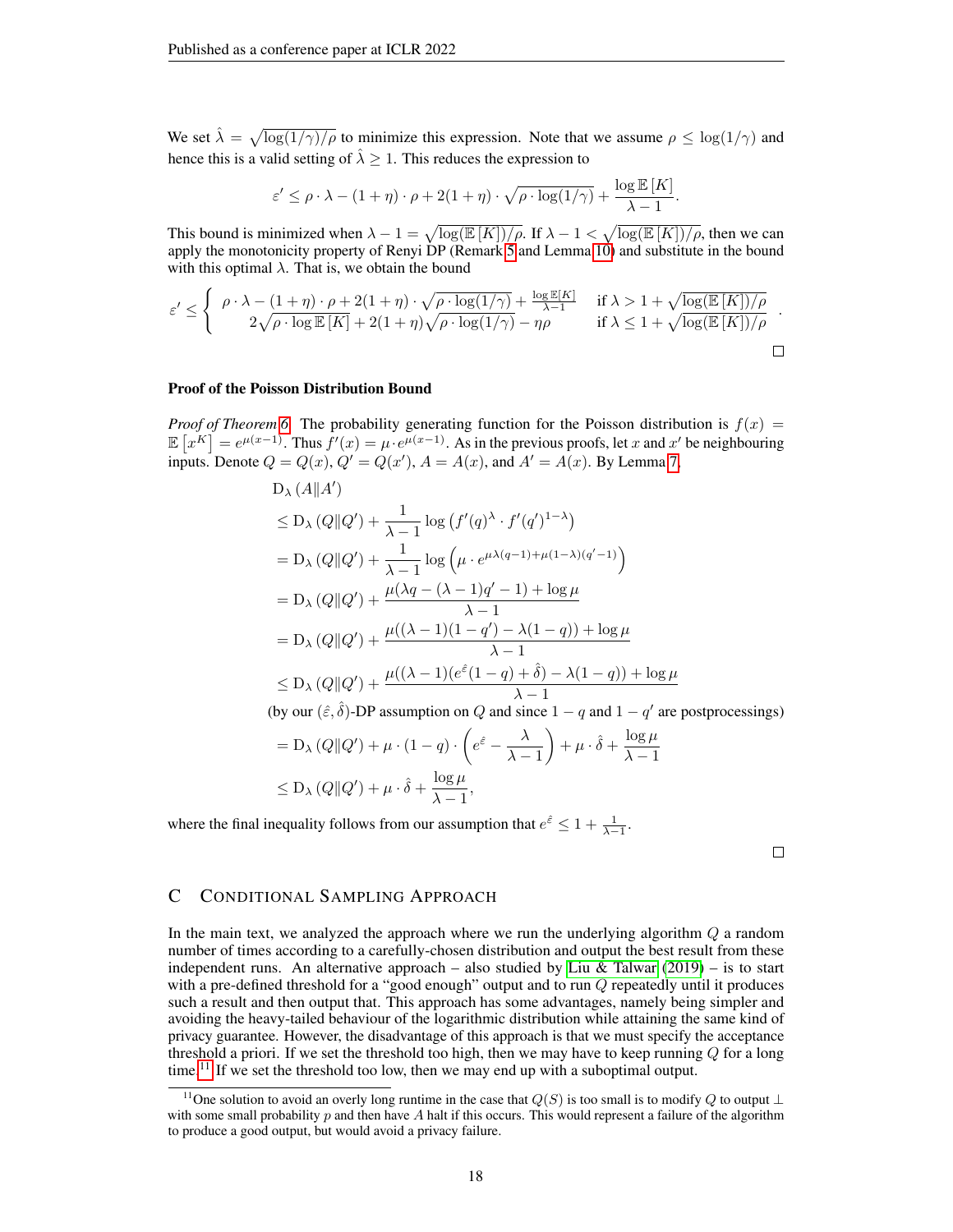We analyze this approach under Rényi DP, thereby extending the results of [Liu & Talwar](#page-10-10) [\(2019\)](#page-10-10). Our algorithm  $A$  now works as follows. We start with a base algorithm  $Q$  and a set of good outputs S. Now  $A(x)$  computes  $y = Q(x)$  and, if  $y \in S$ , then it returns y and halts. Otherwise, A repeats the procedure. This is equivalent to sampling from a conditional distribution  $Q(x)|Q(x) \in S$ . The number of times Q is run will follow a geometric distribution with mean  $1/Q(S)$ .

<span id="page-18-0"></span>**Proposition 15.** Let  $\lambda \in (1, \infty)$ . Let Q and Q' be probability distributions on  $\Omega$  with  $D_{\lambda}(Q||Q') <$  $\infty$ *. Let*  $S \subset \Omega$  have nonzero measure under  $Q'$  and also under Q. Let  $Q_S$  and  $Q'_S$  denote the S *conditional distributions of* Q *and* Q<sup>0</sup> *respectively conditioned on being in the set* S*. That is,*  $Q_S(E) = Q(E \cap S)/Q(S)$  and  $Q_S'(E) = Q'(E \cap S)/Q'(S)$  for all measurable  $E \subset \Omega$ . Then, for *all*  $p, q, r \in [1, \infty]$  *satisfying*  $1/p + 1/q + 1/r = 1$ *, we have* 

$$
D_{\lambda}(Q_S || Q'_S) \leq \frac{\lambda - 1/p - 1/r}{\lambda - 1} D_{r \cdot (\lambda - 1/p)} (Q || Q') + \frac{\lambda + 1/q - 2}{\lambda - 1} D_{\lambda + 1/q - 1} (Q' || Q) + \frac{1/r + 1}{\lambda - 1} \log \left( \frac{1}{Q(S)} \right).
$$

*Proof.* For  $x \in \Omega$ , denote the various distributional densities at x (relative to some base measure) by  $Q_S(x)$ ,  $Q'_S(x)$ ,  $Q(x)$ , and  $Q'(x)$ . We have  $Q_S(x) = Q(x) \mathbb{I}[x \in S]/Q(S)$  and  $Q'_S(x) =$  $Q'(x) \mathbb{I}[x \in S]/Q'(S)$ . Now we have

$$
e^{(\lambda-1)D_{\lambda}(Q_{S}||Q'_{S})} = \int_{\Omega} Q_{S}(x)^{\lambda}Q'_{S}(x)^{1-\lambda}dx
$$
  
\n
$$
= Q(S)^{-\lambda}Q'(S)^{\lambda-1} \int_{\Omega} \mathbb{I}[x \in S]Q(x)^{\lambda}Q'(x)^{1-\lambda}dx
$$
  
\n
$$
\leq Q(S)^{-\lambda}Q'(S)^{\lambda-1} \left(\int_{S} Q(x)dx\right)^{1/p} \left(\int_{S} Q'(x)dx\right)^{1/q} \left(\int_{S} \left(Q(x)^{\lambda-1/p}Q'(x)^{1-\lambda-1/q}\right)^{r}dx\right)^{1/r}
$$
  
\n(Hölder's inequality)  
\n
$$
= Q(S)^{1/p-\lambda}Q'(S)^{1/q+\lambda-1} \left(\int_{S} Q(x)^{r\lambda-r/p}Q'(x)^{r-r\lambda-r/q}dx\right)^{1/r}
$$
  
\n
$$
= Q'(S)^{\lambda_0}Q(S)^{1-\lambda_0}Q(S)^{-1/r-1} \left(\int_{S} Q(x)^{\lambda_1}Q'(x)^{1-\lambda_1}dx\right)^{1/r}
$$
  
\n
$$
(\lambda_0 := \lambda + 1/q - 1, \lambda_1 := r\lambda - r/p)
$$
  
\n
$$
\leq e^{(\lambda_0-1)D_{\lambda_0}(Q'||Q)} \cdot Q(S)^{-1/r-1} \cdot \left(e^{(\lambda_1-1)D_{\lambda_1}(Q||Q')}\right)^{1/r}.
$$
  
\n(Postprocessing & non-negativity)

The number of parameters in Proposition [15](#page-18-0) is excessive. Thus we provide some corollaries that simplify the expression somewhat.

<span id="page-18-1"></span>**Corollary 16.** Let  $\lambda$ , Q, Q', S, Q<sub>S</sub>, Q'<sub>S</sub> be as in Proposition [15.](#page-18-0) The following inequalities all hold.  $D_{\infty}(Q_S || Q'_S) \leq D_{\infty}(Q || Q') + D_{\infty}(Q' || Q).$  $\prime$  $\prime$  $\lambda = 2$  $\prime$  $||Q| + \frac{2}{1}$  $\log \sqrt{\frac{1}{2}}$  $1 \ \ \ \ \ \$ 

$$
D_{\lambda}(Q_{S}||Q'_{S}) \leq D_{\lambda}(Q||Q') + \frac{\lambda - 2}{\lambda - 1}D_{\lambda - 1}(Q'||Q) + \frac{2}{\lambda - 1}\log\left(\frac{1}{Q(S)}\right).
$$
  
\n
$$
D_{\lambda}(Q_{S}||Q'_{S}) \leq D_{\infty}(Q||Q') + \frac{\lambda - 2}{\lambda - 1}D_{\lambda - 1}(Q'||Q) + \frac{1}{\lambda - 1}\log\left(\frac{1}{Q(S)}\right).
$$
  
\n
$$
D_{\lambda}(Q_{S}||Q'_{S}) \leq \frac{\lambda}{\lambda - 1}D_{\infty}(Q||Q') + D_{\lambda}(Q'||Q) + \frac{1}{\lambda - 1}\log\left(\frac{1}{Q(S)}\right).
$$
  
\n
$$
\forall r \geq 1 \quad D_{\lambda}(Q_{S}||Q'_{S}) \leq D_{r(\lambda - 1) + 1}(Q||Q') + \frac{\lambda - 2}{\lambda - 1}D_{\lambda - 1}(Q'||Q) + \frac{1/r + 1}{\lambda - 1}\log\left(\frac{1}{Q(S)}\right).
$$

The first inequality in Corollary [16](#page-18-1) is essentially the result given by [Liu & Talwar](#page-10-10) [\(2019\)](#page-10-10): If  $Q$ satisfies  $\varepsilon$ -DP, then A satisfies  $2\varepsilon$ -DP.

Figure [8](#page-22-0) plots the guarantee of the second inequality in Corollary [16](#page-18-1) when  $D_{\lambda}(Q||Q') = 0.1\lambda$  and  $D_{\lambda-1} (Q' || Q) = 0.1(\lambda - 1).$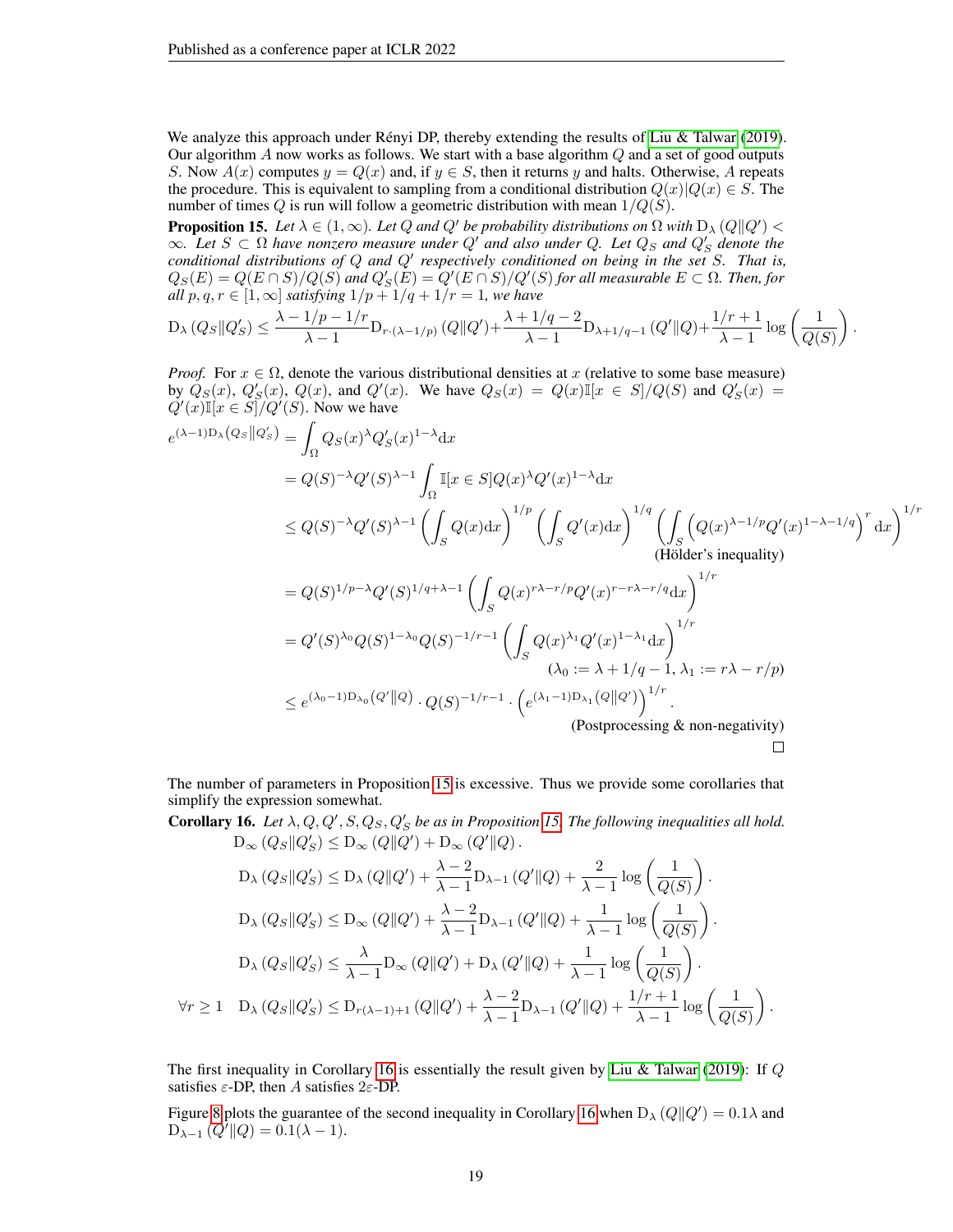# <span id="page-19-1"></span>D NEGATIVE RESULTS ON IMPROVEMENTS TO OUR ANALYSIS

It is natural to wonder whether our results could be further improved. In this section, we give some examples that demonstrates that quantitatively there is little room for improvement.

#### <span id="page-19-0"></span>D.1 WHY A FIXED NUMBER OF REPETITIONS DOES NOT RESULT IN GOOD PRIVACY.

We first consider more closely the strawman approach discussed in Section [3.2:](#page-3-4) the base algorithm Q is repeated a fixed number of times  $k$  and we return the best output. This corresponds to picking  $k$ from a point mass distribution. To understand why it performs so poorly from a privacy standpoint, we first apply our main result from Section [3.5](#page-6-0) to the resulting point mass distribution.

**Point Mass:** Suppose K is just a point mass – i.e.,  $\mathbb{P}[K = k] = 1$ . So A runs the algorithm Q a deterministic number of times. Then the probability generating function (PGF) is  $f(x) = x^k$  and its derivative is  $f'(x) = k \cdot x^{k-1}$ . Let Q denote the base algorithm. We abuse notation and let  $Q = Q(x)$ and  $Q' = Q(x')$ , where x and x' are neighbouring inputs. Similarly, let  $A = A(x)$  and  $A' = A(x')$ be the final output distributions obtained by running  $Q$  and  $Q'$  repeatedly k times and returning the best result. We follow the same pattern of analysis that we applied to the other distributions in Theorems [2](#page-4-2) and [6:](#page-6-1) Lemma [7](#page-6-4) gives the bound

$$
D_{\lambda} (A||A') \leq D_{\lambda} (Q||Q') + \frac{1}{\lambda - 1} \log \left( k \cdot (q^{\lambda} \cdot q'^{1 - \lambda})^{k - 1} \right)
$$
  
\n
$$
\leq D_{\lambda} (Q||Q') + \frac{1}{\lambda - 1} \log \left( k \cdot \left( e^{(\lambda - 1)D_{\lambda} \left( \text{Bern}(q) || \text{Bern}(q') \right)} \right)^{k - 1} \right)
$$
  
\n
$$
\leq D_{\lambda} (Q||Q') + \frac{1}{\lambda - 1} \log \left( k \cdot \left( e^{(\lambda - 1)D_{\lambda} \left( Q||Q' \right)} \right)^{k - 1} \right)
$$
  
\n
$$
= k \cdot D_{\lambda} (Q||Q') + \frac{\log k}{\lambda - 1},
$$

where the final inequality follows from the fact that  $\text{Bern}(q)$  and  $\text{Bern}(q')$  are postprocessings of Q and  $Q'$  respectively.

This bound is terrible. In fact, it is slightly *worse* than a naïve composition analysis which would give  $D_{\lambda}(A||A') \leq D_{\lambda}(Q^{\otimes k}||Q'^{\otimes k}) = k \cdot D_{\lambda}(Q||Q')$ . It shows that a deterministic number of repetitions does not yield good privacy parameters, at least with this analysis.

It is surprising that running the base algorithm  $Q$  a fixed number of times  $k$  and returning the best output performs so poorly from a privacy standpoint. We will now give a simple example that demonstrates that this is inherent and not just a limitation of our analysis. [Liu & Talwar](#page-10-10) [\(2019,](#page-10-10) Appendix B) give a similar example.

<span id="page-19-2"></span>**Proposition 17.** For all  $\varepsilon > 0$ , there exists a  $\varepsilon$ -DP algorithm  $Q : \mathcal{X}^n \to \mathcal{Y}$  such that the following holds. Define an algorithm  $A: \mathcal{X}^n \to \mathcal{Y}$  that runs  $Q$  a fixed number of times  $k$  and returns the best *output from these runs. Then* A *is not*  $\hat{\varepsilon}$ -DP for any  $\hat{\varepsilon}$  < k $\varepsilon$ . Furthermore, for all  $\lambda > 1$ , A *is not*  $(\lambda, \hat{\varepsilon}(\lambda))$ -Rényi DP for any  $\hat{\varepsilon}(\lambda) < \varepsilon'(\lambda)$ , where

$$
\varepsilon'(\lambda) = k\varepsilon - \frac{k \cdot \log(1 + e^{-\varepsilon})}{\lambda - 1}.
$$

*Proof.* The base algorithm is simply randomized response. We will let  $\mathcal{Y} = \{1, 2\}$  with the total order preferring 1, then 2. We will define a pair of distributions Q and  $Q'$  on  $\{1, 2\}$  and then the base algorithm is simply set so that these are its output distributions on a pair of neighbouring inputs.

We let

$$
Q = \left(\frac{1}{1 + e^{\varepsilon}}, \frac{e^{\varepsilon}}{1 + e^{\varepsilon}}\right),
$$
  

$$
Q' = \left(\frac{e^{\varepsilon}}{1 + e^{\varepsilon}}, \frac{1}{1 + e^{\varepsilon}}\right).
$$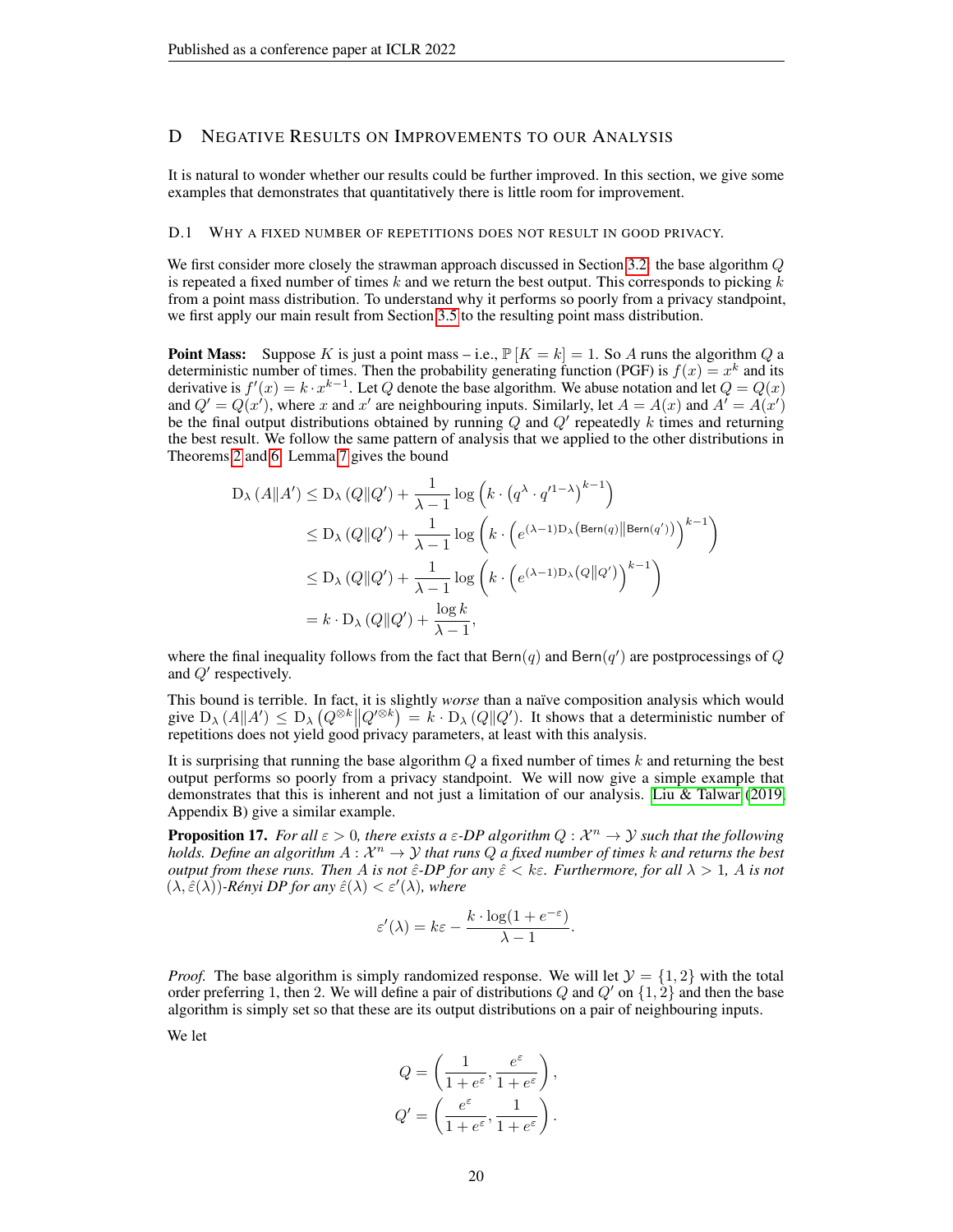Then  $D_{\infty}(Q||Q') = D_{\infty}(Q'||Q) = \varepsilon$ . Thus we can ensure that the base algorithm yielding this pair of distributions is  $\varepsilon$ -DP.

Now we look at the corresponding pair of distributions from repeating the base algorithm  $k$  times. We have

$$
A = \left(1 - \left(\frac{e^{\varepsilon}}{1 + e^{\varepsilon}}\right)^k, \left(\frac{e^{\varepsilon}}{1 + e^{\varepsilon}}\right)^k\right),
$$
  

$$
A' = \left(1 - \left(\frac{1}{1 + e^{\varepsilon}}\right)^k, \left(\frac{1}{1 + e^{\varepsilon}}\right)^k\right).
$$

The first part of the result follows:

$$
\mathcal{D}_{\infty} (A \| A') \ge \log \left( \frac{\left( \frac{e^{\varepsilon}}{1 + e^{\varepsilon}} \right)^k}{\left( \frac{1}{1 + e^{\varepsilon}} \right)^k} \right) = k\varepsilon.
$$

For all  $\lambda > 1$ ,

$$
e^{(\lambda - 1)D_{\lambda}(A||A')} \ge \left( \left( \frac{e^{\varepsilon}}{1 + e^{\varepsilon}} \right)^{k} \right)^{\lambda} \cdot \left( \left( \frac{1}{1 + e^{\varepsilon}} \right)^{k} \right)^{1 - \lambda}
$$

$$
= e^{\varepsilon k \lambda} \cdot (1 + e^{\varepsilon})^{-k}
$$

Hence

$$
D_{\lambda}(A||A') \ge \frac{\varepsilon k\lambda - k \cdot \log(1 + e^{\varepsilon})}{\lambda - 1} = k\varepsilon - \frac{k \cdot \log(1 + e^{-\varepsilon})}{\lambda - 1}.
$$

 $\Box$ 

The second part of Proposition [17](#page-19-2) shows that this problem is not specific to pure DP. For  $\lambda \geq 1 + 1/\varepsilon$ , we have  $\varepsilon'(\lambda) = \Omega(k\varepsilon)$ , so we are paying linearly in k.

However, Proposition [17](#page-19-2) is somewhat limited to pure  $\varepsilon$ -DP or at least  $(\lambda, \varepsilon(\lambda))$ -RDP with not-toosmall values of  $\lambda$ . This is because the "bad" event is relatively low-probability. Specifically, the high privacy loss event has probability  $(1 + e^{-\varepsilon})^{-k}$ . This is small, unless  $\varepsilon \ge \Omega(\log k)$ .

We can change the example to make the bad event happen with constant probability. However, the base algorithm will also not be pure  $\varepsilon$ -DP any more. Specifically, we can replace the two distributions in Proposition 17 with the following:

$$
Q = (1 - \exp(-1/k), \exp(-1/k)),
$$
  
 
$$
Q' = (1 - \exp(-\varepsilon_0 - 1/k), \exp(-\varepsilon_0 - 1/k)).
$$

If we repeat this base algorithm a fixed number of times  $k$ , then the corresponding pair of distributions is given by

$$
A = (1 - \exp(-1), \exp(-1)),
$$
  
 
$$
A' = (1 - \exp(-k\varepsilon_0 - 1), \exp(-k\varepsilon_0 - 1)).
$$

Now we have  $D_{\infty}(A||A') = k\varepsilon_0$  and the bad event happens with probability  $e^{-1} \approx 0.36$ . On the other hand,  $D_{\infty}(Q||Q') = \varepsilon_0$  like before, but  $D_{\infty}(Q'||Q) = \log(1 - \exp(-\varepsilon_0 - 1/k)) - \log(1 \exp(-1/k) \approx \log(k\varepsilon_0 + 1)$ . But we still have a good guarantee in terms of Rényi divergences. In particular,  $D_1(Q'||Q) \leq (\varepsilon_0 + 1/k) \log(k\varepsilon_0 + 1)$ , and we can set  $\varepsilon_0 \leq o(1/\log k)$  to ensure that we get reasonable  $(\lambda, \varepsilon(\lambda))$ -RDP guarantees for small  $\lambda$ .

At a higher level, it should not be a surprise that this negative example is relatively brittle. Our positive results show that it only takes a very minor adjustment to the number of repetitions to obtain significantly tighter privacy guarantees for hyperparameter tuning than what one would obtain from naive composition. In particular, running a fixed number of times k versus running Poisson $(k)$  times is not that different, but our positive results show that it already circumvents this problem in general.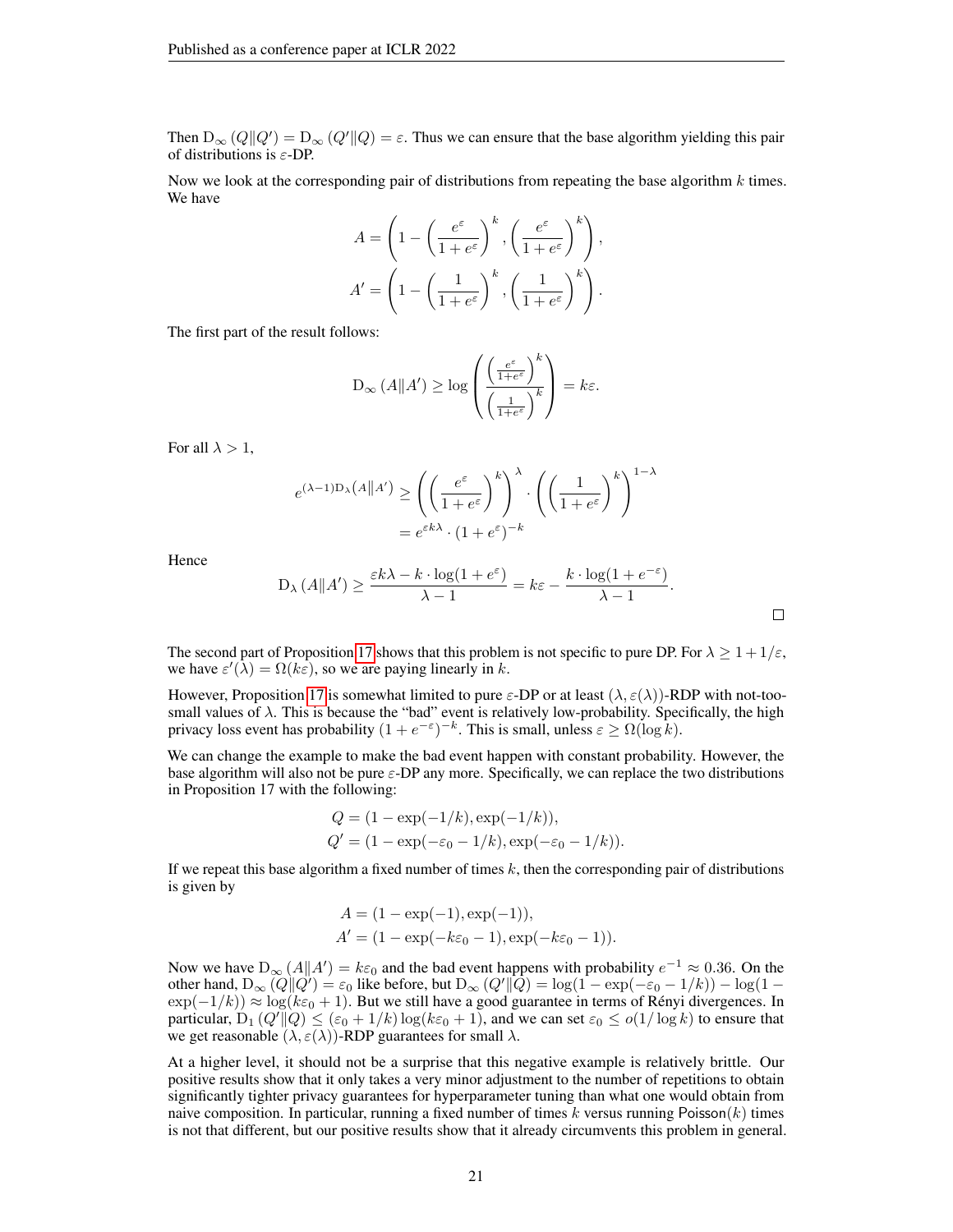We also remark that composition behaves differently in the low-order RDP or approx DP regime relative to the pure-DP or high-order RDP regime covered by Proposition [17.](#page-19-2) Thus the naïve composition baseline we compare to is also shifting from basic composition ( $\varepsilon$ -DP becomes  $k\varepsilon$ -DP under k-fold repetition [\(Dwork et al., 2006b\)](#page-10-2)) to advanced composition ( $\varepsilon$ -DP becomes ( $O(\varepsilon \cdot$  $\sqrt{k \cdot \log(1/\delta)}$ ,  $\delta$ )-DP [\(Dwork et al., 2010\)](#page-10-5)). Proving tightness of basic composition is easy, but proving tightness for advanced composition is non-trivial (in general, it relies on the machinery of fingerprinting codes [\(Bun et al., 2014\)](#page-9-8)). This means it is not straightforward to extend Proposition [17](#page-19-2) to this regime.

#### D.2 TIGHT EXAMPLE FOR CONDITIONAL SAMPLING.

We are also interested in the tightness of our generic results. We begin by studying the conditional sampling approach outlined in Appendix [C.](#page-17-1) This approach is simpler and it is therefore easier to give a tight example. This also proves to be instructive for the random repetition approach in Section [3.](#page-3-1)

Our tight example for the conditional sampling approach consists of a pair of distributions  $Q$  and  $Q'$ . These should be thought of as the output distributions of the algorithm Q on two neighbouring inputs. The distributions are supported on only three points. Such a small output space seems contrived, but it should be thought of as representing a partition of a large output space into three sets. The first set is where the privacy loss is large and the second set is where the privacy loss is very negative, while the third set is everything in between.

Fix  $s, t > 0$  and  $a \in [0, 1/4]$ . Note  $(1 - 2a)^{-1} \le e^{3a}$ . Let

$$
Q = (a \cdot e^{-s}, a \cdot e^{-s}, 1 - 2a \cdot e^{-s}),
$$
  
\n
$$
Q' = (a \cdot e^{-s-t}, a, 1 - a - a \cdot e^{-s-t}),
$$
  
\n
$$
S = \{1, 2\} \subset \{1, 2, 3\},
$$
  
\n
$$
Q_S = \left(\frac{1}{2}, \frac{1}{2}\right),
$$
  
\n
$$
Q'_S = \left(\frac{e^{-s-t}}{1 + e^{-s-t}}, \frac{1}{1 + e^{-s-t}}\right).
$$

Intuitively, the set  $S$  corresponds to the outputs that  $(1)$  have large privacy loss or  $(2)$  very negative privacy loss and we exclude  $(3)$  the outputs with middling privacy loss. Once we condition on S we still have the outputs (1) with large privacy loss, but that privacy loss is further increased because of the renormalization. Specifically, the negative privacy loss means the renormalization constants are very different  $-Q(S) = a \cdot 2e^{-s} \ll Q'(S) = a \cdot (1 + e^{-s-t}) -$  if s is large. In effect, the negative privacy loss becomes a positive privacy loss that is added to the already large privacy loss.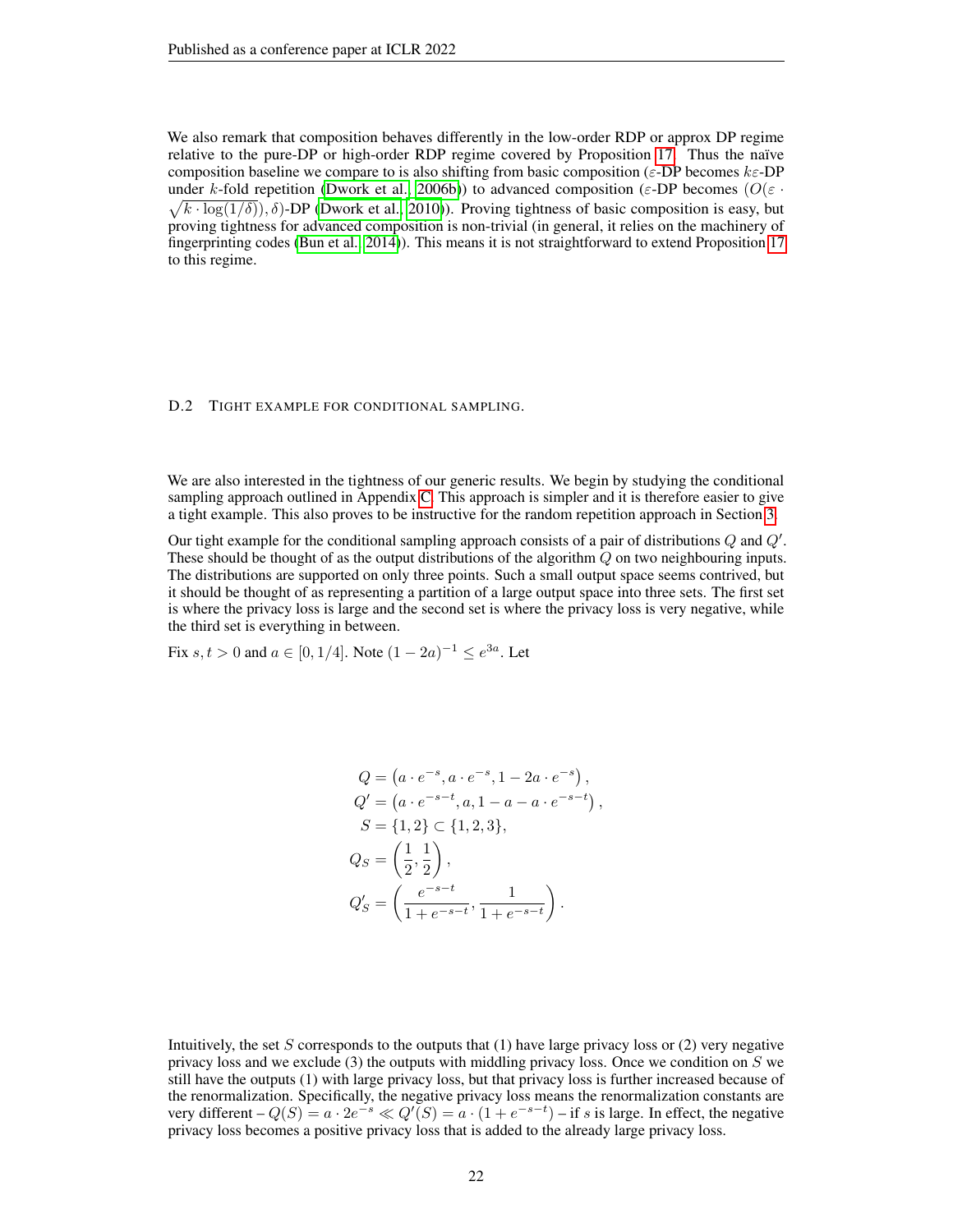

<span id="page-22-0"></span>Figure 8: Upper and lower bounds for Rényi DP of conditional sampling. For each  $\lambda$ , we pick the parameters s and t such that  $D_\lambda(Q||Q') = D_\lambda(Q'||Q) = 0.1 \cdot \lambda$  and we plot the upper bound from the second inequation in Corollary [16](#page-18-1) along with the exact value of  $D_{\lambda}$  ( $\hat{Q}_S || Q_S'$ ).

We make the above intuition more precise by calculating the various quantities. For all  $\lambda > 1$ , we have

$$
Q(S) = 2a \cdot e^{-s},
$$
  
\n
$$
e^{(\lambda-1)D_{\lambda}}(Q||Q') = a \cdot e^{-s\lambda - (s+t)(1-\lambda)} + a \cdot e^{-s\lambda} + (1 - 2a \cdot e^{-s})^{\lambda} (1 - a - a \cdot e^{-s-t})^{1-\lambda}
$$
  
\n
$$
\leq a \cdot e^{(\lambda-1)t-s} + ae^{-s\lambda} + e^{-2ae^{-s}\lambda} (1 - 2a)^{1-\lambda}
$$
  
\n
$$
\leq a \cdot e^{(\lambda-1)t-s} + a + e^{3a(\lambda-1)}
$$
  
\n
$$
\approx a \cdot e^{(\lambda-1)t-s}
$$
  
\n
$$
= \frac{1}{2}Q(S) \cdot e^{(\lambda-1)t},
$$
  
\n
$$
\Rightarrow D_{\lambda}(Q||Q') \leq t - \frac{\log(2/Q(S))}{\lambda - 1},
$$
  
\n
$$
e^{(\lambda-1)D_{\lambda}}(Q'||Q) = a \cdot e^{-s(1-\lambda) - (s+t)\lambda} + a \cdot e^{-s(1-\lambda)} + (1 - 2a \cdot e^{-s})^{1-\lambda} (1 - a - a \cdot e^{-s-t})^{\lambda}
$$
  
\n
$$
\leq a \cdot e^{-t\lambda - s} + a \cdot e^{s(\lambda-1)} + e^{3a \cdot e^{-s} \cdot (\lambda-1)} \cdot e^{-a\lambda}
$$
  
\n
$$
\approx a \cdot e^{s(\lambda-1)}
$$
  
\n
$$
= \frac{1}{2}Q(S) \cdot e^{s\lambda}
$$
  
\n
$$
\Rightarrow D_{\lambda}(Q'||Q) \leq s + \frac{s - \log(2/Q(S))}{\lambda - 1},
$$
  
\n(assuming *s* is large)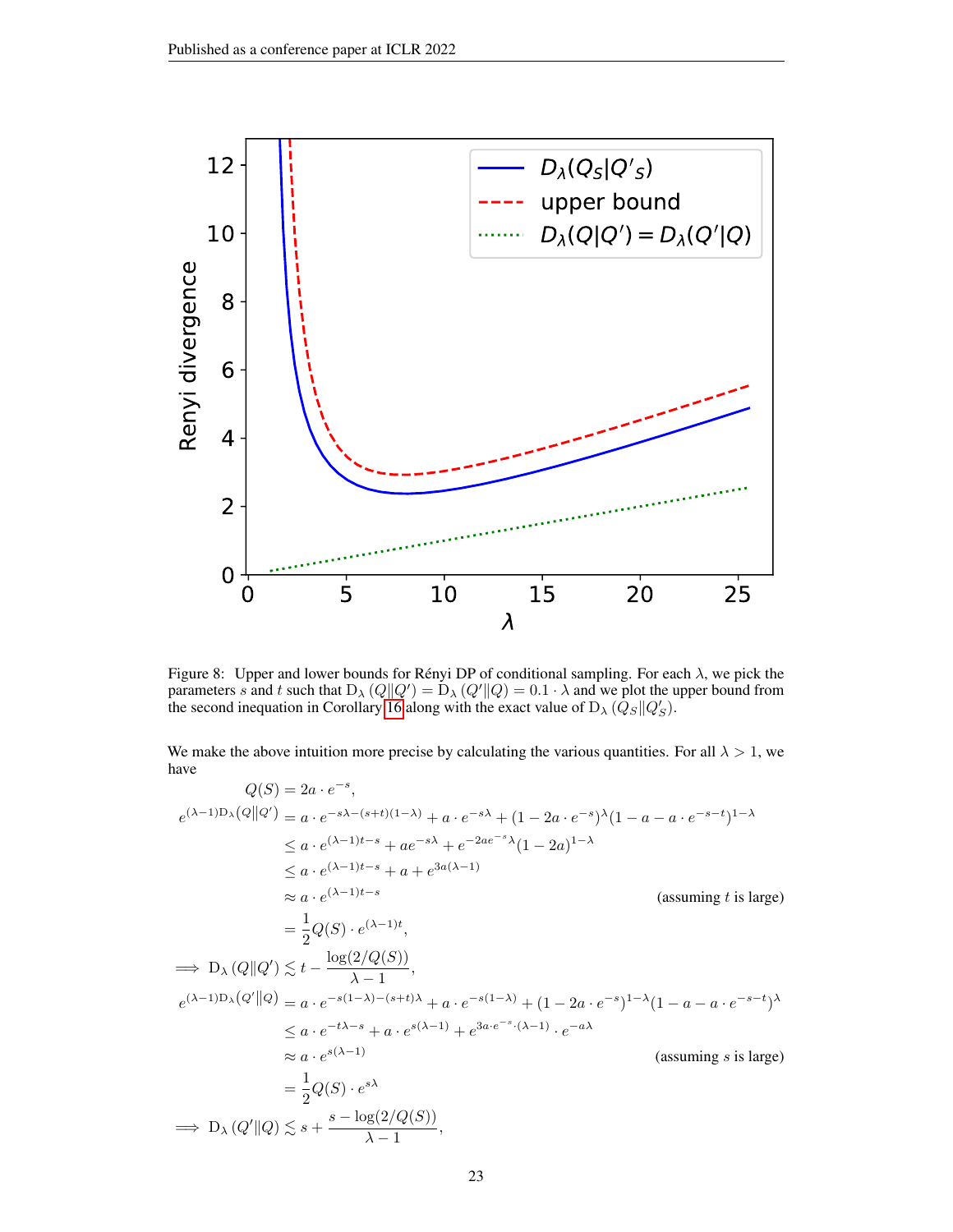$$
e^{(\lambda-1)D_{\lambda}(Q_S||Q'_S)} = 2^{-\lambda}(1+e^{-s-t})^{\lambda-1}(e^{(\lambda-1)(s+t)}+1)
$$
  
\n
$$
\geq 2^{-\lambda} \cdot e^{(\lambda-1)(s+t)},
$$
  
\n
$$
\implies D_{\lambda}(Q_S||Q'_S) \geq s+t-\frac{\lambda \log 2}{\lambda-1}.
$$

We contrast this with our upper bound from the second part of Corollary [16:](#page-18-1)

$$
D_{\lambda}(Q_S || Q'_S) \le D_{\lambda}(Q || Q') + \frac{\lambda - 2}{\lambda - 1} D_{\lambda - 1}(Q' || Q) + \frac{2}{\lambda - 1} \log \left( \frac{1}{Q(S)} \right).
$$
  
\$\le t - \frac{\log(2/Q(S))}{\lambda - 1} + \frac{\lambda - 2}{\lambda - 1} \left( s + \frac{s - \log(2/Q(S))}{\lambda - 2} \right) + \frac{2 \log(1/Q(S))}{\lambda - 1}\$  
= s + t - \frac{2 \log 2}{\lambda - 1}.

This example shows that our upper bound is tight up to small factors, namely the lower order terms we ignore with  $\approx$  and  $\frac{\lambda-2}{\lambda-1}$  log 2. Figure [8](#page-22-0) illustrates how the upper and lower bounds compare.

# D.3 TIGHTNESS OF OUR GENERIC RESULT.

Now we consider the setting from Section [3](#page-3-1) where our base algorithm is run repeatedly a random number of times and the best result is given as output.

Let  $Q: \mathcal{X}^n \to \mathcal{Y}$  denote the base algorithm. Assume  $\mathcal{Y}$  is totally ordered. Let  $K \in \mathbb{N}$  be a random variable and let  $f(x) = \mathbb{E} [x^K]$  be its probability generating function. Define  $A : \mathcal{X}^n \to \mathcal{Y}$  to be the algorithm that runs  $Q$  repeatedly  $K$  times and returns the best output.

For a tight example, we again restrict our attention to distributions supported on three points:

$$
Q = Q(x) = (1 - b - c, b, c),
$$
  
\n
$$
Q' = Q(x') = (1 - b' - c', b', c'),
$$
  
\n
$$
A = A(x) = (1 - f(b + c), f(b + c) - f(c), f(c)),
$$
  
\n
$$
A' = A(x') = (1 - f(b' + c'), f(b' + c') - f(c'), f(c')).
$$

Here the total ordering prefers the first option (corresponding to the first coordinate probability), then the second, and then the third, which implies the expressions for  $A$  and  $A'$ . Note that the probability values are not necessarily ordered the same way as the ordering on outcomes.

Now we must set these four values to show tightness of our results.

We make the first-order approximation

$$
A \approx (1 - f(b + c), f'(c) \cdot b, f(c)),
$$
  
 
$$
A' \approx (1 - f(b' + c'), f'(c') \cdot b', f(c')).
$$

We take this approximation and get

$$
e^{(\lambda - 1)D_{\lambda}(A||A')} \gtrsim (f'(c) \cdot b)^{\lambda} \cdot (f'(c') \cdot b')^{1-\lambda}
$$
  
=  $e^{(\lambda - 1)D_{\lambda}(b||b')} \cdot (f'(c))^{\lambda} \cdot (f'(c'))^{1-\lambda}$   
 $\approx e^{(\lambda - 1)D_{\lambda}(Q||Q')} \cdot (f'(c))^{\lambda} \cdot (f'(c'))^{1-\lambda},$ 

where the final approximation assumes that the second term is dominant in the equation

$$
e^{(\lambda-1)D_{\lambda}(Q\|Q')} = (1-b-c)^{\lambda} \cdot (1-b'-c')^{1-\lambda} + b^{\lambda} \cdot (b')^{1-\lambda} + (c)^{\lambda} \cdot (c')^{1-\lambda}.
$$

Contrast this with our upper bound (Lemma [7\)](#page-6-4), which says

$$
e^{(\lambda - 1)D_{\lambda}(A||A')} \le e^{(\lambda - 1)D_{\lambda}(Q||Q')} \cdot (f'(q))^{\lambda} \cdot (f'(q'))^{1-\lambda},
$$

where q and  $q'$  are arbitrary postprocessings of Q and  $Q'$ . In particular, we can set the values so that  $q = c$  and  $q' = c'$ . This is not a formal proof, since we make imprecise approximations. But it illustrates that our main generic result (Lemma [7\)](#page-6-4) is tight up to low order terms.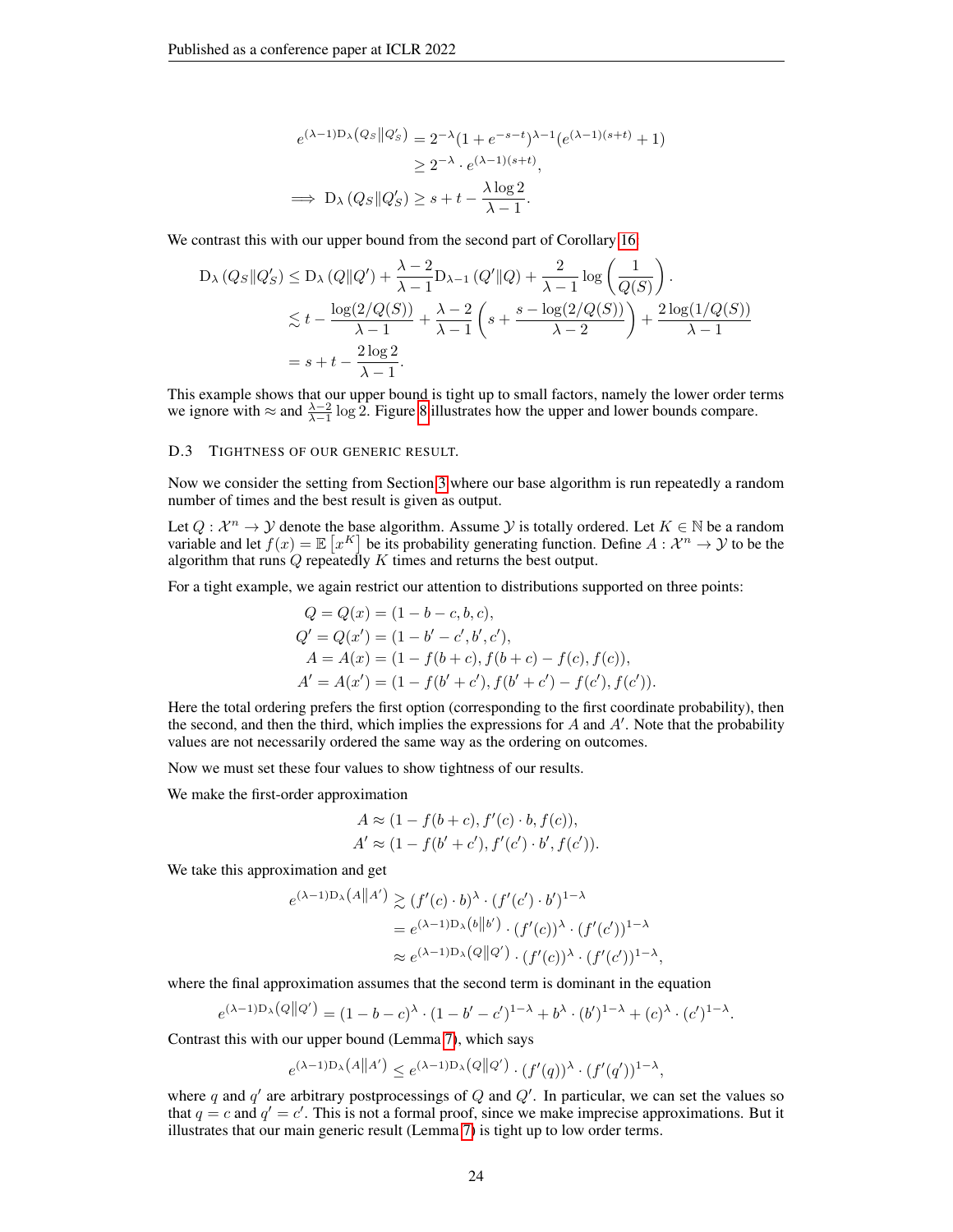## D.4 SELECTION & LOWER BOUNDS

Private hyperparameter tuning is a generalization of the private selection problem. In the private selection problem we are given a utility function  $u : \mathcal{X}^n \times [m] \to \mathbb{R}$  which has sensitivity 1 in its first argument – i.e., for all neighbouring  $x, x' \in \mathcal{X}^n$  and all  $j \in [m] = \{1, 2, \dots, m\}$ , we have  $|u(x,j) - u(x',j)| \leq 1$ . The goal is to output and approximation to  $\arg \max_{j \in [m]} u(x,j)$  subject to differential privacy.

The standard algorithm for private selection is the exponential mechanism [\(McSherry & Talwar,](#page-10-12) [2007\)](#page-10-12). The exponential mechanism is defined by

$$
\forall j \in [m] \quad \mathbb{P}\left[M(x) = j\right] = \frac{\exp\left(\frac{\varepsilon}{2}u(x,j)\right)}{\sum_{\ell \in [m]} \exp\left(\frac{\varepsilon}{2}u(x,\ell)\right)}.
$$

It provides  $(\epsilon, 0)$ -DP and, at the same time,  $\frac{1}{8}\epsilon^2$ -zCDP [\(Rogers & Steinke, 2021\)](#page-10-16). On the utility side, we have the guarantees

$$
\mathbb{E}\left[u(x, M(x))\right] \ge \max_{j \in [m]} u(x, j) - \frac{2}{\varepsilon} \log m,
$$

$$
\mathbb{P}\left[u(x, M(x)) \ge \max_{j \in [m]} u(x, j) - \frac{2}{\varepsilon} \log \left(\frac{m}{\beta}\right)\right] \ge 1 - \beta
$$

for all inputs x and all  $\beta > 0$  [\(Bassily et al., 2021,](#page-9-9) Lemma 7.1) [\(Dwork & Roth, 2014,](#page-10-8) Theorem 3.11).

It is also well-known that the exponential mechanism is optimal up to constants. That is,  $(\varepsilon, 0)$ -DP selection entails an additive error of  $\Omega(\log(m)/\varepsilon)$  [\(Steinke & Ullman, 2017\)](#page-10-17).

Our results can be applied to the selection problem. The base algorithm  $Q(x)$  will simply pick an index  $j \in [m]$  uniformly at random and the privately estimate  $u(x, j)$  by adding Laplace or Gaussian noise  $\xi$  and output the pair  $(j, u(x, j) + \xi)$ . The total order on the output space  $[m] \times \mathbb{R}$  simply selects for the highest estimated utility (breaking ties arbitrarily). If we take  $\xi$  to be Laplace noise with scale  $1/\varepsilon$ , then Q is  $(\varepsilon, 0)$ -DP.

Applying Corollary [3](#page-5-1) yields a  $((2 + \eta)\varepsilon, 0)$ -DP algorithm A with the following utility guarantee. Let K be the number of repetitions and let  $(j_1, u(x, j_1) + \xi_1), \cdots, (j_K, u(x, j_K) + \xi_K)$  be the outputs from the runs of the base algorithm. The probability that the repeated algorithm A will consider  $j_* :=$  $\arg \max_{j \in [m]} u(x, j) \text{ is } \mathbb{P}[j_* \in \{j_1, \cdots, j_K\}] = 1 - \frac{\mathbb{E}}{K} \Big[ \prod_{k \in [K]} \mathbb{P}[j_* \neq j_k] \Big] = 1 - f(1 - 1/m),$ where  $f(x) = \mathbb{E}\left[x^K\right]$  is the probability generating function of the number of repetitions K. For each noise sample, we have  $\forall k \mathbb{P} [|\xi_k| \leq t] \geq 1 - e^{-\varepsilon t}$  for all  $t > 0$ . Thus, for all  $t > 0$ , the probability that all noise samples are smaller than t is  $\mathbb{P}[\forall k \in [K] \, |\xi_k| \le t] = f(1 - e^{-\epsilon t})$ . By a union bound, we have  $\mathbb{P}\left[u(x, M(x)) \ge u(x, j_*) - 2t\right] \ge f(1 - e^{-\varepsilon t}) - f(1 - 1/m)$  for all  $t > 0$ . Setting  $\eta = 0$ , yields  $f(x) = \frac{\log(1-(1-\gamma)x)}{\log \gamma}$ , so  $\mathbb{P}\left[u(x, M(x)) \ge u(x, j_*) - 2t\right] \ge \frac{1}{\log(1/\gamma)} \log\left(\frac{1+\frac{1-\gamma}{\gamma} \cdot \frac{1}{m}}{1+\frac{1-\gamma}{\gamma} \cdot e^{-\varepsilon t}}\right)$ . Now set  $t = \log(m^{10} - 1)/\varepsilon$  and  $\gamma = \frac{1}{\exp(\varepsilon t) + 1} = m^{-10}$  so that  $\frac{1 - \gamma}{\gamma} e^{-\varepsilon t} = 1$  and  $\frac{1 - \gamma}{\gamma} \frac{1}{m} = m^9 - \frac{1}{m}$ . Then  $\mathbb{P}\left[u(x, M(x)) \ge u(x, j_*) - \frac{20}{\varepsilon} \log m\right] \ge \frac{1}{10 \log m} \log \left(\frac{m^9 + 1 - 1/m}{2}\right)$  $\left(\frac{n-1}{2}\right) \ge \frac{9}{10} - \frac{1}{10 \log_2 m}$ . That is, we can match the result of the exponential mechanism up to (large) constants. In particular, this means that the lower bounds for selection translate to our results – i.e., our results are tight up to constants.

## E EXTENDING OUR RESULTS TO APPROXIMATE DP

Our results are all in the framework of Rényi DP. A natural question is what can be said if the base algorithm instead only satisfies approximate DP – i.e.,  $(\varepsilon, \delta)$ -DP with  $\delta > 0$ . [Liu & Talwar](#page-10-10) [\(2019\)](#page-10-10) considered these questions and gave several results. We now briefly show how to our results can be extended in a black-box fashion to this setting.

We begin by defining approximate Rényi divergences and approximate Rényi DP: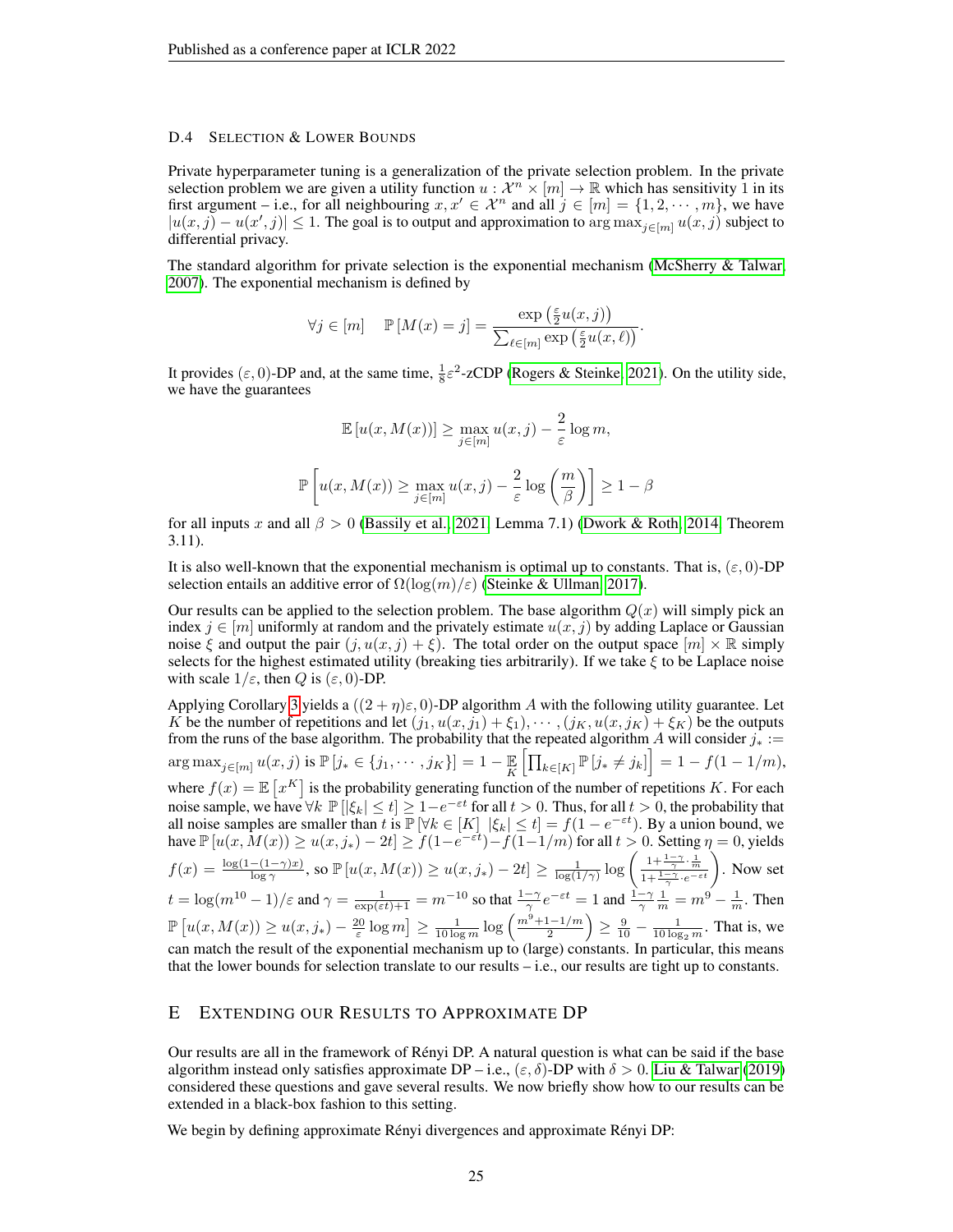Definition 18 (Approximate Rényi Divergence). *Let* P *and* Q *be probability distributions over* Ω*. Let*  $\lambda \in [1, \infty]$  *and*  $\delta \in [0, 1]$ *. We define* 

$$
D^{\delta}_{\lambda}(P\|Q) = \inf \{ D_{\lambda}(P'\|Q') : P = (1 - \delta)P' + \delta P'', Q = (1 - \delta)Q' + \delta Q'' \},\
$$

*where*  $P = (1 - \delta)P' + \delta P''$  denotes the fact that P can be expressed as a convex combination of *two distributions*  $P'$  *and*  $P''$  *with weights*  $1 - \delta$  *and*  $\delta$  *respectively.* 

<span id="page-25-0"></span>**Definition 19** (Approximate Rényi Differential Privacy). A randomized algorithm  $M : \mathcal{X}^n \to \mathcal{Y}$  is δ-approximately  $(λ, ε)$ -Rényi differentially private if, for all neighbouring pairs of inputs  $x, x' ∈ X^n$ ,  $D^{\delta}_{\lambda}(M(x)||M(x')) \leq \varepsilon.$ 

Definition [19](#page-25-0) is an extension of the definition of approximate zCDP [\(Bun & Steinke, 2016\)](#page-9-4). Some remarks about the basic properties of approximate RDP are in order:

- ( $\varepsilon$ ,  $\delta$ )-DP is equivalent to  $\delta$ -approximate ( $\infty$ ,  $\varepsilon$ )-RDP.
- $(\varepsilon, \delta)$ -DP implies  $\delta$ -approximate  $(\lambda, \frac{1}{2}\varepsilon^2 \lambda)$ -RDP for all  $\lambda \in (1, \infty)$ .
- δ-approximate  $(\lambda, \varepsilon)$ -RDP implies  $(\hat{\varepsilon}, \hat{\delta})$ -DP for

$$
\hat{\delta} = \delta + \frac{\exp((\lambda - 1)(\hat{\varepsilon} - \varepsilon))}{\lambda} \cdot \left(1 - \frac{1}{\lambda}\right)^{\lambda - 1}.
$$

- δ-approximate  $(\lambda, \varepsilon)$ -Rényi differential privacy is closed under postprocessing.
- If  $M_1$  is  $\delta_1$ -approximately  $(\lambda, \varepsilon_1)$ -Rényi differentially private and  $M_2$  is  $\delta_2$ -approximately  $(\lambda, \varepsilon_2)$ -Rényi differentially private, then their composition is  $(\delta_1+\delta_2)$ -approximately  $(\lambda, \varepsilon_1+$  $\varepsilon_2$ )-RDP.

Our results for Rényi DP can be extended to approximate Rényi DP by the following Lemma.

<span id="page-25-2"></span>Lemma 20. *Assume* Y *is a totally ordered set. For a distribution* Q *on* Y *and a random variable* K supported on  $\mathbb{N} \cup \{0\}$ , define  $A_Q^K$  as follows. First we sample K. Then we sample from Q *independently* K *times and output the best of these samples. This output is a sample from* A*.*

Let  $Q, Q', Q_{1-\delta_0}, Q_{\delta_0}, Q'_{1-\delta_0}, Q'_{\delta_0}$  be distributions on  $\mathcal Y$  satisfying  $Q = (1-\delta_0)Q_{1-\delta_0} + \delta_0 Q_{\delta_0}$  and  $Q' = (1 - \delta_0)Q'_{1-\delta_0} + \delta_0 Q'_{\delta_0}$ . Let K be a random variable on  $\mathbb{N} \cup \{0\}$  and let  $f(x) = \mathbb{E}\left[x^K\right]$  be *the probability generating function of K. Define a random variable* K' on  $\mathbb{N} \cup \{0\}$  by  $\mathbb{P}[K^{\prime} = k] =$  $\mathbb{P}[\hat{K}=k] \cdot (1-\delta_0)^k / f(1-\delta_0).^{12}$  $\mathbb{P}[\hat{K}=k] \cdot (1-\delta_0)^k / f(1-\delta_0).^{12}$  $\mathbb{P}[\hat{K}=k] \cdot (1-\delta_0)^k / f(1-\delta_0).^{12}$ 

*Then, for all*  $\lambda \geq 1$ *, we have* 

$$
D^{\delta}_{\lambda}\left(A_Q^K\middle\|A_{Q'}^K\right) \leq D_{\lambda}\left(A_{Q_{1-\delta_0}}^{K'}\middle\|A_{Q_{1-\delta_0}}^{K'}\right)
$$

*where*

$$
\delta = 1 - f(1 - \delta_0).
$$

How do we use this lemma? We should think of  $A_Q^K$  as representing the algorithm we want to analyze. The base algorithm Q satisfies  $\delta_0$ -approximate  $(\lambda, \varepsilon)$ -RDP. The above lemma says it suffices to analyze the algorithm  $A_{\tilde{Q}}^{K'}$  where  $\tilde{Q}$  satisfies  $(\lambda, \varepsilon)$ -RDP. We end up with a  $\delta$ -approximate RDP result, where the final  $\delta$  depends on  $\delta_0$  and the PGF of K.

As an example, we can combine Lemma [20](#page-25-2) with Theorem [6](#page-6-1) to obtain the following result for the approximate case.

<span id="page-25-3"></span>**Corollary 21.** Let  $Q : \mathcal{X}^n \to \mathcal{Y}$  be a randomized algorithm satisfying  $(\varepsilon_0, \delta_0)$ -DP. Assume  $\mathcal{Y}$  is *totally ordered. Let*  $\mu > 0$ *.* 

*Define an algorithm*  $A: \mathcal{X}^n \to \mathcal{Y}$  as follows. Draw K from a Poisson distribution with mean  $\mu$ . *Run*  $Q(x)$  *repeatedly* K *times. Then*  $A(x)$  *returns the best value from the* K *runs.* (If  $K = 0$ ,  $A(x)$ ) *returns some arbitrary output independent from the input* x*.)*

<span id="page-25-1"></span><sup>12</sup>Note that the PGF of K' is given by  $\mathbb{E}\left[x^{K'}\right] = \sum_{k=0}^{\infty} x^k \mathbb{P}\left[K = k\right](1-\delta_0)^k / f(1-\delta_0) = f(x(1-\delta_0))^k$  $(\delta_0))/f(1-\delta_0).$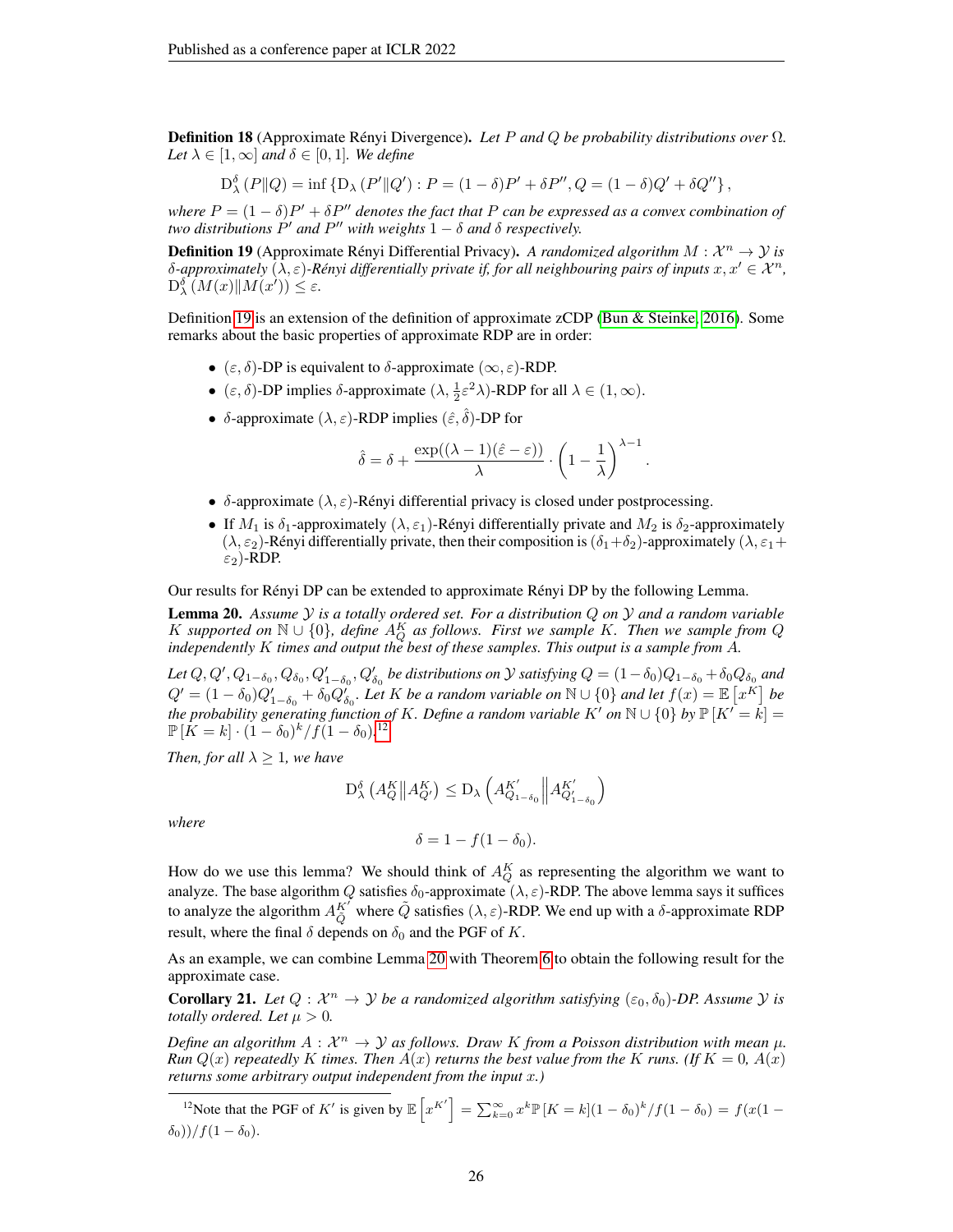*For all*  $\lambda \leq 1 + \frac{1}{e^{\epsilon} - 1}$ , the algorithm A satisfies  $\delta'$ -approximate  $(\lambda, \varepsilon')$ -RDP where

$$
\varepsilon' = \varepsilon_0 + (e^{\varepsilon_0} - 1) \cdot \log \mu,
$$
  

$$
\delta' = 1 - e^{-\mu \cdot \delta_0} \le \mu \cdot \delta_0.
$$

*Proof of Lemma* [20.](#page-25-2) For a distribution P on Y and an integer  $k \geq 0$ , let max  $P^k$  denote the distribution on  $\mathcal Y$  obtained by taking k independent samples from P and returning the maximum value per the total ordering on  $\mathcal Y$ . (If  $k = 0$ , this is some arbitrary fixed distribution.)

Using this notation, we can express  $A_Q^K$  as a convex combination:

$$
A_Q^K = \sum_{k=0}^{\infty} \mathbb{P}\left[K = k\right] \max Q^k.
$$

Suppose  $P = (1 - \delta)P' + \delta P''$  is a convex combination. We can view sampling from P as a two-step process: first we sample a Bernoulli random variable  $B \in \{0, 1\}$  with expectation  $\delta$ ; if  $B = 0$ , we return a sample from  $P'$  and, if  $B = 1$ , we return a sample from  $P''$ . Thus, if we draw k independent samples from P like this, then with probability  $(1 - \delta)^k$  all of these Bernoullis are 0 and we generate k samples from  $P'$ ; otherwise, we generate some mix of samples from  $P'$  and  $P''$ . Hence we can write  $\max P^k = (1 - \delta)^k \max (P')^k + (1 - (1 - \delta)^k) P'''$  for some distribution  $P'''$ .

It follows that we can express

$$
A_Q^K = \sum_{k=0}^{\infty} \mathbb{P}\left[K = k\right] \max Q^k
$$
  
= 
$$
\sum_{k=0}^{\infty} \mathbb{P}\left[K = k\right] \left((1 - \delta_0)^k \max Q_{1 - \delta_0}^k + (1 - (1 - \delta_0)^k) P_k\right)
$$
  
= 
$$
f(1 - \delta_0) A_Q^{K'} + (1 - f(1 - \delta_0)) P_*
$$

for some distributions  $P_0, P_1, \cdots$  and  $(1 - f(1 - \delta_0))P_* = \sum_{k=0}^{\infty} \mathbb{P}[K = k](1 - (1 - \delta_0)^k)P_k$ . Similarly, we can express  $A_{Q'}^K = f(1 - \delta_0) A_{Q'_{1-\delta_0}}^{K'} + (1 - f(1 - \delta_0))P'_*$  for some distribution  $P'_*$ .

Using these convex combinations we have, by the definition of approximate Rényi divergence,

$$
D^{\delta}_{\lambda}\left(A^K_Q \middle\| A^K_{Q'}\right) \le D_{\lambda}\left(A^{K'}_{Q_{1-\delta_0}} \middle\| A^{K'}_{Q'_{1-\delta_0}}\right)
$$
  

$$
f(1-\delta_0).
$$

as  $\delta = 1 - f(1)$ 

*Proof of Corollary* [21.](#page-25-3) Fix neighbouring inputs  $x, x'$  and let  $Q = Q(x)$  and  $Q' = Q(x')$  be the corresponding pair of output distributions from the base algorithm. Then, in the notation of Lemma [20,](#page-25-2)  $A(x) = A_{Q}^{K}$  and  $A(x') = A_{Q'}^{K}$  for  $K \sim \text{Poisson}(\mu)$ . Setting  $\delta' = 1 - f(1 - \delta_0) = 1 - e^{-\mu \cdot \delta_0} \leq \mu \cdot \delta_0$ , we have

$$
D_{\lambda}^{\delta'}\left(A(x)\|A(x')\right) = D_{\lambda}^{\delta'}\left(A_Q^K\|A_{Q'}^K\right) \le D_{\lambda}\left(A_{Q_{1-\delta_0}}^{K'}\left\|A_{Q_{1-\delta_0}'}^{K'}\right\|_{\mathcal{L}^{2}_{-\delta_0}}\right)
$$

where  $K' \sim \text{Poisson}(\mu \cdot (1 - \delta_0)).$ 

Now we apply Theorem [6](#page-6-1) to the algorithm corresponding to the pair of distributions  $A_{Q_1-\delta_0}^{K'}$  and  $A_{Q'_{1-\delta_0}}^{K'}$ . The base algorithm, corresponding to the pair  $Q_{1-\delta_0}$  and  $Q'_{1-\delta_0}$  satisfies ( $\varepsilon_0$ , 0)-DP. This yields

$$
D_{\lambda}\left(A_{Q_{1-\delta_0}}^{K'}\middle\|A_{Q_{1-\delta_0}}^{K'}\right) \leq \varepsilon_0 + \frac{\log((1-\delta_0)\cdot\mu)}{\lambda-1}
$$

if  $e^{\varepsilon_0} \leq 1 + 1/(\lambda - 1)$ . Setting  $\lambda = 1 + 1/(e^{\varepsilon_0} - 1)$  and applying monotonicity (Remark [5](#page-5-6) and Lemma [10\)](#page-12-1) and we obtain the result. □